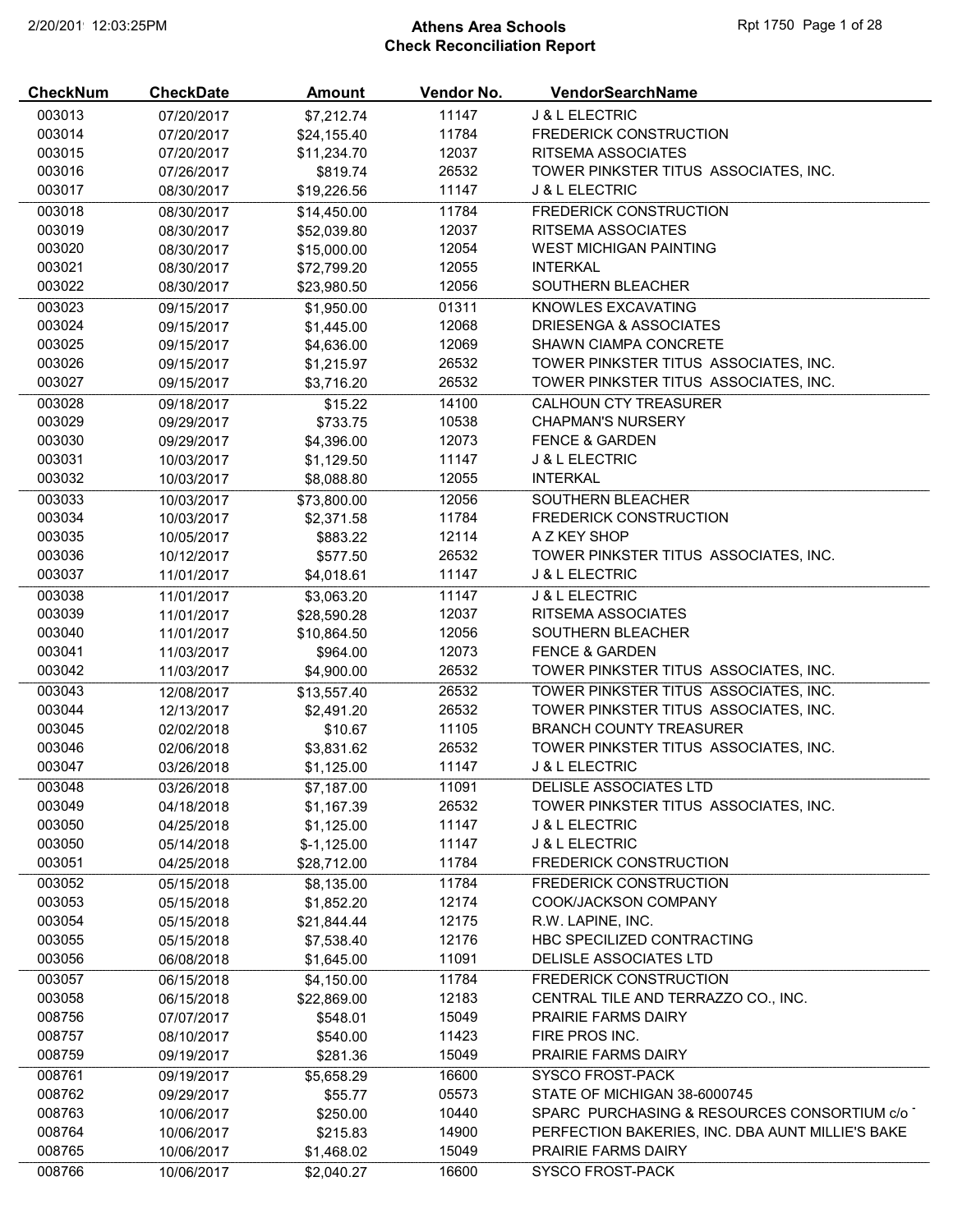# 2/20/2019 12:03:25PM **Athens Area Schools Rpt 1750 Page 2 of 28** Check Reconciliation Report

| <b>CheckNum</b> | <b>CheckDate</b> | Amount     | Vendor No. | <b>VendorSearchName</b>                          |
|-----------------|------------------|------------|------------|--------------------------------------------------|
| 008768          | 10/18/2017       | \$3,883.79 | 16600      | <b>SYSCO FROST-PACK</b>                          |
| 008769          | 10/18/2017       | \$33.86    | 16600      | <b>SYSCO FROST-PACK</b>                          |
| 008770          | 10/31/2017       | \$86.00    | 12088      | JEROME, MICHELLE                                 |
| 008772          | 10/31/2017       | \$274.09   | 14900      | PERFECTION BAKERIES, INC. DBA AUNT MILLIE'S BAKE |
| 008774          | 10/31/2017       | \$5,976.42 | 16600      | <b>SYSCO FROST-PACK</b>                          |
| 008775          | 10/31/2017       | \$24.76    | 26665      | <b>GORDON FOOD SERVICE inv</b>                   |
| 008776          | 10/31/2017       | \$70.99    | 05573      | STATE OF MICHIGAN 38-6000745                     |
| 008777          | 11/17/2017       | \$64.90    | 14900      | PERFECTION BAKERIES, INC. DBA AUNT MILLIE'S BAKE |
| 008778          | 11/17/2017       | \$2,173.22 | 15049      | <b>PRAIRIE FARMS DAIRY</b>                       |
| 008781          | 11/17/2017       | \$5,006.86 | 16600      | <b>SYSCO FROST-PACK</b>                          |
| 008782          | 11/17/2017       | \$551.56   | 17220      | <b>GREAT LAKES COCA COLA DIST</b>                |
| 008783          | 11/17/2017       | \$18.35    | 26665      | <b>GORDON FOOD SERVICE inv</b>                   |
| 008784          | 12/01/2017       | \$57.47    | 05573      | STATE OF MICHIGAN 38-6000745                     |
| 008785          | 12/01/2017       | \$2,004.36 | 16600      | <b>SYSCO FROST-PACK</b>                          |
| 008786          | 12/01/2017       | \$4.99     | 26665      | <b>GORDON FOOD SERVICE inv</b>                   |
| 008787          | 12/08/2017       | \$219.19   | 14900      | PERFECTION BAKERIES, INC. DBA AUNT MILLIE'S BAKE |
| 008788          | 12/08/2017       | \$2,908.45 | 16600      | <b>SYSCO FROST-PACK</b>                          |
|                 | 12/08/2017       |            |            |                                                  |
| 008789          |                  | \$131.52   | 17220      | <b>GREAT LAKES COCA COLA DIST</b>                |
| 008790          | 12/13/2017       | \$1,671.63 | 15049      | <b>PRAIRIE FARMS DAIRY</b>                       |
| 008791          | 12/19/2017       | \$184.69   | 14900      | PERFECTION BAKERIES, INC. DBA AUNT MILLIE'S BAKE |
| 008792          | 12/19/2017       | \$544.02   | 16600      | <b>SYSCO FROST-PACK</b>                          |
| 008793          | 12/19/2017       | \$293.20   | 17220      | <b>GREAT LAKES COCA COLA DIST</b>                |
| 008794          | 12/19/2017       | \$15.00    | 26665      | <b>GORDON FOOD SERVICE inv</b>                   |
| 008795          | 12/21/2017       | \$27.56    | 05573      | STATE OF MICHIGAN 38-6000745                     |
| 008796          | 01/29/2018       | \$37.20    | 12136      | DILLARD, LOGAN                                   |
| 008797          | 01/29/2018       | \$1,518.09 | 15049      | PRAIRIE FARMS DAIRY                              |
| 008798          | 01/31/2018       | \$5,000.00 | 11715      | MARSHALL COMMUNITY SCHOOLS                       |
| 008800          | 01/31/2018       | \$6,673.31 | 16600      | <b>SYSCO FROST-PACK</b>                          |
| 008801          | 01/31/2018       | \$118.69   | 26665      | <b>GORDON FOOD SERVICE inv</b>                   |
| 008802          | 01/31/2018       | \$34.09    | 05573      | STATE OF MICHIGAN 38-6000745                     |
| 008804          | 02/06/2018       | \$361.36   | 14900      | PERFECTION BAKERIES, INC. DBA AUNT MILLIE'S BAKE |
| 008805          | 02/06/2018       | \$1,644.43 | 15049      | <b>PRAIRIE FARMS DAIRY</b>                       |
| 008806          | 02/06/2018       | \$1,000.51 | 16600      | <b>SYSCO FROST-PACK</b>                          |
| 008807          | 02/06/2018       | \$213.20   | 17220      | <b>GREAT LAKES COCA COLA DIST</b>                |
|                 |                  |            |            |                                                  |
| 008808          | 02/20/2018       | \$78.75    | 12149      | <b>CARPENTER JENNIFER</b>                        |
| 008810          | 02/20/2018       | \$2,926.12 | 16600      | <b>SYSCO FROST-PACK</b>                          |
| 008811          | 02/20/2018       | \$82.40    | 26665      | <b>GORDON FOOD SERVICE inv</b>                   |
| 008812          | 02/28/2018       | \$39.35    | 05573      | STATE OF MICHIGAN 38-6000745                     |
| 008813          | 03/02/2018       | \$49.99    | 11719      | <b>TASSELL. TRUDY</b>                            |
| 008814          | 03/02/2018       | \$5.99     | 12152      | DISBROW, ALVIN                                   |
| 008815          | 03/02/2018       | \$313.08   | 14900      | PERFECTION BAKERIES, INC. DBA AUNT MILLIE'S BAKE |
| 008817          | 03/02/2018       | \$2,546.61 | 16600      | <b>SYSCO FROST-PACK</b>                          |
| 008818          | 03/05/2018       | \$37.63    | 20450      | <b>THORNTON MARCY</b>                            |
| 008819          | 03/12/2018       | \$1,475.83 | 15049      | <b>PRAIRIE FARMS DAIRY</b>                       |
| 008820          | 03/12/2018       | \$2,468.02 | 16600      | <b>SYSCO FROST-PACK</b>                          |
| 008821          | 03/16/2018       | \$1,711.94 | 16600      | <b>SYSCO FROST-PACK</b>                          |
| 008822          | 03/29/2018       | \$339.07   | 14900      | PERFECTION BAKERIES, INC. DBA AUNT MILLIE'S BAKE |
| 008824          | 03/29/2018       | \$2,928.56 | 16600      | <b>SYSCO FROST-PACK</b>                          |
| 008825          | 03/29/2018       | \$213.20   | 17220      | <b>GREAT LAKES COCA COLA DIST</b>                |
| 008826          | 03/29/2018       | \$57.32    | 05573      | STATE OF MICHIGAN 38-6000745                     |
|                 |                  |            |            |                                                  |
| 008827          | 04/13/2018       | \$656.00   | 03412      | CALHOUN COUNTY HEALTH DEPT                       |
| 008828          | 04/13/2018       | \$1,817.12 | 15049      | <b>PRAIRIE FARMS DAIRY</b>                       |
| 008829          | 04/13/2018       | \$2,074.78 | 16600      | SYSCO FROST-PACK                                 |
| 008830          | 04/13/2018       | \$3.79     | 26665      | <b>GORDON FOOD SERVICE inv</b>                   |
| 008831          | 04/25/2018       | \$47.69    | 09697      | <b>DOTSON TERESA</b>                             |
| 008832          | 04/25/2018       | \$346.59   | 10507      | HUNTER PRELL CO.                                 |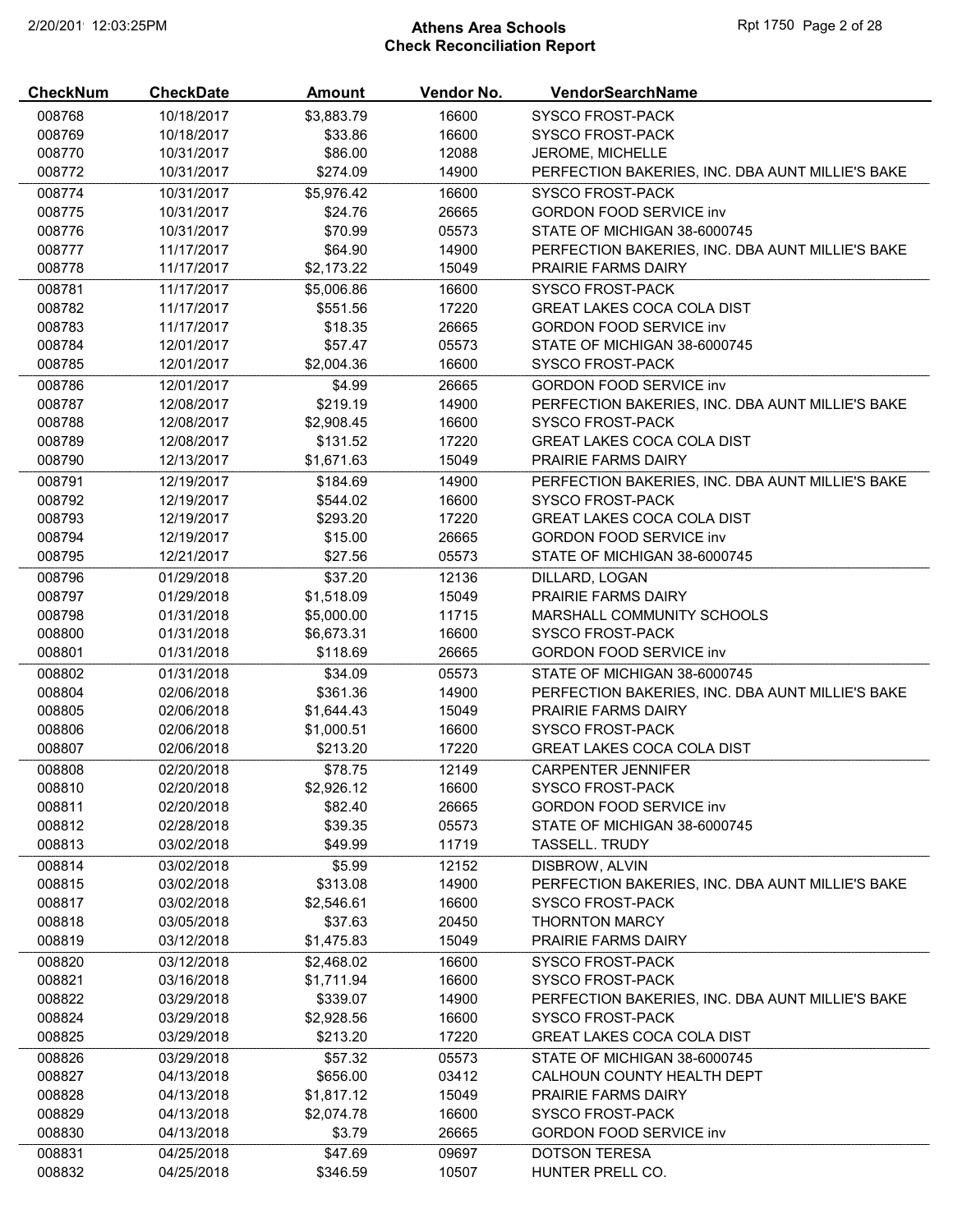# 2/20/2019 12:03:25PM **Athens Area Schools Rpt 1750 Page 3 of 28** Check Reconciliation Report

| \$218.33<br>008833<br>14900<br>PERFECTION BAKERIES, INC. DBA AUNT MILLIE'S BAKE<br>04/25/2018<br>008834<br>\$1,819.66<br>16600<br>04/25/2018<br><b>SYSCO FROST-PACK</b><br>008835<br>\$1,779.58<br>16600<br>04/27/2018<br><b>SYSCO FROST-PACK</b><br>008836<br>\$41.63<br>05573<br>STATE OF MICHIGAN 38-6000745<br>05/02/2018<br>008837<br>\$140.06<br>14900<br>05/15/2018<br>PERFECTION BAKERIES, INC. DBA AUNT MILLIE'S BAKE<br>008838<br>15049<br>05/15/2018<br>\$1,816.72<br><b>PRAIRIE FARMS DAIRY</b><br>16600<br>008840<br>05/15/2018<br>\$3,439.50<br><b>SYSCO FROST-PACK</b><br>\$261.20<br>17220<br>008841<br>05/15/2018<br><b>GREAT LAKES COCA COLA DIST</b><br>008842<br>05/18/2018<br>\$1,891.15<br>16600<br><b>SYSCO FROST-PACK</b><br>008843<br>05/31/2018<br>\$51.69<br>05573<br>STATE OF MICHIGAN 38-6000745<br>008844<br>\$9.27<br>05573<br>STATE OF MICHIGAN 38-6000745<br>06/15/2018<br>008845<br>\$5,000.00<br>11715<br>06/15/2018<br>MARSHALL COMMUNITY SCHOOLS<br>008846<br>\$487.73<br>14900<br>06/15/2018<br>PERFECTION BAKERIES, INC. DBA AUNT MILLIE'S BAKE<br>008847<br>06/15/2018<br>\$2,029.02<br>15049<br>PRAIRIE FARMS DAIRY<br>16600<br>008849<br>06/15/2018<br>\$2,392.27<br><b>SYSCO FROST-PACK</b><br>\$356.16<br>11904<br>011492<br>07/27/2017<br><b>TAYLOR, MARVIN</b><br>12018<br><b>BURKETT SIGNS</b><br>011493<br>07/27/2017<br>\$1,100.00<br>011494<br>\$357.50<br>11508<br>LOUDER THAN WORDS APPAREL LLC<br>08/03/2017<br>011495<br>\$402.00<br>11508<br>08/03/2017<br>LOUDER THAN WORDS APPAREL LLC<br>\$686.00<br>01193<br>011496<br>JACK PEARLS SPORT CENT<br>08/10/2017<br>\$368.94<br>11887<br>011497<br>08/10/2017<br><b>FIRST BANKCARD</b><br>12018<br>011498<br>08/10/2017<br>\$119.00<br><b>BURKETT SIGNS</b><br>\$25.48<br>11887<br>011499<br>08/11/2017<br>FIRST BANKCARD<br>12043<br>011500<br>08/11/2017<br>\$268.00<br>WATHEN, RACHEL<br>011501<br>\$600.00<br>11573<br><b>HUDL</b><br>08/23/2017<br>\$34.34<br>06349<br>011502<br>09/08/2017<br>ATHENS AREA SCHOOLS-HL HOT LUNCH FUND<br>011503<br>09/08/2017<br>\$1,245.00<br>11311<br>STATE SYSTEMS RADIO<br>11614<br>011504<br>09/08/2017<br>\$2,653.00<br><b>SPORTSGRAPHICS</b><br>011505<br>09/08/2017<br>\$50.88<br>11904<br>TAYLOR, MARVIN<br>011506<br>\$500.00<br>12059<br>09/08/2017<br>SMITH, TAYLOR<br>011507<br>\$31.86<br>15961<br>09/08/2017<br><b>MORGAN MARY</b><br>\$96.98<br>19370<br>011508<br>09/08/2017<br>HARVEY SUSAN<br>011509<br>\$18.50<br>26421<br><b>BANNISTER DESIGNS</b><br>09/08/2017<br>011510<br>\$362.50<br>11248<br>Kalamazoo Wings Attn: Education Day<br>09/12/2017<br>011511<br>\$1,128.00<br>11887<br>FIRST BANKCARD<br>09/18/2017<br>\$66.69<br>011512<br>09/18/2017<br>11887<br>FIRST BANKCARD<br>011513<br>\$463.40<br>11887<br>FIRST BANKCARD<br>09/18/2017<br>011514<br>17820<br>09/20/2017<br>\$3,287.00<br>RENAISSANCE LEARNING<br>011515<br>09/22/2017<br>\$1,500.00<br>11756<br>BRINK WOOD PRODUCTS, INC.<br>011516<br>09/27/2017<br>\$200.00<br>11595<br>Pro DJ's<br>011517<br>\$477.93<br>10966<br><b>MEYER MUSIC</b><br>09/28/2017<br>011518<br>11039<br>09/28/2017<br>\$3,686.94<br>Walsworth Publishing Co.<br>11424<br>011519<br>09/28/2017<br>\$2,100.00<br><b>LTW Apparel LLC</b><br>011520<br>09/28/2017<br>\$82.98<br>11904<br>TAYLOR, MARVIN<br>011521<br>09/28/2017<br>\$36.00<br>11910<br><b>HOMETOWN GAZETTE</b><br>011522<br>\$65.00<br>15973<br>ATHENS COMMUNITY FOUNDATION<br>09/28/2017<br>10180<br>011523<br>\$2,399.00<br>KIMBALL CAMP<br>10/03/2017<br>011524<br>\$130.71<br>08598<br>REALLY GOOD STUFF INC<br>10/06/2017<br>011525<br>10/06/2017<br>\$362.50<br>11248<br>Kalamazoo Wings Attn: Education Day<br>011526<br>10/06/2017<br>\$11.64<br>11412<br>MARTINEZ, LAURA<br>011527<br>\$65.00<br>12076<br>10/06/2017<br><b>Athens Fire Auxillary</b><br>011528<br>\$0.00<br>12078<br>DEMOULIN BROTHERS & COMPANY<br>10/06/2017<br>011529<br>\$359.73<br>26750<br>OSWALT DARCY<br>10/06/2017<br>12078<br>011530<br>10/06/2017<br>\$399.13<br>DEMOULIN BROTHERS & COMPANY<br>011531<br>\$314.09<br>10966<br><b>MEYER MUSIC</b><br>10/12/2017<br>011532<br>Harcourt Outlines Inc.<br>10/17/2017<br>\$76.32<br>10595 | <b>CheckNum</b> | <b>CheckDate</b> | <b>Amount</b> | Vendor No. | VendorSearchName |
|------------------------------------------------------------------------------------------------------------------------------------------------------------------------------------------------------------------------------------------------------------------------------------------------------------------------------------------------------------------------------------------------------------------------------------------------------------------------------------------------------------------------------------------------------------------------------------------------------------------------------------------------------------------------------------------------------------------------------------------------------------------------------------------------------------------------------------------------------------------------------------------------------------------------------------------------------------------------------------------------------------------------------------------------------------------------------------------------------------------------------------------------------------------------------------------------------------------------------------------------------------------------------------------------------------------------------------------------------------------------------------------------------------------------------------------------------------------------------------------------------------------------------------------------------------------------------------------------------------------------------------------------------------------------------------------------------------------------------------------------------------------------------------------------------------------------------------------------------------------------------------------------------------------------------------------------------------------------------------------------------------------------------------------------------------------------------------------------------------------------------------------------------------------------------------------------------------------------------------------------------------------------------------------------------------------------------------------------------------------------------------------------------------------------------------------------------------------------------------------------------------------------------------------------------------------------------------------------------------------------------------------------------------------------------------------------------------------------------------------------------------------------------------------------------------------------------------------------------------------------------------------------------------------------------------------------------------------------------------------------------------------------------------------------------------------------------------------------------------------------------------------------------------------------------------------------------------------------------------------------------------------------------------------------------------------------------------------------------------------------------------------------------------------------------------------------------------------------------------------------------------------------------------------------------------------------------------------------------------------------------------------------------------------------------------------------------------------------------------------------------------------------------------------------------------------------------------------------------------------------------------------------------------------------------------------------------------------------------------------------------------------------------------------------------------------------------------------------------------------------------------------------------------------------------------------------------|-----------------|------------------|---------------|------------|------------------|
|                                                                                                                                                                                                                                                                                                                                                                                                                                                                                                                                                                                                                                                                                                                                                                                                                                                                                                                                                                                                                                                                                                                                                                                                                                                                                                                                                                                                                                                                                                                                                                                                                                                                                                                                                                                                                                                                                                                                                                                                                                                                                                                                                                                                                                                                                                                                                                                                                                                                                                                                                                                                                                                                                                                                                                                                                                                                                                                                                                                                                                                                                                                                                                                                                                                                                                                                                                                                                                                                                                                                                                                                                                                                                                                                                                                                                                                                                                                                                                                                                                                                                                                                                                                                      |                 |                  |               |            |                  |
|                                                                                                                                                                                                                                                                                                                                                                                                                                                                                                                                                                                                                                                                                                                                                                                                                                                                                                                                                                                                                                                                                                                                                                                                                                                                                                                                                                                                                                                                                                                                                                                                                                                                                                                                                                                                                                                                                                                                                                                                                                                                                                                                                                                                                                                                                                                                                                                                                                                                                                                                                                                                                                                                                                                                                                                                                                                                                                                                                                                                                                                                                                                                                                                                                                                                                                                                                                                                                                                                                                                                                                                                                                                                                                                                                                                                                                                                                                                                                                                                                                                                                                                                                                                                      |                 |                  |               |            |                  |
|                                                                                                                                                                                                                                                                                                                                                                                                                                                                                                                                                                                                                                                                                                                                                                                                                                                                                                                                                                                                                                                                                                                                                                                                                                                                                                                                                                                                                                                                                                                                                                                                                                                                                                                                                                                                                                                                                                                                                                                                                                                                                                                                                                                                                                                                                                                                                                                                                                                                                                                                                                                                                                                                                                                                                                                                                                                                                                                                                                                                                                                                                                                                                                                                                                                                                                                                                                                                                                                                                                                                                                                                                                                                                                                                                                                                                                                                                                                                                                                                                                                                                                                                                                                                      |                 |                  |               |            |                  |
|                                                                                                                                                                                                                                                                                                                                                                                                                                                                                                                                                                                                                                                                                                                                                                                                                                                                                                                                                                                                                                                                                                                                                                                                                                                                                                                                                                                                                                                                                                                                                                                                                                                                                                                                                                                                                                                                                                                                                                                                                                                                                                                                                                                                                                                                                                                                                                                                                                                                                                                                                                                                                                                                                                                                                                                                                                                                                                                                                                                                                                                                                                                                                                                                                                                                                                                                                                                                                                                                                                                                                                                                                                                                                                                                                                                                                                                                                                                                                                                                                                                                                                                                                                                                      |                 |                  |               |            |                  |
|                                                                                                                                                                                                                                                                                                                                                                                                                                                                                                                                                                                                                                                                                                                                                                                                                                                                                                                                                                                                                                                                                                                                                                                                                                                                                                                                                                                                                                                                                                                                                                                                                                                                                                                                                                                                                                                                                                                                                                                                                                                                                                                                                                                                                                                                                                                                                                                                                                                                                                                                                                                                                                                                                                                                                                                                                                                                                                                                                                                                                                                                                                                                                                                                                                                                                                                                                                                                                                                                                                                                                                                                                                                                                                                                                                                                                                                                                                                                                                                                                                                                                                                                                                                                      |                 |                  |               |            |                  |
|                                                                                                                                                                                                                                                                                                                                                                                                                                                                                                                                                                                                                                                                                                                                                                                                                                                                                                                                                                                                                                                                                                                                                                                                                                                                                                                                                                                                                                                                                                                                                                                                                                                                                                                                                                                                                                                                                                                                                                                                                                                                                                                                                                                                                                                                                                                                                                                                                                                                                                                                                                                                                                                                                                                                                                                                                                                                                                                                                                                                                                                                                                                                                                                                                                                                                                                                                                                                                                                                                                                                                                                                                                                                                                                                                                                                                                                                                                                                                                                                                                                                                                                                                                                                      |                 |                  |               |            |                  |
|                                                                                                                                                                                                                                                                                                                                                                                                                                                                                                                                                                                                                                                                                                                                                                                                                                                                                                                                                                                                                                                                                                                                                                                                                                                                                                                                                                                                                                                                                                                                                                                                                                                                                                                                                                                                                                                                                                                                                                                                                                                                                                                                                                                                                                                                                                                                                                                                                                                                                                                                                                                                                                                                                                                                                                                                                                                                                                                                                                                                                                                                                                                                                                                                                                                                                                                                                                                                                                                                                                                                                                                                                                                                                                                                                                                                                                                                                                                                                                                                                                                                                                                                                                                                      |                 |                  |               |            |                  |
|                                                                                                                                                                                                                                                                                                                                                                                                                                                                                                                                                                                                                                                                                                                                                                                                                                                                                                                                                                                                                                                                                                                                                                                                                                                                                                                                                                                                                                                                                                                                                                                                                                                                                                                                                                                                                                                                                                                                                                                                                                                                                                                                                                                                                                                                                                                                                                                                                                                                                                                                                                                                                                                                                                                                                                                                                                                                                                                                                                                                                                                                                                                                                                                                                                                                                                                                                                                                                                                                                                                                                                                                                                                                                                                                                                                                                                                                                                                                                                                                                                                                                                                                                                                                      |                 |                  |               |            |                  |
|                                                                                                                                                                                                                                                                                                                                                                                                                                                                                                                                                                                                                                                                                                                                                                                                                                                                                                                                                                                                                                                                                                                                                                                                                                                                                                                                                                                                                                                                                                                                                                                                                                                                                                                                                                                                                                                                                                                                                                                                                                                                                                                                                                                                                                                                                                                                                                                                                                                                                                                                                                                                                                                                                                                                                                                                                                                                                                                                                                                                                                                                                                                                                                                                                                                                                                                                                                                                                                                                                                                                                                                                                                                                                                                                                                                                                                                                                                                                                                                                                                                                                                                                                                                                      |                 |                  |               |            |                  |
|                                                                                                                                                                                                                                                                                                                                                                                                                                                                                                                                                                                                                                                                                                                                                                                                                                                                                                                                                                                                                                                                                                                                                                                                                                                                                                                                                                                                                                                                                                                                                                                                                                                                                                                                                                                                                                                                                                                                                                                                                                                                                                                                                                                                                                                                                                                                                                                                                                                                                                                                                                                                                                                                                                                                                                                                                                                                                                                                                                                                                                                                                                                                                                                                                                                                                                                                                                                                                                                                                                                                                                                                                                                                                                                                                                                                                                                                                                                                                                                                                                                                                                                                                                                                      |                 |                  |               |            |                  |
|                                                                                                                                                                                                                                                                                                                                                                                                                                                                                                                                                                                                                                                                                                                                                                                                                                                                                                                                                                                                                                                                                                                                                                                                                                                                                                                                                                                                                                                                                                                                                                                                                                                                                                                                                                                                                                                                                                                                                                                                                                                                                                                                                                                                                                                                                                                                                                                                                                                                                                                                                                                                                                                                                                                                                                                                                                                                                                                                                                                                                                                                                                                                                                                                                                                                                                                                                                                                                                                                                                                                                                                                                                                                                                                                                                                                                                                                                                                                                                                                                                                                                                                                                                                                      |                 |                  |               |            |                  |
|                                                                                                                                                                                                                                                                                                                                                                                                                                                                                                                                                                                                                                                                                                                                                                                                                                                                                                                                                                                                                                                                                                                                                                                                                                                                                                                                                                                                                                                                                                                                                                                                                                                                                                                                                                                                                                                                                                                                                                                                                                                                                                                                                                                                                                                                                                                                                                                                                                                                                                                                                                                                                                                                                                                                                                                                                                                                                                                                                                                                                                                                                                                                                                                                                                                                                                                                                                                                                                                                                                                                                                                                                                                                                                                                                                                                                                                                                                                                                                                                                                                                                                                                                                                                      |                 |                  |               |            |                  |
|                                                                                                                                                                                                                                                                                                                                                                                                                                                                                                                                                                                                                                                                                                                                                                                                                                                                                                                                                                                                                                                                                                                                                                                                                                                                                                                                                                                                                                                                                                                                                                                                                                                                                                                                                                                                                                                                                                                                                                                                                                                                                                                                                                                                                                                                                                                                                                                                                                                                                                                                                                                                                                                                                                                                                                                                                                                                                                                                                                                                                                                                                                                                                                                                                                                                                                                                                                                                                                                                                                                                                                                                                                                                                                                                                                                                                                                                                                                                                                                                                                                                                                                                                                                                      |                 |                  |               |            |                  |
|                                                                                                                                                                                                                                                                                                                                                                                                                                                                                                                                                                                                                                                                                                                                                                                                                                                                                                                                                                                                                                                                                                                                                                                                                                                                                                                                                                                                                                                                                                                                                                                                                                                                                                                                                                                                                                                                                                                                                                                                                                                                                                                                                                                                                                                                                                                                                                                                                                                                                                                                                                                                                                                                                                                                                                                                                                                                                                                                                                                                                                                                                                                                                                                                                                                                                                                                                                                                                                                                                                                                                                                                                                                                                                                                                                                                                                                                                                                                                                                                                                                                                                                                                                                                      |                 |                  |               |            |                  |
|                                                                                                                                                                                                                                                                                                                                                                                                                                                                                                                                                                                                                                                                                                                                                                                                                                                                                                                                                                                                                                                                                                                                                                                                                                                                                                                                                                                                                                                                                                                                                                                                                                                                                                                                                                                                                                                                                                                                                                                                                                                                                                                                                                                                                                                                                                                                                                                                                                                                                                                                                                                                                                                                                                                                                                                                                                                                                                                                                                                                                                                                                                                                                                                                                                                                                                                                                                                                                                                                                                                                                                                                                                                                                                                                                                                                                                                                                                                                                                                                                                                                                                                                                                                                      |                 |                  |               |            |                  |
|                                                                                                                                                                                                                                                                                                                                                                                                                                                                                                                                                                                                                                                                                                                                                                                                                                                                                                                                                                                                                                                                                                                                                                                                                                                                                                                                                                                                                                                                                                                                                                                                                                                                                                                                                                                                                                                                                                                                                                                                                                                                                                                                                                                                                                                                                                                                                                                                                                                                                                                                                                                                                                                                                                                                                                                                                                                                                                                                                                                                                                                                                                                                                                                                                                                                                                                                                                                                                                                                                                                                                                                                                                                                                                                                                                                                                                                                                                                                                                                                                                                                                                                                                                                                      |                 |                  |               |            |                  |
|                                                                                                                                                                                                                                                                                                                                                                                                                                                                                                                                                                                                                                                                                                                                                                                                                                                                                                                                                                                                                                                                                                                                                                                                                                                                                                                                                                                                                                                                                                                                                                                                                                                                                                                                                                                                                                                                                                                                                                                                                                                                                                                                                                                                                                                                                                                                                                                                                                                                                                                                                                                                                                                                                                                                                                                                                                                                                                                                                                                                                                                                                                                                                                                                                                                                                                                                                                                                                                                                                                                                                                                                                                                                                                                                                                                                                                                                                                                                                                                                                                                                                                                                                                                                      |                 |                  |               |            |                  |
|                                                                                                                                                                                                                                                                                                                                                                                                                                                                                                                                                                                                                                                                                                                                                                                                                                                                                                                                                                                                                                                                                                                                                                                                                                                                                                                                                                                                                                                                                                                                                                                                                                                                                                                                                                                                                                                                                                                                                                                                                                                                                                                                                                                                                                                                                                                                                                                                                                                                                                                                                                                                                                                                                                                                                                                                                                                                                                                                                                                                                                                                                                                                                                                                                                                                                                                                                                                                                                                                                                                                                                                                                                                                                                                                                                                                                                                                                                                                                                                                                                                                                                                                                                                                      |                 |                  |               |            |                  |
|                                                                                                                                                                                                                                                                                                                                                                                                                                                                                                                                                                                                                                                                                                                                                                                                                                                                                                                                                                                                                                                                                                                                                                                                                                                                                                                                                                                                                                                                                                                                                                                                                                                                                                                                                                                                                                                                                                                                                                                                                                                                                                                                                                                                                                                                                                                                                                                                                                                                                                                                                                                                                                                                                                                                                                                                                                                                                                                                                                                                                                                                                                                                                                                                                                                                                                                                                                                                                                                                                                                                                                                                                                                                                                                                                                                                                                                                                                                                                                                                                                                                                                                                                                                                      |                 |                  |               |            |                  |
|                                                                                                                                                                                                                                                                                                                                                                                                                                                                                                                                                                                                                                                                                                                                                                                                                                                                                                                                                                                                                                                                                                                                                                                                                                                                                                                                                                                                                                                                                                                                                                                                                                                                                                                                                                                                                                                                                                                                                                                                                                                                                                                                                                                                                                                                                                                                                                                                                                                                                                                                                                                                                                                                                                                                                                                                                                                                                                                                                                                                                                                                                                                                                                                                                                                                                                                                                                                                                                                                                                                                                                                                                                                                                                                                                                                                                                                                                                                                                                                                                                                                                                                                                                                                      |                 |                  |               |            |                  |
|                                                                                                                                                                                                                                                                                                                                                                                                                                                                                                                                                                                                                                                                                                                                                                                                                                                                                                                                                                                                                                                                                                                                                                                                                                                                                                                                                                                                                                                                                                                                                                                                                                                                                                                                                                                                                                                                                                                                                                                                                                                                                                                                                                                                                                                                                                                                                                                                                                                                                                                                                                                                                                                                                                                                                                                                                                                                                                                                                                                                                                                                                                                                                                                                                                                                                                                                                                                                                                                                                                                                                                                                                                                                                                                                                                                                                                                                                                                                                                                                                                                                                                                                                                                                      |                 |                  |               |            |                  |
|                                                                                                                                                                                                                                                                                                                                                                                                                                                                                                                                                                                                                                                                                                                                                                                                                                                                                                                                                                                                                                                                                                                                                                                                                                                                                                                                                                                                                                                                                                                                                                                                                                                                                                                                                                                                                                                                                                                                                                                                                                                                                                                                                                                                                                                                                                                                                                                                                                                                                                                                                                                                                                                                                                                                                                                                                                                                                                                                                                                                                                                                                                                                                                                                                                                                                                                                                                                                                                                                                                                                                                                                                                                                                                                                                                                                                                                                                                                                                                                                                                                                                                                                                                                                      |                 |                  |               |            |                  |
|                                                                                                                                                                                                                                                                                                                                                                                                                                                                                                                                                                                                                                                                                                                                                                                                                                                                                                                                                                                                                                                                                                                                                                                                                                                                                                                                                                                                                                                                                                                                                                                                                                                                                                                                                                                                                                                                                                                                                                                                                                                                                                                                                                                                                                                                                                                                                                                                                                                                                                                                                                                                                                                                                                                                                                                                                                                                                                                                                                                                                                                                                                                                                                                                                                                                                                                                                                                                                                                                                                                                                                                                                                                                                                                                                                                                                                                                                                                                                                                                                                                                                                                                                                                                      |                 |                  |               |            |                  |
|                                                                                                                                                                                                                                                                                                                                                                                                                                                                                                                                                                                                                                                                                                                                                                                                                                                                                                                                                                                                                                                                                                                                                                                                                                                                                                                                                                                                                                                                                                                                                                                                                                                                                                                                                                                                                                                                                                                                                                                                                                                                                                                                                                                                                                                                                                                                                                                                                                                                                                                                                                                                                                                                                                                                                                                                                                                                                                                                                                                                                                                                                                                                                                                                                                                                                                                                                                                                                                                                                                                                                                                                                                                                                                                                                                                                                                                                                                                                                                                                                                                                                                                                                                                                      |                 |                  |               |            |                  |
|                                                                                                                                                                                                                                                                                                                                                                                                                                                                                                                                                                                                                                                                                                                                                                                                                                                                                                                                                                                                                                                                                                                                                                                                                                                                                                                                                                                                                                                                                                                                                                                                                                                                                                                                                                                                                                                                                                                                                                                                                                                                                                                                                                                                                                                                                                                                                                                                                                                                                                                                                                                                                                                                                                                                                                                                                                                                                                                                                                                                                                                                                                                                                                                                                                                                                                                                                                                                                                                                                                                                                                                                                                                                                                                                                                                                                                                                                                                                                                                                                                                                                                                                                                                                      |                 |                  |               |            |                  |
|                                                                                                                                                                                                                                                                                                                                                                                                                                                                                                                                                                                                                                                                                                                                                                                                                                                                                                                                                                                                                                                                                                                                                                                                                                                                                                                                                                                                                                                                                                                                                                                                                                                                                                                                                                                                                                                                                                                                                                                                                                                                                                                                                                                                                                                                                                                                                                                                                                                                                                                                                                                                                                                                                                                                                                                                                                                                                                                                                                                                                                                                                                                                                                                                                                                                                                                                                                                                                                                                                                                                                                                                                                                                                                                                                                                                                                                                                                                                                                                                                                                                                                                                                                                                      |                 |                  |               |            |                  |
|                                                                                                                                                                                                                                                                                                                                                                                                                                                                                                                                                                                                                                                                                                                                                                                                                                                                                                                                                                                                                                                                                                                                                                                                                                                                                                                                                                                                                                                                                                                                                                                                                                                                                                                                                                                                                                                                                                                                                                                                                                                                                                                                                                                                                                                                                                                                                                                                                                                                                                                                                                                                                                                                                                                                                                                                                                                                                                                                                                                                                                                                                                                                                                                                                                                                                                                                                                                                                                                                                                                                                                                                                                                                                                                                                                                                                                                                                                                                                                                                                                                                                                                                                                                                      |                 |                  |               |            |                  |
|                                                                                                                                                                                                                                                                                                                                                                                                                                                                                                                                                                                                                                                                                                                                                                                                                                                                                                                                                                                                                                                                                                                                                                                                                                                                                                                                                                                                                                                                                                                                                                                                                                                                                                                                                                                                                                                                                                                                                                                                                                                                                                                                                                                                                                                                                                                                                                                                                                                                                                                                                                                                                                                                                                                                                                                                                                                                                                                                                                                                                                                                                                                                                                                                                                                                                                                                                                                                                                                                                                                                                                                                                                                                                                                                                                                                                                                                                                                                                                                                                                                                                                                                                                                                      |                 |                  |               |            |                  |
|                                                                                                                                                                                                                                                                                                                                                                                                                                                                                                                                                                                                                                                                                                                                                                                                                                                                                                                                                                                                                                                                                                                                                                                                                                                                                                                                                                                                                                                                                                                                                                                                                                                                                                                                                                                                                                                                                                                                                                                                                                                                                                                                                                                                                                                                                                                                                                                                                                                                                                                                                                                                                                                                                                                                                                                                                                                                                                                                                                                                                                                                                                                                                                                                                                                                                                                                                                                                                                                                                                                                                                                                                                                                                                                                                                                                                                                                                                                                                                                                                                                                                                                                                                                                      |                 |                  |               |            |                  |
|                                                                                                                                                                                                                                                                                                                                                                                                                                                                                                                                                                                                                                                                                                                                                                                                                                                                                                                                                                                                                                                                                                                                                                                                                                                                                                                                                                                                                                                                                                                                                                                                                                                                                                                                                                                                                                                                                                                                                                                                                                                                                                                                                                                                                                                                                                                                                                                                                                                                                                                                                                                                                                                                                                                                                                                                                                                                                                                                                                                                                                                                                                                                                                                                                                                                                                                                                                                                                                                                                                                                                                                                                                                                                                                                                                                                                                                                                                                                                                                                                                                                                                                                                                                                      |                 |                  |               |            |                  |
|                                                                                                                                                                                                                                                                                                                                                                                                                                                                                                                                                                                                                                                                                                                                                                                                                                                                                                                                                                                                                                                                                                                                                                                                                                                                                                                                                                                                                                                                                                                                                                                                                                                                                                                                                                                                                                                                                                                                                                                                                                                                                                                                                                                                                                                                                                                                                                                                                                                                                                                                                                                                                                                                                                                                                                                                                                                                                                                                                                                                                                                                                                                                                                                                                                                                                                                                                                                                                                                                                                                                                                                                                                                                                                                                                                                                                                                                                                                                                                                                                                                                                                                                                                                                      |                 |                  |               |            |                  |
|                                                                                                                                                                                                                                                                                                                                                                                                                                                                                                                                                                                                                                                                                                                                                                                                                                                                                                                                                                                                                                                                                                                                                                                                                                                                                                                                                                                                                                                                                                                                                                                                                                                                                                                                                                                                                                                                                                                                                                                                                                                                                                                                                                                                                                                                                                                                                                                                                                                                                                                                                                                                                                                                                                                                                                                                                                                                                                                                                                                                                                                                                                                                                                                                                                                                                                                                                                                                                                                                                                                                                                                                                                                                                                                                                                                                                                                                                                                                                                                                                                                                                                                                                                                                      |                 |                  |               |            |                  |
|                                                                                                                                                                                                                                                                                                                                                                                                                                                                                                                                                                                                                                                                                                                                                                                                                                                                                                                                                                                                                                                                                                                                                                                                                                                                                                                                                                                                                                                                                                                                                                                                                                                                                                                                                                                                                                                                                                                                                                                                                                                                                                                                                                                                                                                                                                                                                                                                                                                                                                                                                                                                                                                                                                                                                                                                                                                                                                                                                                                                                                                                                                                                                                                                                                                                                                                                                                                                                                                                                                                                                                                                                                                                                                                                                                                                                                                                                                                                                                                                                                                                                                                                                                                                      |                 |                  |               |            |                  |
|                                                                                                                                                                                                                                                                                                                                                                                                                                                                                                                                                                                                                                                                                                                                                                                                                                                                                                                                                                                                                                                                                                                                                                                                                                                                                                                                                                                                                                                                                                                                                                                                                                                                                                                                                                                                                                                                                                                                                                                                                                                                                                                                                                                                                                                                                                                                                                                                                                                                                                                                                                                                                                                                                                                                                                                                                                                                                                                                                                                                                                                                                                                                                                                                                                                                                                                                                                                                                                                                                                                                                                                                                                                                                                                                                                                                                                                                                                                                                                                                                                                                                                                                                                                                      |                 |                  |               |            |                  |
|                                                                                                                                                                                                                                                                                                                                                                                                                                                                                                                                                                                                                                                                                                                                                                                                                                                                                                                                                                                                                                                                                                                                                                                                                                                                                                                                                                                                                                                                                                                                                                                                                                                                                                                                                                                                                                                                                                                                                                                                                                                                                                                                                                                                                                                                                                                                                                                                                                                                                                                                                                                                                                                                                                                                                                                                                                                                                                                                                                                                                                                                                                                                                                                                                                                                                                                                                                                                                                                                                                                                                                                                                                                                                                                                                                                                                                                                                                                                                                                                                                                                                                                                                                                                      |                 |                  |               |            |                  |
|                                                                                                                                                                                                                                                                                                                                                                                                                                                                                                                                                                                                                                                                                                                                                                                                                                                                                                                                                                                                                                                                                                                                                                                                                                                                                                                                                                                                                                                                                                                                                                                                                                                                                                                                                                                                                                                                                                                                                                                                                                                                                                                                                                                                                                                                                                                                                                                                                                                                                                                                                                                                                                                                                                                                                                                                                                                                                                                                                                                                                                                                                                                                                                                                                                                                                                                                                                                                                                                                                                                                                                                                                                                                                                                                                                                                                                                                                                                                                                                                                                                                                                                                                                                                      |                 |                  |               |            |                  |
|                                                                                                                                                                                                                                                                                                                                                                                                                                                                                                                                                                                                                                                                                                                                                                                                                                                                                                                                                                                                                                                                                                                                                                                                                                                                                                                                                                                                                                                                                                                                                                                                                                                                                                                                                                                                                                                                                                                                                                                                                                                                                                                                                                                                                                                                                                                                                                                                                                                                                                                                                                                                                                                                                                                                                                                                                                                                                                                                                                                                                                                                                                                                                                                                                                                                                                                                                                                                                                                                                                                                                                                                                                                                                                                                                                                                                                                                                                                                                                                                                                                                                                                                                                                                      |                 |                  |               |            |                  |
|                                                                                                                                                                                                                                                                                                                                                                                                                                                                                                                                                                                                                                                                                                                                                                                                                                                                                                                                                                                                                                                                                                                                                                                                                                                                                                                                                                                                                                                                                                                                                                                                                                                                                                                                                                                                                                                                                                                                                                                                                                                                                                                                                                                                                                                                                                                                                                                                                                                                                                                                                                                                                                                                                                                                                                                                                                                                                                                                                                                                                                                                                                                                                                                                                                                                                                                                                                                                                                                                                                                                                                                                                                                                                                                                                                                                                                                                                                                                                                                                                                                                                                                                                                                                      |                 |                  |               |            |                  |
|                                                                                                                                                                                                                                                                                                                                                                                                                                                                                                                                                                                                                                                                                                                                                                                                                                                                                                                                                                                                                                                                                                                                                                                                                                                                                                                                                                                                                                                                                                                                                                                                                                                                                                                                                                                                                                                                                                                                                                                                                                                                                                                                                                                                                                                                                                                                                                                                                                                                                                                                                                                                                                                                                                                                                                                                                                                                                                                                                                                                                                                                                                                                                                                                                                                                                                                                                                                                                                                                                                                                                                                                                                                                                                                                                                                                                                                                                                                                                                                                                                                                                                                                                                                                      |                 |                  |               |            |                  |
|                                                                                                                                                                                                                                                                                                                                                                                                                                                                                                                                                                                                                                                                                                                                                                                                                                                                                                                                                                                                                                                                                                                                                                                                                                                                                                                                                                                                                                                                                                                                                                                                                                                                                                                                                                                                                                                                                                                                                                                                                                                                                                                                                                                                                                                                                                                                                                                                                                                                                                                                                                                                                                                                                                                                                                                                                                                                                                                                                                                                                                                                                                                                                                                                                                                                                                                                                                                                                                                                                                                                                                                                                                                                                                                                                                                                                                                                                                                                                                                                                                                                                                                                                                                                      |                 |                  |               |            |                  |
|                                                                                                                                                                                                                                                                                                                                                                                                                                                                                                                                                                                                                                                                                                                                                                                                                                                                                                                                                                                                                                                                                                                                                                                                                                                                                                                                                                                                                                                                                                                                                                                                                                                                                                                                                                                                                                                                                                                                                                                                                                                                                                                                                                                                                                                                                                                                                                                                                                                                                                                                                                                                                                                                                                                                                                                                                                                                                                                                                                                                                                                                                                                                                                                                                                                                                                                                                                                                                                                                                                                                                                                                                                                                                                                                                                                                                                                                                                                                                                                                                                                                                                                                                                                                      |                 |                  |               |            |                  |
|                                                                                                                                                                                                                                                                                                                                                                                                                                                                                                                                                                                                                                                                                                                                                                                                                                                                                                                                                                                                                                                                                                                                                                                                                                                                                                                                                                                                                                                                                                                                                                                                                                                                                                                                                                                                                                                                                                                                                                                                                                                                                                                                                                                                                                                                                                                                                                                                                                                                                                                                                                                                                                                                                                                                                                                                                                                                                                                                                                                                                                                                                                                                                                                                                                                                                                                                                                                                                                                                                                                                                                                                                                                                                                                                                                                                                                                                                                                                                                                                                                                                                                                                                                                                      |                 |                  |               |            |                  |
|                                                                                                                                                                                                                                                                                                                                                                                                                                                                                                                                                                                                                                                                                                                                                                                                                                                                                                                                                                                                                                                                                                                                                                                                                                                                                                                                                                                                                                                                                                                                                                                                                                                                                                                                                                                                                                                                                                                                                                                                                                                                                                                                                                                                                                                                                                                                                                                                                                                                                                                                                                                                                                                                                                                                                                                                                                                                                                                                                                                                                                                                                                                                                                                                                                                                                                                                                                                                                                                                                                                                                                                                                                                                                                                                                                                                                                                                                                                                                                                                                                                                                                                                                                                                      |                 |                  |               |            |                  |
|                                                                                                                                                                                                                                                                                                                                                                                                                                                                                                                                                                                                                                                                                                                                                                                                                                                                                                                                                                                                                                                                                                                                                                                                                                                                                                                                                                                                                                                                                                                                                                                                                                                                                                                                                                                                                                                                                                                                                                                                                                                                                                                                                                                                                                                                                                                                                                                                                                                                                                                                                                                                                                                                                                                                                                                                                                                                                                                                                                                                                                                                                                                                                                                                                                                                                                                                                                                                                                                                                                                                                                                                                                                                                                                                                                                                                                                                                                                                                                                                                                                                                                                                                                                                      |                 |                  |               |            |                  |
|                                                                                                                                                                                                                                                                                                                                                                                                                                                                                                                                                                                                                                                                                                                                                                                                                                                                                                                                                                                                                                                                                                                                                                                                                                                                                                                                                                                                                                                                                                                                                                                                                                                                                                                                                                                                                                                                                                                                                                                                                                                                                                                                                                                                                                                                                                                                                                                                                                                                                                                                                                                                                                                                                                                                                                                                                                                                                                                                                                                                                                                                                                                                                                                                                                                                                                                                                                                                                                                                                                                                                                                                                                                                                                                                                                                                                                                                                                                                                                                                                                                                                                                                                                                                      |                 |                  |               |            |                  |
|                                                                                                                                                                                                                                                                                                                                                                                                                                                                                                                                                                                                                                                                                                                                                                                                                                                                                                                                                                                                                                                                                                                                                                                                                                                                                                                                                                                                                                                                                                                                                                                                                                                                                                                                                                                                                                                                                                                                                                                                                                                                                                                                                                                                                                                                                                                                                                                                                                                                                                                                                                                                                                                                                                                                                                                                                                                                                                                                                                                                                                                                                                                                                                                                                                                                                                                                                                                                                                                                                                                                                                                                                                                                                                                                                                                                                                                                                                                                                                                                                                                                                                                                                                                                      |                 |                  |               |            |                  |
|                                                                                                                                                                                                                                                                                                                                                                                                                                                                                                                                                                                                                                                                                                                                                                                                                                                                                                                                                                                                                                                                                                                                                                                                                                                                                                                                                                                                                                                                                                                                                                                                                                                                                                                                                                                                                                                                                                                                                                                                                                                                                                                                                                                                                                                                                                                                                                                                                                                                                                                                                                                                                                                                                                                                                                                                                                                                                                                                                                                                                                                                                                                                                                                                                                                                                                                                                                                                                                                                                                                                                                                                                                                                                                                                                                                                                                                                                                                                                                                                                                                                                                                                                                                                      |                 |                  |               |            |                  |
|                                                                                                                                                                                                                                                                                                                                                                                                                                                                                                                                                                                                                                                                                                                                                                                                                                                                                                                                                                                                                                                                                                                                                                                                                                                                                                                                                                                                                                                                                                                                                                                                                                                                                                                                                                                                                                                                                                                                                                                                                                                                                                                                                                                                                                                                                                                                                                                                                                                                                                                                                                                                                                                                                                                                                                                                                                                                                                                                                                                                                                                                                                                                                                                                                                                                                                                                                                                                                                                                                                                                                                                                                                                                                                                                                                                                                                                                                                                                                                                                                                                                                                                                                                                                      |                 |                  |               |            |                  |
|                                                                                                                                                                                                                                                                                                                                                                                                                                                                                                                                                                                                                                                                                                                                                                                                                                                                                                                                                                                                                                                                                                                                                                                                                                                                                                                                                                                                                                                                                                                                                                                                                                                                                                                                                                                                                                                                                                                                                                                                                                                                                                                                                                                                                                                                                                                                                                                                                                                                                                                                                                                                                                                                                                                                                                                                                                                                                                                                                                                                                                                                                                                                                                                                                                                                                                                                                                                                                                                                                                                                                                                                                                                                                                                                                                                                                                                                                                                                                                                                                                                                                                                                                                                                      |                 |                  |               |            |                  |
|                                                                                                                                                                                                                                                                                                                                                                                                                                                                                                                                                                                                                                                                                                                                                                                                                                                                                                                                                                                                                                                                                                                                                                                                                                                                                                                                                                                                                                                                                                                                                                                                                                                                                                                                                                                                                                                                                                                                                                                                                                                                                                                                                                                                                                                                                                                                                                                                                                                                                                                                                                                                                                                                                                                                                                                                                                                                                                                                                                                                                                                                                                                                                                                                                                                                                                                                                                                                                                                                                                                                                                                                                                                                                                                                                                                                                                                                                                                                                                                                                                                                                                                                                                                                      |                 |                  |               |            |                  |
|                                                                                                                                                                                                                                                                                                                                                                                                                                                                                                                                                                                                                                                                                                                                                                                                                                                                                                                                                                                                                                                                                                                                                                                                                                                                                                                                                                                                                                                                                                                                                                                                                                                                                                                                                                                                                                                                                                                                                                                                                                                                                                                                                                                                                                                                                                                                                                                                                                                                                                                                                                                                                                                                                                                                                                                                                                                                                                                                                                                                                                                                                                                                                                                                                                                                                                                                                                                                                                                                                                                                                                                                                                                                                                                                                                                                                                                                                                                                                                                                                                                                                                                                                                                                      |                 |                  |               |            |                  |
|                                                                                                                                                                                                                                                                                                                                                                                                                                                                                                                                                                                                                                                                                                                                                                                                                                                                                                                                                                                                                                                                                                                                                                                                                                                                                                                                                                                                                                                                                                                                                                                                                                                                                                                                                                                                                                                                                                                                                                                                                                                                                                                                                                                                                                                                                                                                                                                                                                                                                                                                                                                                                                                                                                                                                                                                                                                                                                                                                                                                                                                                                                                                                                                                                                                                                                                                                                                                                                                                                                                                                                                                                                                                                                                                                                                                                                                                                                                                                                                                                                                                                                                                                                                                      |                 |                  |               |            |                  |
|                                                                                                                                                                                                                                                                                                                                                                                                                                                                                                                                                                                                                                                                                                                                                                                                                                                                                                                                                                                                                                                                                                                                                                                                                                                                                                                                                                                                                                                                                                                                                                                                                                                                                                                                                                                                                                                                                                                                                                                                                                                                                                                                                                                                                                                                                                                                                                                                                                                                                                                                                                                                                                                                                                                                                                                                                                                                                                                                                                                                                                                                                                                                                                                                                                                                                                                                                                                                                                                                                                                                                                                                                                                                                                                                                                                                                                                                                                                                                                                                                                                                                                                                                                                                      |                 |                  |               |            |                  |
|                                                                                                                                                                                                                                                                                                                                                                                                                                                                                                                                                                                                                                                                                                                                                                                                                                                                                                                                                                                                                                                                                                                                                                                                                                                                                                                                                                                                                                                                                                                                                                                                                                                                                                                                                                                                                                                                                                                                                                                                                                                                                                                                                                                                                                                                                                                                                                                                                                                                                                                                                                                                                                                                                                                                                                                                                                                                                                                                                                                                                                                                                                                                                                                                                                                                                                                                                                                                                                                                                                                                                                                                                                                                                                                                                                                                                                                                                                                                                                                                                                                                                                                                                                                                      |                 |                  |               |            |                  |
|                                                                                                                                                                                                                                                                                                                                                                                                                                                                                                                                                                                                                                                                                                                                                                                                                                                                                                                                                                                                                                                                                                                                                                                                                                                                                                                                                                                                                                                                                                                                                                                                                                                                                                                                                                                                                                                                                                                                                                                                                                                                                                                                                                                                                                                                                                                                                                                                                                                                                                                                                                                                                                                                                                                                                                                                                                                                                                                                                                                                                                                                                                                                                                                                                                                                                                                                                                                                                                                                                                                                                                                                                                                                                                                                                                                                                                                                                                                                                                                                                                                                                                                                                                                                      |                 |                  |               |            |                  |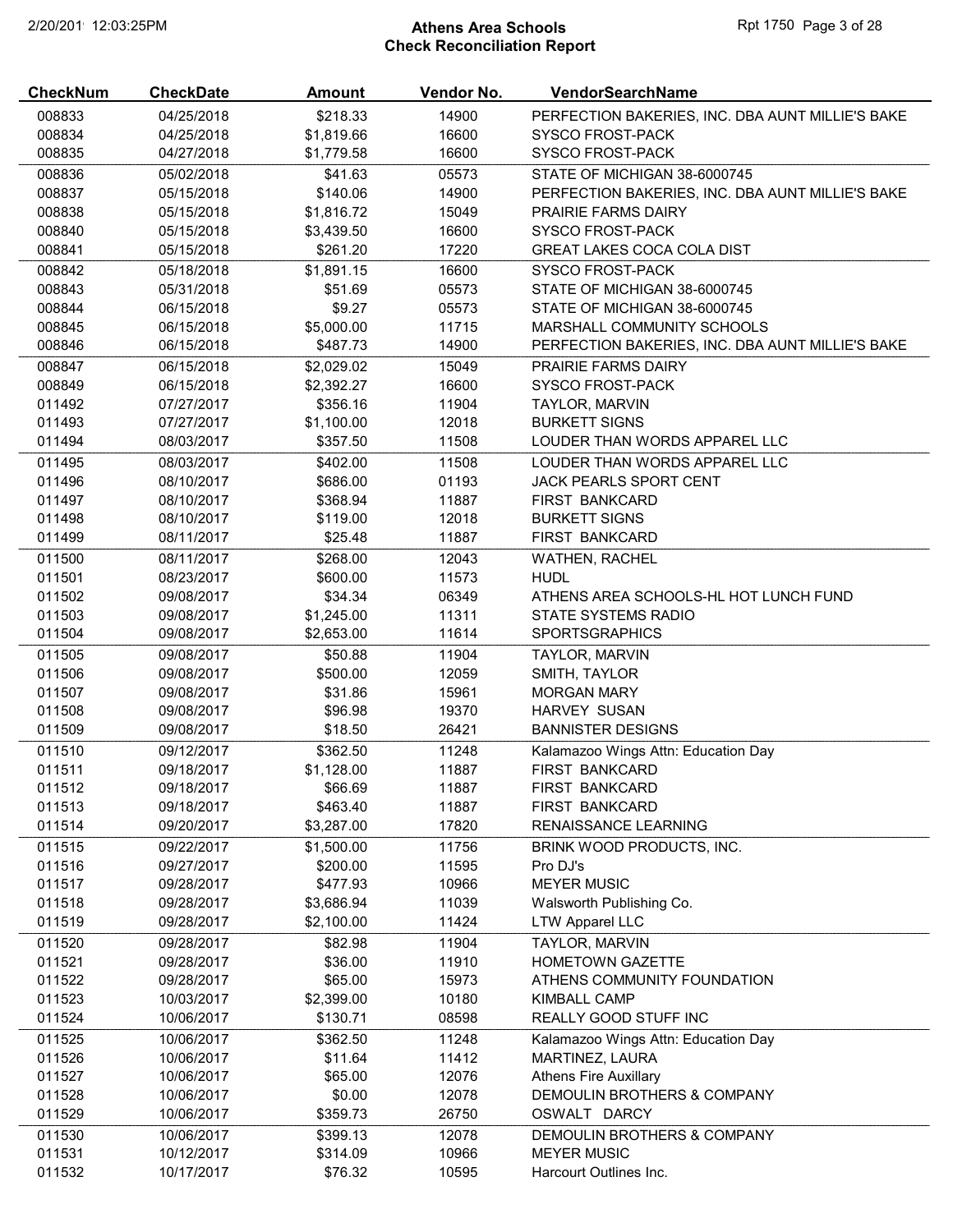# 2/20/2019 12:03:25PM **Athens Area Schools Rpt 1750 Page 4 of 28** Check Reconciliation Report

| <b>CheckNum</b> | <b>CheckDate</b> | <b>Amount</b> | Vendor No. | VendorSearchName                                           |
|-----------------|------------------|---------------|------------|------------------------------------------------------------|
| 011533          | 10/17/2017       | \$0.00        | 11058      | Library World                                              |
| 011534          | 10/17/2017       | \$108.19      | 11408      | VANDERWAAL, MACIE                                          |
| 011535          | 10/17/2017       | \$1,295.00    | 11942      | MobyMax,LLC                                                |
| 011536          | 10/17/2017       | \$219.50      | 11058      | Library World                                              |
| 011537          | 10/25/2017       | \$275.00      | 01193      | JACK PEARLS SPORT CENT                                     |
| 011538          | 10/25/2017       | \$200.00      | 10856      | COLE JACY                                                  |
| 011539          | 10/25/2017       | \$420.00      | 15064      | <b>MICHIGAN YOUTH IN GOVT</b>                              |
| 011540          | 10/25/2017       | \$500.00      | 15602      | <b>DULYEA MELODI</b>                                       |
| 011541          | 10/31/2017       | \$237.50      | 11508      | LOUDER THAN WORDS APPAREL LLC                              |
| 011542          | 10/31/2017       | \$5.00        | 11707      | PARLIN, KATHY                                              |
| 011543          | 10/31/2017       | \$5.00        | 12083      | SMITH, TODD                                                |
| 011544          | 10/31/2017       | \$5.00        | 12084      | WHITE, SARAH                                               |
|                 |                  |               |            |                                                            |
| 011545          | 10/31/2017       | \$5.00        | 12085      | SWARTZ, DANIELLE                                           |
| 011546          | 10/31/2017       | \$5.00        | 12086      | MORGAN, BRANDI                                             |
| 011547          | 10/31/2017       | \$5.00        | 12087      | FRANCE, GABRIELLE<br>ATHENS AREA SCHOOLS-HL HOT LUNCH FUND |
| 011548          | 11/07/2017       | \$16.78       | 06349      |                                                            |
| 011549          | 11/07/2017       | \$52.00       | 12042      | BITTNER, JENNIFER                                          |
| 011550          | 11/07/2017       | \$91.54       | 19370      | <b>HARVEY SUSAN</b>                                        |
| 011551          | 11/07/2017       | \$50.95       | 26881      | ORIENTAL TRADING CO IN                                     |
| 011552          | 11/07/2017       | \$552.50      | 26883      | COPPER KETTLE RESTAURANT                                   |
| 011553          | 11/08/2017       | \$132.00      | 01193      | JACK PEARLS SPORT CENT                                     |
| 011554          | 11/08/2017       | \$7,243.50    | 11623      | THE GOODIES FACTORY, INC                                   |
| 011555          | 11/22/2017       | \$46.29       | 10126      | JONES SCHOOL SUPPLIES INC.                                 |
| 011556          | 11/22/2017       | \$2,050.17    | 10303      | SCHOLASTIC BOOK FAIRS                                      |
| 011557          | 11/22/2017       | \$371.00      | 10856      | COLE JACY                                                  |
| 011558          | 11/22/2017       | \$400.00      | 11765      | AGILE SPORTS TECHNOLOGIES DBA: HUDL                        |
| 011559          | 11/22/2017       | \$400.00      | 11765      | AGILE SPORTS TECHNOLOGIES DBA: HUDL                        |
| 011560          | 11/22/2017       | \$598.00      | 14940      | ATHENS AREA SCHOOLS-GF GENERAL FUND                        |
| 011561          | 11/22/2017       | \$52.96       | 20390      | SCHOOL SPECIALTIES INC                                     |
| 011562          | 11/22/2017       | \$49.99       | 23383      | <b>HAMILTON MELISSA</b>                                    |
| 011563          | 11/22/2017       | \$33.17       | 23620      | <b>TENNEY JAMIE</b>                                        |
| 011564          | 11/22/2017       | \$2,793.58    | 11637      | Pee Jays Fresh Fruit                                       |
| 011565          | 11/22/2017       | \$34.23       | 11905      | LOEW, KRISTIN                                              |
| 011566          | 11/22/2017       | \$1,600.00    | 15064      | MICHIGAN YOUTH IN GOVT                                     |
| 011567          | 11/30/2017       | \$1,292.18    | 10863      | LEUKEMIA & LYMPHOMA SOCIETY Attn: Student Series           |
| 011568          | 11/30/2017       | \$65.71       | 11633      | KUBASIAK, MELANIE                                          |
| 011569          | 11/30/2017       | \$6.72        | 25221      | <b>HULCE KELLY</b>                                         |
| 011570          | 12/08/2017       | \$231.70      | 11638      | <b>GROTH MUSIC SCHOOL-SERVICE</b>                          |
| 011571          | 12/08/2017       | \$30.15       | 11708      | LIJEWSKI, KIM                                              |
| 011572          | 12/08/2017       | \$72.51       | 11887      | FIRST BANKCARD                                             |
| 011573          | 12/08/2017       | \$50.00       | 12042      | <b>BITTNER, JENNIFER</b>                                   |
| 011574          | 12/08/2017       | \$500.00      | 12101      | CASE, JOCELYN                                              |
| 011575          | 12/08/2017       | \$52.94       | 20390      | SCHOOL SPECIALTIES INC                                     |
| 011576          | 12/13/2017       | \$60.00       | 10863      | LEUKEMIA & LYMPHOMA SOCIETY Attn: Student Series           |
| 011577          | 12/13/2017       | \$1,279.92    | 12106      | <b>RECREATION TODAY</b>                                    |
| 011578          | 12/13/2017       | \$362.76      | 17220      | <b>GREAT LAKES COCA COLA DIST</b>                          |
| 011579          | 12/19/2017       | \$50.00       | 22550      | <b>SWANK COLLEEN</b>                                       |
|                 |                  |               |            |                                                            |
| 011579          | 05/14/2018       | $$-50.00$     | 22550      | <b>SWANK COLLEEN</b>                                       |
| 011580          | 12/19/2017       | \$3,670.36    | 10408      | CENTURY RESOURCES INC                                      |
| 011581          | 12/19/2017       | \$2,350.00    | 12110      | <b>CORPORATE TRAVEL SUITE 100</b>                          |
| 011582          | 01/05/2018       | \$50.00       | 12110      | <b>CORPORATE TRAVEL SUITE 100</b>                          |
| 011583          | 01/05/2018       | \$44.99       | 12123      | KATZ, JAIME                                                |
| 011584          | 01/27/2018       | \$4,030.00    | 12130      | MICHIGAN YOUTH in GOVERNMENT                               |
| 011585          | 02/02/2018       | \$260.90      | 10966      | <b>MEYER MUSIC</b>                                         |
| 011586          | 02/02/2018       | \$480.82      | 11707      | PARLIN, KATHY                                              |
| 011587          | 02/02/2018       | \$7,200.00    | 12110      | <b>CORPORATE TRAVEL SUITE 100</b>                          |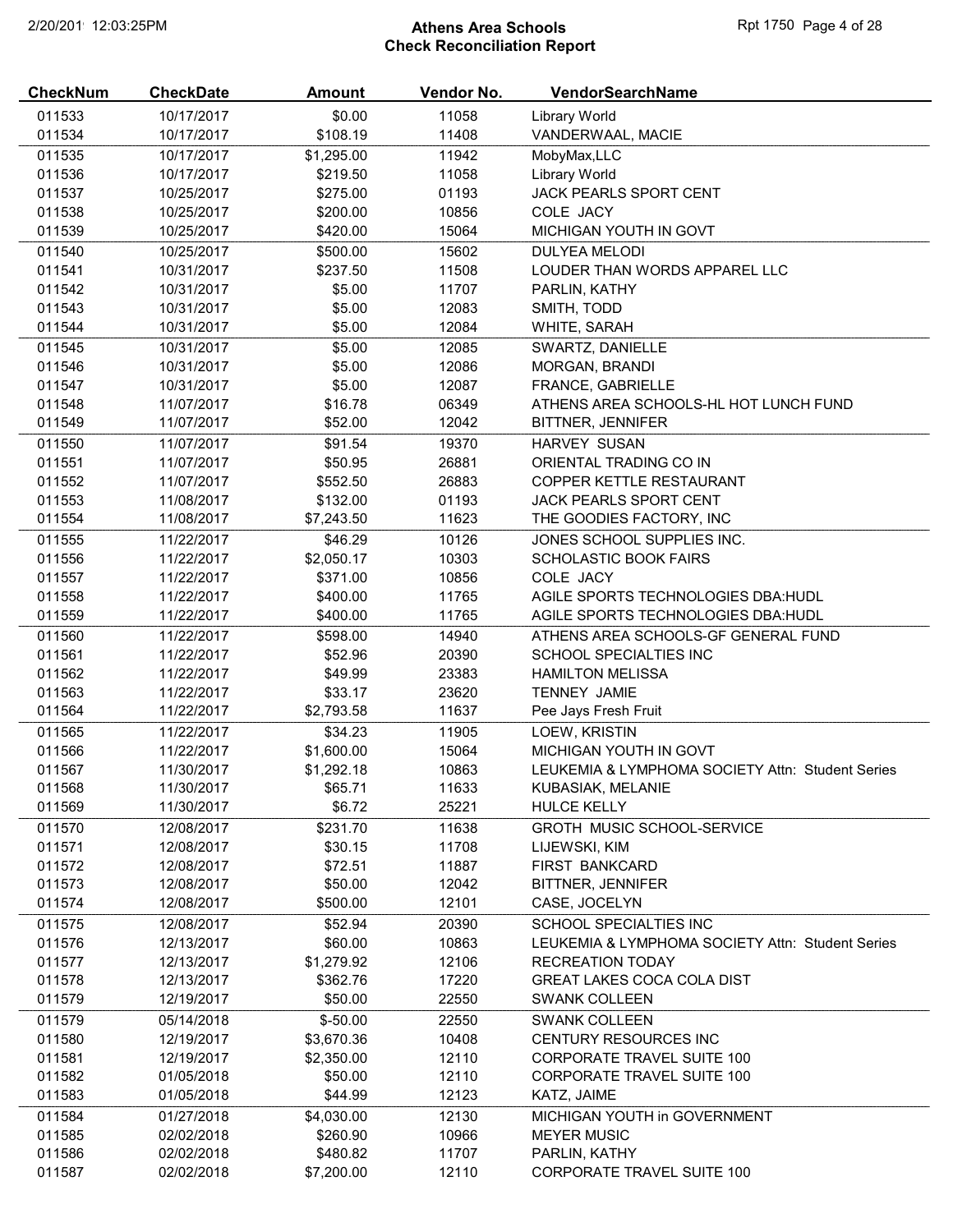# 2/20/2019 12:03:25PM **Athens Area Schools Rpt 1750 Page 5 of 28** Check Reconciliation Report

| <b>CheckNum</b> | <b>CheckDate</b> | <b>Amount</b> | Vendor No. | VendorSearchName                  |
|-----------------|------------------|---------------|------------|-----------------------------------|
| 011588          | 02/02/2018       | \$15.00       | 23382      | QUIST CAROL                       |
| 011589          | 02/06/2018       | \$162.70      | 11641      | PENNOCK TRAVIS                    |
| 011590          | 02/06/2018       | \$424.06      | 11659      | <b>Ward's Science</b>             |
| 011591          | 02/06/2018       | \$52.02       | 11905      | LOEW, KRISTIN                     |
| 011592          | 02/06/2018       | \$2,160.00    | 12137      | <b>Battle Creek Bombers</b>       |
| 011593          | 02/06/2018       | \$40.00       | 15973      | ATHENS COMMUNITY FOUNDATION       |
| 011594          | 02/15/2018       | \$2,677.50    | 11039      | Walsworth Publishing Co.          |
| 011595          | 02/15/2018       | \$188.00      | 11595      | Pro DJ's                          |
| 011596          | 02/20/2018       | \$180.00      | 11985      | <b>Prater Studios</b>             |
| 011597          | 02/20/2018       | \$250.00      | 12018      | <b>BURKETT SIGNS</b>              |
| 011598          | 02/20/2018       | \$10.00       | 22570      | <b>DRAHEIM CRAIG</b>              |
| 011599          | 02/28/2018       | \$200.00      | 12110      | CORPORATE TRAVEL SUITE 100        |
| 011600          | 02/28/2018       | \$61.95       | 12127      | <b>SCIENCE OLYMPIAD ORDERS</b>    |
| 011601          | 02/28/2018       | \$264.77      | 26750      | OSWALT DARCY                      |
| 011602          | 03/07/2018       | \$463.22      | 10441      | CHANNING BETE COMPANY, INC        |
| 011603          | 03/07/2018       | \$275.00      | 10594      | NIXON COMPANY, INC.               |
| 011604          | 03/07/2018       | \$100.97      | 10684      | J W PEPPER & SON, INC.            |
| 011605          | 03/07/2018       | \$229.50      | 11508      | LOUDER THAN WORDS APPAREL LLC     |
| 011606          | 03/07/2018       | \$239.96      | 11592      | MILLWARD, TYLER                   |
| 011607          | 03/07/2018       | \$40.68       | 11887      | FIRST BANKCARD                    |
| 011608          | 03/09/2018       | \$313.80      | 11424      | <b>LTW Apparel LLC</b>            |
| 011609          | 03/09/2018       | \$5,574.00    | 12110      | <b>CORPORATE TRAVEL SUITE 100</b> |
| 011610          | 03/16/2018       | \$2,581.49    | 10303      | <b>SCHOLASTIC BOOK FAIRS</b>      |
| 011611          | 03/16/2018       | \$95.66       | 15602      | <b>DULYEA MELODI</b>              |
| 011612          | 03/16/2018       | \$85.97       | 20390      | SCHOOL SPECIALTIES INC            |
| 011613          | 03/22/2018       | \$484.80      | 12159      | LAFOREST, BRANDON                 |
| 011614          | 03/26/2018       | \$3,442.50    | 11039      | Walsworth Publishing Co.          |
| 011615          | 03/26/2018       | \$213.00      | 11709      | <b>FREDERICK MEIJER GARDENS</b>   |
| 011616          | 03/26/2018       | \$150.00      | 12030      | <b>MATTHEW HUNT</b>               |
| 011617          | 03/26/2018       | \$150.00      | 12158      | JONATHAN R. HAWKINS               |
| 011618          | 03/26/2018       | \$0.00        | 22570      | <b>DRAHEIM CRAIG</b>              |
| 011619          | 03/26/2018       | \$99.22       | 22570      | <b>DRAHEIM CRAIG</b>              |
| 011620          | 03/26/2018       | \$28.25       | 10684      | J W PEPPER & SON, INC.            |
| 011621          | 03/29/2018       | \$1,131.00    | 11424      | <b>LTW Apparel LLC</b>            |
| 011622          | 03/29/2018       | \$40.00       | 12161      | CHIPS AUTO SALVAGE                |
| 011623          | 03/29/2018       | \$422.88      | 15750      | <b>NASSP</b>                      |
| 011624          | 04/13/2018       | \$2,950.00    | 01193      | JACK PEARLS SPORT CENT            |
| 011625          | 04/13/2018       | \$22.50       | 08230      | <b>RECOGNITION INC</b>            |
| 011626          | 04/13/2018       | \$490.38      | 10944      | YANKEE CANDLE FUNDRAISING         |
| 011627          | 04/13/2018       | \$36.00       | 11424      | <b>LTW Apparel LLC</b>            |
| 011628          | 04/13/2018       | \$37.93       | 11887      | FIRST BANKCARD                    |
| 011629          | 04/20/2018       | \$675.00      | 11943      | GULL LAKE VIEW GOLF CLUB & RESORT |
| 011630          | 04/24/2018       | \$1,045.00    | 01193      | JACK PEARLS SPORT CENT            |
| 011631          | 04/24/2018       | \$136.99      | 10462      | <b>STUMPS One Party Place</b>     |
| 011632          | 04/24/2018       | \$90.00       | 11525      | E.G.O. STUDIOS                    |
| 011633          | 04/24/2018       | \$384.75      | 11723      | THE WHITMORES DECORATING          |
| 011634          | 04/24/2018       | \$12.99       | 11904      | TAYLOR, MARVIN                    |
| 011635          | 04/24/2018       | \$30.00       | 11923      | Athens Food Pantry % Debbie Brand |
| 011636          | 04/24/2018       | \$150.00      | 12014      | <b>BOB JEPSON</b>                 |
| 011637          | 04/24/2018       | \$69.95       | 12123      | KATZ, JAIME                       |
| 011638          | 04/24/2018       | \$80.00       | 12137      | <b>Battle Creek Bombers</b>       |
| 011639          | 04/24/2018       | \$60.97       | 23346      | <b>CHRISTINA SHILLING</b>         |
| 011640          | 04/25/2018       | \$267.00      | 11531      | Lori's Cupcakes N More            |
| 011641          | 04/25/2018       | \$181.49      | 10966      | <b>MEYER MUSIC</b>                |
| 011642          | 04/27/2018       | \$151.16      | 10966      | <b>MEYER MUSIC</b>                |
| 011643          | 05/02/2018       | \$1,650.00    | 10497      | The Henry Ford                    |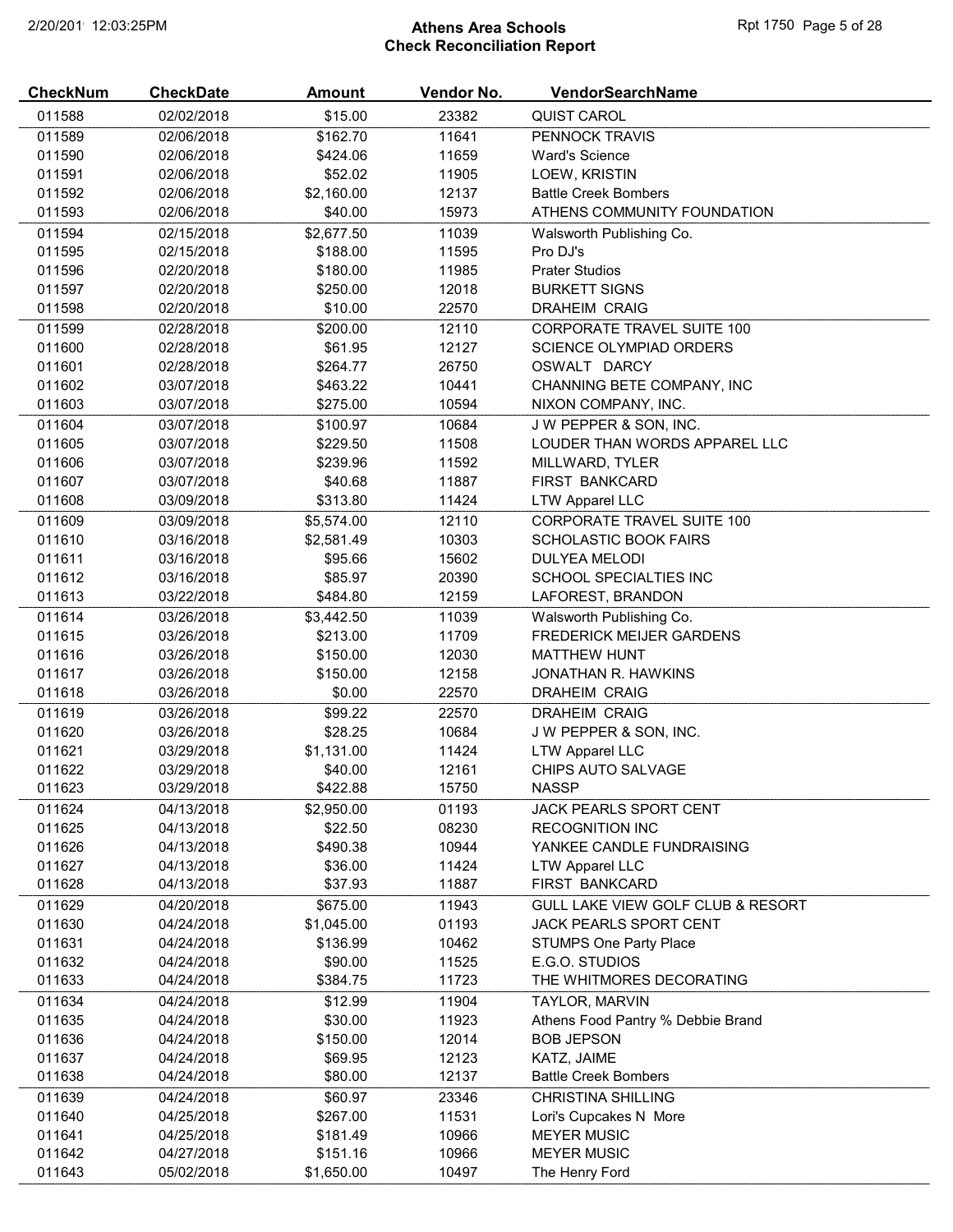# 2/20/2019 12:03:25PM **Athens Area Schools Rpt 1750 Page 6 of 28** Check Reconciliation Report

| <b>CheckNum</b> | <b>CheckDate</b> | <b>Amount</b> | Vendor No. | <b>VendorSearchName</b>                          |
|-----------------|------------------|---------------|------------|--------------------------------------------------|
| 011644          | 05/02/2018       | \$1,447.50    | 10512      | CARDINAL BUSES, INC                              |
| 011645          | 05/03/2018       | \$496.00      | 12167      | <b>SCAA</b>                                      |
| 011646          | 05/03/2018       | \$60.97       | 26750      | OSWALT DARCY                                     |
| 011647          | 05/03/2018       | \$114.79      | 26881      | ORIENTAL TRADING CO IN                           |
| 011648          | 05/03/2018       | \$225.00      | 12168      | PIZZA HUT                                        |
| 011649          | 05/07/2018       | \$261.00      | 12170      | KINGMAN MUSEUM                                   |
| 011650          | 05/09/2018       | \$565.00      | 15321      | <b>STACHIA BAGLEY</b>                            |
| 011651          | 05/14/2018       | \$50.00       | 22550      | <b>SWANK COLLEEN</b>                             |
| 011652          | 05/15/2018       | \$300.00      | 10943      | PARTY CREATION BY SHIRLEY                        |
| 011653          | 05/15/2018       | \$545.22      | 11412      | MARTINEZ, LAURA                                  |
| 011654          | 05/15/2018       | \$402.00      | 11424      | <b>LTW Apparel LLC</b>                           |
| 011655          | 05/15/2018       | \$186.00      | 11544      | Kalamazoo Valley Museum                          |
| 011656          | 05/15/2018       | \$119.94      | 11887      | FIRST BANKCARD                                   |
| 011657          | 05/15/2018       | \$204.18      | 11904      | TAYLOR, MARVIN                                   |
| 011658          | 05/15/2018       | \$176.97      | 12123      | KATZ, JAIME                                      |
| 011659          | 05/15/2018       | \$30.00       | 12171      | PHOTOGRAPHY BY CHAR                              |
| 011660          | 05/15/2018       | \$11.98       | 26665      | <b>GORDON FOOD SERVICE inv</b>                   |
|                 |                  |               |            |                                                  |
| 011661          | 05/18/2018       | \$1,513.00    | 11407      | Michigan's Adventure                             |
| 011662          | 05/25/2018       | \$1,480.00    | 01193      | JACK PEARLS SPORT CENT                           |
| 011663          | 05/25/2018       | \$394.68      | 08230      | RECOGNITION INC                                  |
| 011664          | 05/25/2018       | \$138.18      | 11904      | TAYLOR, MARVIN                                   |
| 011665          | 05/25/2018       | \$100.00      | 12076      | <b>Athens Fire Auxillary</b>                     |
| 011666          | 05/25/2018       | \$250.00      | 12177      | CHIEF MOGUAGO VETERANS GOLF OUTING Matthew Go    |
| 011667          | 05/25/2018       | \$259.61      | 12178      | WATCH D.O.G.S.                                   |
| 011668          | 05/25/2018       | \$98.52       | 25221      | <b>HULCE KELLY</b>                               |
| 011669          | 05/31/2018       | \$133.67      | 12182      | <b>JOSTENS</b>                                   |
| 011670          | 05/31/2018       | \$21.00       | 15321      | <b>STACHIA BAGLEY</b>                            |
| 011671          | 06/05/2018       | \$545.00      | 15530      | <b>BINDER PARK ZOO</b>                           |
| 011671          | 06/08/2018       | $$-545.00$    | 15530      | <b>BINDER PARK ZOO</b>                           |
| 011672          | 06/07/2018       | \$88.89       | 11904      | TAYLOR, MARVIN                                   |
| 011673          | 06/07/2018       | \$65.12       | 12123      | KATZ, JAIME                                      |
| 011674          | 06/07/2018       | \$480.00      | 15530      | <b>BINDER PARK ZOO</b>                           |
| 011675          | 06/07/2018       | \$458.93      | 23346      | <b>CHRISTINA SHILLING</b>                        |
| 011676          | 06/07/2018       | \$30.00       | 23620      | <b>TENNEY JAMIE</b>                              |
| 011677          | 06/08/2018       | \$592.61      | 10966      | <b>MEYER MUSIC</b>                               |
| 011678          | 06/08/2018       | \$92.27       | 22570      | <b>DRAHEIM CRAIG</b>                             |
| 011679          | 06/11/2018       | \$997.12      | 11887      | <b>FIRST BANKCARD</b>                            |
| 011680          | 06/15/2018       | \$0.00        | 04888      | ATHENS AREA SCHOOL-ACT ACTIVITY FUND             |
| 011681          | 06/15/2018       | \$98.40       | 06349      | ATHENS AREA SCHOOLS-HL HOT LUNCH FUND            |
| 011682          | 06/15/2018       | \$873.94      | 10303      | <b>SCHOLASTIC BOOK FAIRS</b>                     |
| 011683          | 06/15/2018       | \$231.71      | 10966      | <b>MEYER MUSIC</b>                               |
| 011684          | 06/15/2018       | \$21.19       | 11904      | <b>TAYLOR, MARVIN</b>                            |
| 011685          | 06/15/2018       | \$38.64       | 14900      | PERFECTION BAKERIES, INC. DBA AUNT MILLIE'S BAKE |
| 011686          | 06/15/2018       | \$1,140.00    | 14940      | ATHENS AREA SCHOOLS-GF GENERAL FUND              |
| 011687          | 06/15/2018       | \$40.00       | 18880      | <b>SHOUP ANITA</b>                               |
| 011688          | 06/15/2018       | \$55.93       | 26665      | <b>GORDON FOOD SERVICE inv</b>                   |
| 011689          | 06/22/2018       | \$66.38       | 11904      | TAYLOR, MARVIN                                   |
| 011690          | 06/22/2018       | \$109.00      | 14940      | ATHENS AREA SCHOOLS-GF GENERAL FUND              |
| 047587          | 07/03/2017       | \$4,464.68    | 01530      | MESSA DEPT 217901                                |
| 047588          | 07/03/2017       | \$945.00      | 11754      | SEG WORKERS COMPENSATION FUND                    |
| 047589          | 07/03/2017       | \$41,896.00   | 11846      | MASB-SEG Property/Casualty Pool, Inc.            |
| 047590          | 07/03/2017       | \$1,637.59    | 24160      | AFLAC ATTN: REMIT PROC SERV                      |
| 047591          | 07/06/2017       | \$44.72       | 00220      | <b>VILLAGE OF ATHENS</b>                         |
| 047592          | 07/06/2017       | \$4,621.84    | 00422      | CISD-CALHOUN INTERMEDI ATE SCHOOL DISTRICT       |
| 047593          | 07/06/2017       | \$6,952.28    | 00502      | CONSUMERS ENERGY PAYMENT CENTER                  |
| 047594          | 07/06/2017       | \$610.71      | 09785      | ATHENS AUTO SUPPLY                               |
|                 |                  |               |            |                                                  |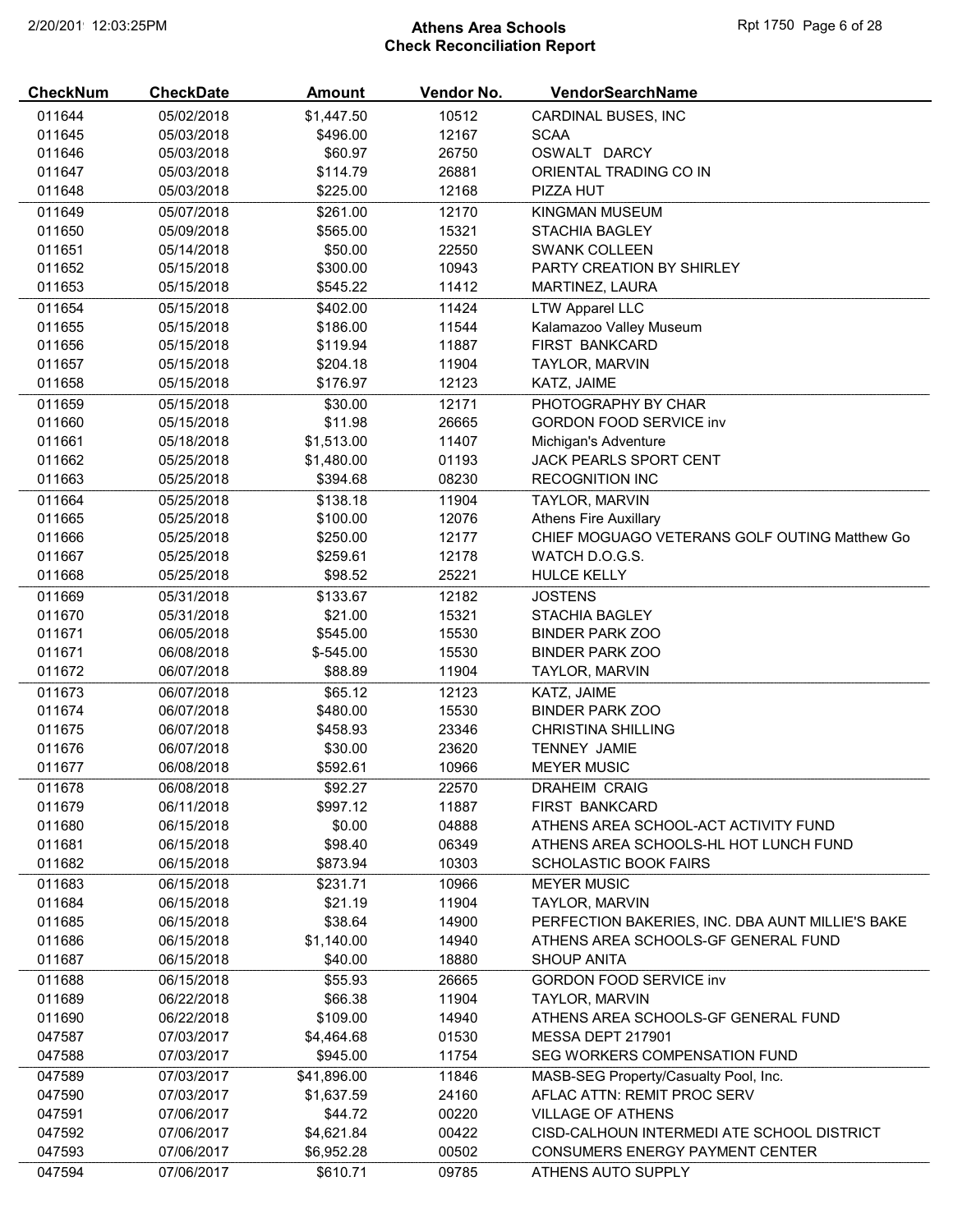# 2/20/2019 12:03:25PM **Athens Area Schools Rpt 1750 Page 7 of 28** Check Reconciliation Report

| <b>CheckNum</b> | <b>CheckDate</b> | <b>Amount</b> | Vendor No. | VendorSearchName                                 |
|-----------------|------------------|---------------|------------|--------------------------------------------------|
| 047595          | 07/06/2017       | \$15,290.00   | 11054      | <b>HI-TEC BUILDING SERVICES</b>                  |
| 047596          | 07/06/2017       | \$100.00      | 11302      | MID-AMERICA APPRAISAL CO.                        |
| 047597          | 07/06/2017       | \$600.00      | 11554      | LOEW LAWN CARE % KRISTIN M. LOEW                 |
| 047598          | 07/06/2017       | \$30.00       | 11887      | <b>FIRST BANKCARD</b>                            |
| 047599          | 07/06/2017       | \$1,116.12    | 10044      | HONEYWELL BUILDING INTERNATIONAL INC. BUILDING { |
| 047600          | 07/06/2017       | \$535.15      | 10212      | REPUBLIC SERVICE OF KALAMAZOO, MI                |
| 047601          | 07/06/2017       | \$730.00      | 11161      | U.S. BANK EQUIPMENT FINANCE                      |
| 047602          | 07/06/2017       | \$4.50        | 11551      | THE OMNI GROUP ATTN: REMITTANCE DEPARTMENT       |
| 047603          | 07/06/2017       | \$700.00      | 15006      | <b>FIRST AGENCY</b>                              |
| 047604          | 07/06/2017       | \$377.24      | 15250      | <b>MISDU</b>                                     |
| 047605          | 07/06/2017       | \$20.00       | 15973      | ATHENS COMMUNITY FOUNDATION                      |
| 047606          | 07/20/2017       | \$14.31       | 00502      | CONSUMERS ENERGY PAYMENT CENTER                  |
| 047607          | 07/20/2017       | \$139.06      | 24710      | SEMCO ENERGY GAS COMPANY                         |
| 047608          | 07/20/2017       | \$1,500.00    | 26841      | <b>JOHN R BRUNNER</b>                            |
| 047609          | 07/20/2017       | \$5,048.67    | 05573      | STATE OF MICHIGAN 38-6000745                     |
| 047610          | 07/20/2017       | \$44.46       | 10015      | CITY OF BATTLE CREEK                             |
| 047611          | 07/20/2017       | \$134.99      | 10684      | J W PEPPER & SON, INC.                           |
| 047612          | 07/20/2017       | \$377.24      | 15250      | <b>MISDU</b>                                     |
| 047613          | 07/20/2017       | \$22.00       | 22550      | <b>SWANK COLLEEN</b>                             |
| 047614          | 07/20/2017       | \$1,130.52    | 24160      | AFLAC ATTN: REMIT PROC SERV                      |
| 047615          | 07/21/2017       | \$270.00      | 00422      | CISD-CALHOUN INTERMEDI ATE SCHOOL DISTRICT       |
| 047616          | 07/21/2017       | \$672.99      | 22550      | <b>SWANK COLLEEN</b>                             |
| 047617          | 07/21/2017       | \$1,662.00    | 01193      | <b>JACK PEARLS SPORT CENT</b>                    |
| 047618          | 07/21/2017       | \$4,502.44    | 01530      | MESSA DEPT 217901                                |
| 047619          | 07/21/2017       | \$172.95      | 10552      | HOLLAND BUS COMPANY                              |
| 047620          | 07/21/2017       | \$20.00       | 15973      | ATHENS COMMUNITY FOUNDATION                      |
| 047621          | 07/21/2017       | \$252.08      | 26392      | LOWE'S BUSINESS ACCOUNT                          |
| 047622          | 07/24/2017       | \$2,071.00    | 10248      | <b>GERALD ANDERSON</b>                           |
| 047623          | 07/24/2017       | \$18.00       | 26699      | <b>CHRISTMAN SCREENPRINT</b>                     |
| 047624          | 07/27/2017       | \$73.05       | 08740      | AIRGAS USA, LLC                                  |
| 047625          | 07/27/2017       | \$418.00      | 10907      | <b>GRIFFIN PEST SOLUTIONS</b>                    |
| 047626          | 07/27/2017       | \$148.10      | 11421      | <b>VERIZONWIRELESS</b>                           |
| 047627          | 07/27/2017       | \$30.09       | 15340      | AT & T LONG DISTANCE                             |
| 047628          | 07/27/2017       | \$58.55       | 15390      | PETTY CASH                                       |
| 047629          | 07/27/2017       | \$18.75       | 23431      | MIDWEST TRANSIT EQUIPMENT, INC.                  |
| 047630          | 07/27/2017       | \$98.22       | 26651      | <b>SHERWIN WILLIAMS</b>                          |
| 047631          | 07/27/2017       | \$750.91      | 01521      | AT&T                                             |
| 047632          | 07/27/2017       | \$11,640.00   | 03412      | CALHOUN COUNTY HEALTH DEPT                       |
| 047633          | 07/27/2017       | \$1,310.00    | 04992      | MICHIGAN ASSOCIATION O SCHOOL ADMINISTRATORS     |
| 047634          | 07/27/2017       | \$1,110.00    | 10033      | <b>MEMSPA</b>                                    |
| 047635          | 07/27/2017       | \$55.00       | 10161      | PITNEY BOWES INC.                                |
| 047636          | 07/27/2017       | \$2,851.67    | 10257      | <b>GOOD MARKS FOR SCHOOLS</b>                    |
| 047637          | 07/27/2017       | \$101.50      | 10547      | <b>PRINTLINK</b>                                 |
| 047638          | 07/27/2017       | \$15,419.25   | 11054      | <b>HI-TEC BUILDING SERVICES</b>                  |
| 047639          | 07/27/2017       | \$730.00      | 11161      | U.S. BANK EQUIPMENT FINANCE                      |
| 047640          | 07/27/2017       | \$50.00       | 11316      | ELITE FUND, INC.                                 |
| 047641          | 07/27/2017       | \$105.85      | 12038      | <b>MUSIC IN MOTION</b>                           |
| 047642          | 07/27/2017       | \$1,776.00    | 15364      | MICHIGAN ASSOCIATION OF SCHOOL BOARDS            |
| 047643          | 07/27/2017       | \$50.00       | 15364      | MICHIGAN ASSOCIATION OF SCHOOL BOARDS            |
|                 |                  |               |            |                                                  |
| 047644          | 07/27/2017       | \$61.50       | 20890      | PIONEER MANUFACTURING CO. PIONEER ATHLETICS      |
| 047645          | 07/27/2017       | \$185.00      | 23790      | <b>MAPT</b>                                      |
| 047646          | 07/27/2017       | \$407.24      | 26598      | CRYSTAL FLASH PETROLEUM                          |
| 047647          | 07/31/2017       | \$140.00      | 10216      | <b>STATE OF MICHIGAN</b>                         |
| 047648          | 08/01/2017       | \$2,492.49    | 10034      | CDW GOVERNMENT, INC.                             |
| 047649          | 08/03/2017       | \$3,848.43    | 00502      | <b>CONSUMERS ENERGY PAYMENT CENTER</b>           |
| 047650          | 08/03/2017       | \$560.00      | 11423      | FIRE PROS INC.                                   |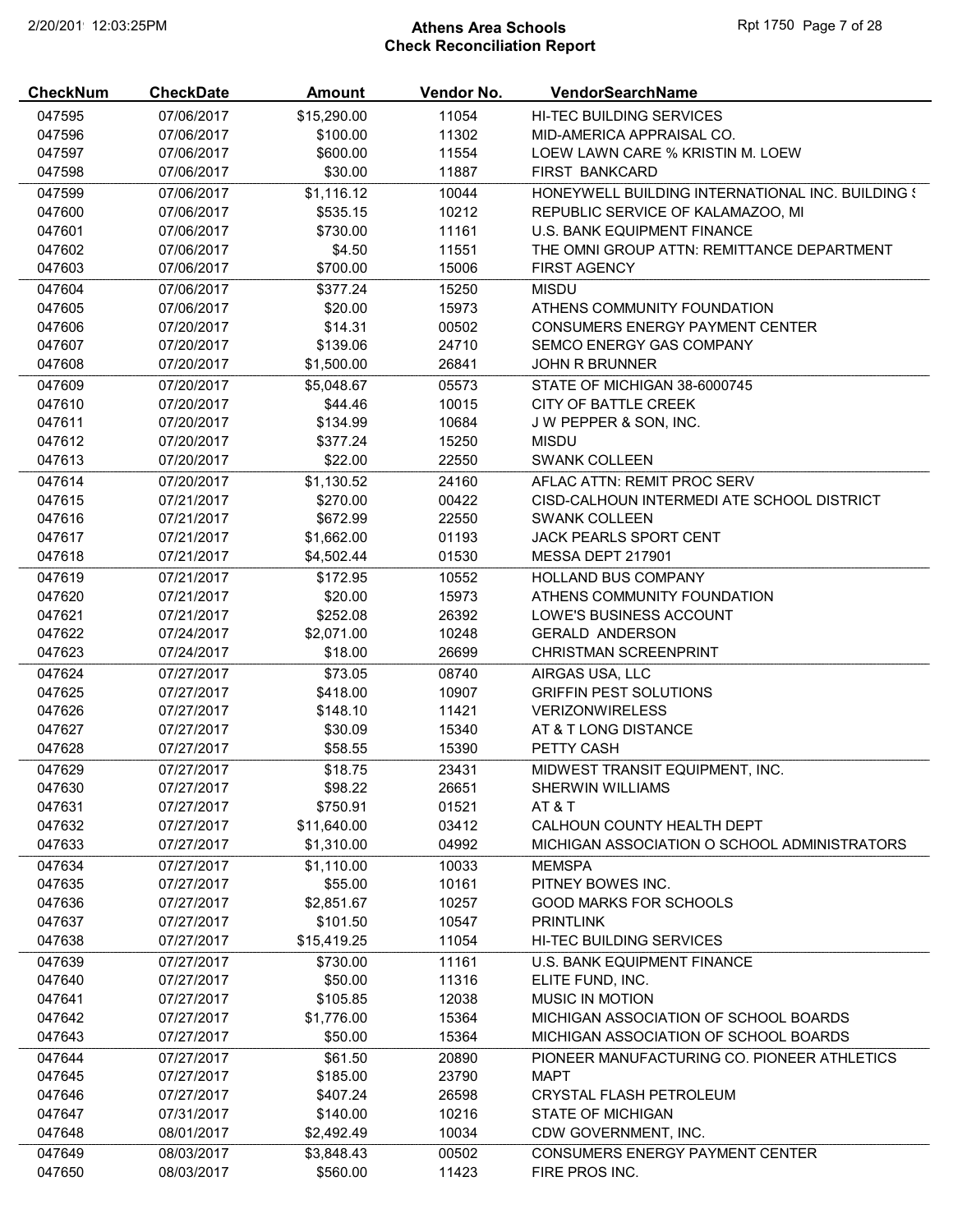# 2/20/2019 12:03:25PM **Athens Area Schools Rpt 1750 Page 8 of 28** Check Reconciliation Report

| <b>CheckNum</b> | <b>CheckDate</b> | <b>Amount</b> | Vendor No. | VendorSearchName                           |
|-----------------|------------------|---------------|------------|--------------------------------------------|
| 047651          | 08/03/2017       | \$1.50        | 11551      | THE OMNI GROUP ATTN: REMITTANCE DEPARTMENT |
| 047652          | 08/03/2017       | \$377.24      | 15250      | <b>MISDU</b>                               |
| 047653          | 08/03/2017       | \$20.00       | 15973      | ATHENS COMMUNITY FOUNDATION                |
| 047654          | 08/03/2017       | \$650.00      | 26171      | <b>NEOLA INC SUITE 103</b>                 |
| 047655          | 08/03/2017       | \$69.00       | 11339      | CALHOUN COUNTY SHERIFF'S OFFICE            |
| 047656          | 08/07/2017       | \$595.00      | 12039      | SCHOOLCRAFT COMMUNITY SCHOOLS              |
| 047657          | 08/10/2017       | \$483.88      | 00502      | CONSUMERS ENERGY PAYMENT CENTER            |
| 047658          | 08/10/2017       | \$77.40       | 10077      | <b>JOHN DEERE FINANCIAL</b>                |
| 047659          | 08/10/2017       | \$646.75      | 10212      | REPUBLIC SERVICE OF KALAMAZOO, MI          |
| 047660          | 08/10/2017       | \$69.00       | 11339      | CALHOUN COUNTY SHERIFF'S OFFICE            |
| 047661          | 08/10/2017       | \$122.48      | 24710      | SEMCO ENERGY GAS COMPANY                   |
| 047662          | 08/10/2017       | \$4,750.00    | 26408      | MARKOS AND SONS SANITATION, LLC            |
| 047663          | 08/10/2017       | \$1,398.00    | 11765      | AGILE SPORTS TECHNOLOGIES DBA: HUDL        |
| 047664          | 08/11/2017       | \$2,880.27    | 09785      | ATHENS AUTO SUPPLY                         |
| 047665          | 08/11/2017       | \$69.00       | 12040      | GANDY, VALERIE                             |
| 047666          | 08/11/2017       | \$69.00       | 12041      | GIBBS, ALLISON                             |
| 047666          | 09/15/2017       | $$-69.00$     | 12041      | GIBBS, ALLISON                             |
| 047667          |                  | \$69.00       | 12042      | <b>BITTNER, JENNIFER</b>                   |
|                 | 08/11/2017       |               |            |                                            |
| 047668          | 08/14/2017       | \$1,210.08    | 11163      | <b>PMG</b>                                 |
| 047669          | 08/15/2017       | \$377.24      | 15250      | <b>MISDU</b>                               |
| 047670          | 08/15/2017       | \$20.00       | 15973      | ATHENS COMMUNITY FOUNDATION                |
| 047671          | 08/23/2017       | \$69.00       | 12044      | LOVELESS, DAMIEN                           |
| 047672          | 08/23/2017       | \$2,033.00    | 10248      | <b>GERALD ANDERSON</b>                     |
| 047673          | 08/23/2017       | \$69.00       | 12045      | PARKER, TIM                                |
| 047674          | 08/23/2017       | \$69.00       | 11339      | CALHOUN COUNTY SHERIFF'S OFFICE            |
| 047675          | 08/28/2017       | \$4,190.14    | 01530      | MESSA DEPT 217901                          |
| 047676          | 08/28/2017       | \$55.00       | 10161      | PITNEY BOWES INC.                          |
| 047677          | 08/28/2017       | \$609.00      | 10907      | <b>GRIFFIN PEST SOLUTIONS</b>              |
| 047678          | 08/28/2017       | \$15,419.25   | 11054      | HI-TEC BUILDING SERVICES                   |
| 047679          | 08/28/2017       | \$1,155.00    | 11163      | <b>PMG</b>                                 |
| 047680          | 08/28/2017       | \$161.10      | 11421      | <b>VERIZONWIRELESS</b>                     |
| 047681          | 08/28/2017       | \$50.00       | 11899      | HILLSDALE ACADEMY                          |
| 047682          | 08/28/2017       | \$65.00       | 12015      | MOCK, MIKE                                 |
| 047683          | 08/28/2017       | \$65.00       | 12046      | PETERSEN, DARWIN                           |
| 047684          | 08/28/2017       | \$65.00       | 12048      | <b>KRAUSZ, ERIC</b>                        |
| 047685          | 08/28/2017       | \$65.00       | 12049      | <b>GARN, GREG</b>                          |
| 047686          | 08/28/2017       | \$105.00      | 22550      | <b>SWANK COLLEEN</b>                       |
| 047687          | 08/28/2017       | \$5,855.08    | 25700      | FOLLETT SCHOOL SOLUTIONS, INC              |
| 047688          | 08/28/2017       | \$628.43      | 26598      | CRYSTAL FLASH PETROLEUM                    |
| 047689          | 08/28/2017       | \$150.00      | 00967      | HARPER CREEK COMM SCHL                     |
| 047690          | 08/28/2017       | \$2,180.00    | 02161      | THRUN LAW FIRM P C P O BOX 2575            |
| 047691          | 08/28/2017       | \$75.00       | 08740      | AIRGAS USA, LLC                            |
| 047692          | 08/28/2017       | \$300.00      | 10380      | BATTLE CREEK AREA CATHOLIC SCHOOLS         |
| 047693          | 08/28/2017       | \$175.00      | 10544      | QUALITY ROOFING AND CONSTRUCTION, INC.     |
| 047694          | 08/28/2017       | \$395.25      | 10552      | <b>HOLLAND BUS COMPANY</b>                 |
| 047695          | 08/28/2017       | \$374.72      | 10662      | <b>B &amp; B FLEET SPECIALIST</b>          |
| 047696          | 08/28/2017       | \$1,198.96    | 11008      | BEST ONE TIRE OF CENTRAL MICHIGAN          |
| 047697          | 08/28/2017       | \$1,177.96    | 11008      | BEST ONE TIRE OF CENTRAL MICHIGAN          |
| 047697          | 09/08/2017       | $$-1,177.96$  | 11008      | BEST ONE TIRE OF CENTRAL MICHIGAN          |
| 047698          | 08/28/2017       | \$81.93       | 11137      | <b>LARMOURS DRUG LLC</b>                   |
| 047699          | 08/28/2017       | \$182.52      | 11147      | <b>J &amp; L ELECTRIC</b>                  |
| 047700          | 08/28/2017       | \$730.00      | 11161      | <b>U.S. BANK EQUIPMENT FINANCE</b>         |
| 047701          | 08/28/2017       | \$125.00      | 11173      | THREE RIVERS COMMUNITY SCHOOLS             |
| 047702          | 08/28/2017       | \$945.00      | 11754      | SEG WORKERS COMPENSATION FUND              |
| 047703          | 08/28/2017       | \$65.00       | 12047      | CUTHRELL, DAVID                            |
| 047704          | 08/28/2017       | \$125.00      | 14100      | <b>CALHOUN CTY TREASURER</b>               |
|                 |                  |               |            |                                            |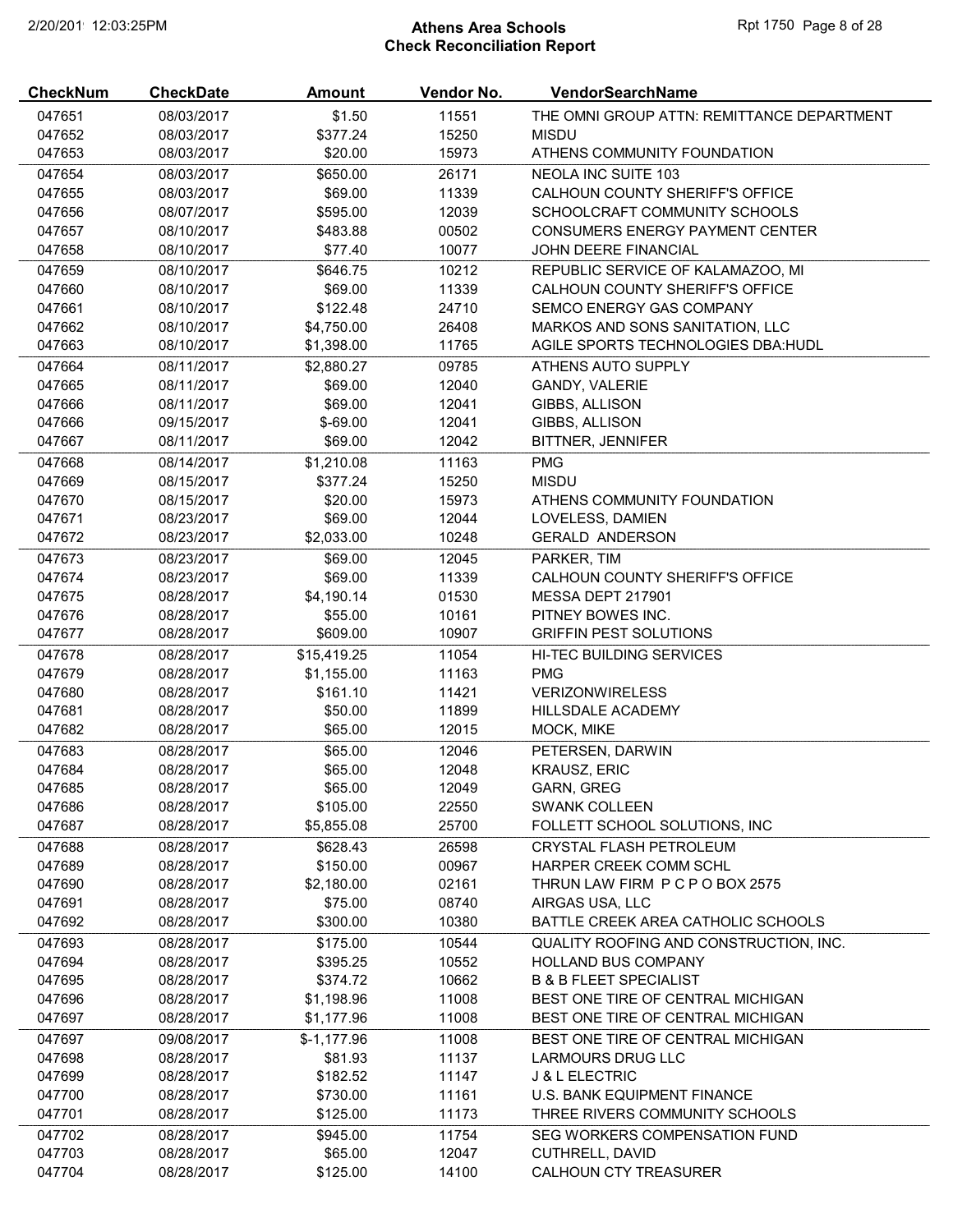# 2/20/2019 12:03:25PM **Athens Area Schools Rpt 1750 Page 9 of 28** Check Reconciliation Report

| <b>CheckNum</b> | <b>CheckDate</b> | Amount      | Vendor No. | VendorSearchName                              |
|-----------------|------------------|-------------|------------|-----------------------------------------------|
| 047705          | 08/28/2017       | \$215.72    | 17850      | SAFETY-KLEEN CORP                             |
| 047706          | 08/28/2017       | \$1,589.00  | 20890      | PIONEER MANUFACTURING CO. PIONEER ATHLETICS   |
| 047707          | 08/28/2017       | \$75.00     | 21070      | CONCORD COMMUNITY SCHL                        |
| 047708          | 08/28/2017       | \$100.00    | 25250      | COLON COMMUNITY SCHOOL                        |
| 047709          | 08/28/2017       | \$144.88    | 26651      | <b>SHERWIN WILLIAMS</b>                       |
| 047710          | 08/29/2017       | \$69.00     | 11339      | CALHOUN COUNTY SHERIFF'S OFFICE               |
| 047711          | 08/29/2017       | \$440.85    | 15340      | AT & T LONG DISTANCE                          |
| 047712          | 08/30/2017       | \$69.00     | 11339      | CALHOUN COUNTY SHERIFF'S OFFICE               |
| 047713          | 08/30/2017       | \$69.00     | 12036      | BRININSTOOL, DANIEL                           |
| 047714          | 08/30/2017       | \$69.00     | 11339      | CALHOUN COUNTY SHERIFF'S OFFICE               |
| 047715          | 09/05/2017       | \$1,508.75  | 09785      | ATHENS AUTO SUPPLY                            |
| 047716          | 09/05/2017       | \$1,078.56  | 24160      | AFLAC ATTN: REMIT PROC SERV                   |
| 047717          | 09/01/2017       | \$377.24    | 15250      | <b>MISDU</b>                                  |
| 047718          | 09/01/2017       | \$20.00     | 15973      | ATHENS COMMUNITY FOUNDATION                   |
| 047719          | 09/01/2017       | \$100.00    | 21070      | CONCORD COMMUNITY SCHL                        |
| 047720          | 09/08/2017       | \$125.00    | 01193      | <b>JACK PEARLS SPORT CENT</b>                 |
| 047721          | 09/08/2017       | \$90.00     | 10180      | KIMBALL CAMP                                  |
|                 |                  |             |            | <b>LLOYD SERVICE</b>                          |
| 047722          | 09/08/2017       | \$52.50     | 11017      |                                               |
| 047723          | 09/08/2017       | \$227.49    | 11191      | <b>WENDY CONVERSE</b>                         |
| 047724          | 09/08/2017       | \$92.75     | 11768      | MOORE, BETHANY                                |
| 047725          | 09/08/2017       | \$760.00    | 11910      | <b>HOMETOWN GAZETTE</b>                       |
| 047726          | 09/08/2017       | \$359.99    | 11915      | <b>BEAL, JULIE</b>                            |
| 047727          | 09/08/2017       | \$126.95    | 12058      | TOMLIN, MYNDESKA                              |
| 047728          | 09/08/2017       | \$115.75    | 12060      | OSWALT, ANDREW                                |
| 047729          | 09/08/2017       | \$111.00    | 12061      | HOLMQUIST, ANDREA                             |
| 047730          | 09/08/2017       | \$115.75    | 12062      | SPOONER, NICOLE                               |
| 047731          | 09/08/2017       | \$875.00    | 12063      | SOUTHERN CENTRAL ATHLETIC ASSOCIATION ATTN: T |
| 047732          | 09/08/2017       | \$30.00     | 17190      | <b>MHSAA</b>                                  |
| 047733          | 09/08/2017       | \$10.00     | 22570      | <b>DRAHEIM CRAIG</b>                          |
| 047734          | 09/08/2017       | \$67.25     | 23383      | <b>HAMILTON MELISSA</b>                       |
| 047735          | 09/08/2017       | \$150.00    | 26307      | <b>MIAAA %GEORGE LOVICH</b>                   |
| 047736          | 09/08/2017       | \$60.00     | 26711      | <b>HOBBS CHUCK</b>                            |
| 047737          | 09/09/2017       | \$65.00     | 10993      | <b>FROHRIEP ERIC</b>                          |
| 047738          | 09/09/2017       | \$65.00     | 11435      | MENDYK, BRIAN                                 |
| 047739          | 09/09/2017       | \$65.00     | 11533      | ROSE, J MICHAEL                               |
| 047740          | 09/09/2017       | \$65.00     | 11684      | STOPCZYNSKI, TIMOTHY                          |
| 047740          | 09/22/2017       | $$-65.00$   | 11684      | STOPCZYNSKI, TIMOTHY                          |
| 047741          | 09/09/2017       | \$65.00     | 11762      | MCCULLEM, ROBERT                              |
| 047742          | 09/11/2017       | \$358.85    | 05573      | STATE OF MICHIGAN 38-6000745                  |
| 047743          | 09/11/2017       | \$209.85    | 05573      | STATE OF MICHIGAN 38-6000745                  |
| 047744          | 09/11/2017       | \$130.54    | 11017      | <b>LLOYD SERVICE</b>                          |
| 047746          | 09/11/2017       | \$3,796.72  | 14590      | ADAMS/REMCO INC PO BOX 3968                   |
| 047747          | 09/11/2017       | \$377.24    | 15250      | <b>MISDU</b>                                  |
| 047748          | 09/11/2017       | \$55.00     | 15973      | ATHENS COMMUNITY FOUNDATION                   |
| 047749          | 09/11/2017       | \$69.00     | 11339      | CALHOUN COUNTY SHERIFF'S OFFICE               |
| 047749          | 01/27/2018       | $$-69.00$   | 11339      | CALHOUN COUNTY SHERIFF'S OFFICE               |
| 047751          | 09/15/2017       | \$2,385.50  | 00502      | CONSUMERS ENERGY PAYMENT CENTER               |
| 047752          | 09/15/2017       | \$484.55    | 01521      | AT&T                                          |
| 047753          | 09/18/2017       | \$24,080.52 | 00422      | CISD-CALHOUN INTERMEDI ATE SCHOOL DISTRICT    |
| 047754          | 09/18/2017       | \$630.00    | 02794      | MICHIGAN.COM                                  |
| 047755          | 09/18/2017       | \$150.00    | 03121      | <b>KRESA</b>                                  |
| 047756          | 09/18/2017       | \$150.00    | 07827      | UNION CITY COMMUNITY SCHOOLS                  |
| 047757          | 09/18/2017       | \$75.00     | 08740      | AIRGAS USA, LLC                               |
| 047758          | 09/18/2017       | \$55.00     | 10161      | PITNEY BOWES INC.                             |
| 047759          | 09/18/2017       | \$651.06    | 10212      | REPUBLIC SERVICE OF KALAMAZOO, MI             |
| 047760          | 09/18/2017       | \$2,851.67  | 10257      | <b>GOOD MARKS FOR SCHOOLS</b>                 |
|                 |                  |             |            |                                               |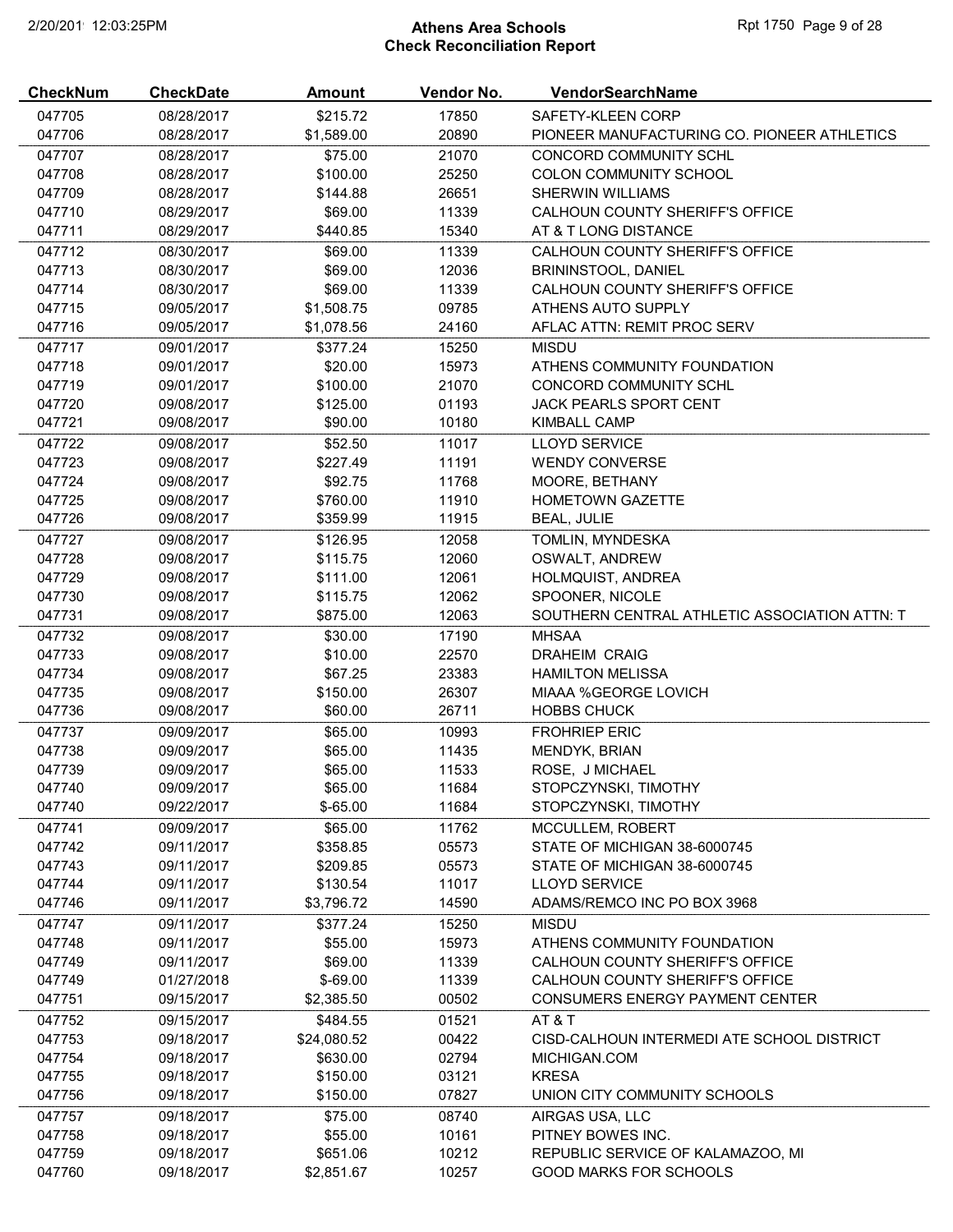# 2/20/2019 12:03:25PM **Athens Area Schools Rpt 1750 Page 10 of 28** Check Reconciliation Report

| <b>CheckNum</b> | <b>CheckDate</b> | <b>Amount</b> | Vendor No. | VendorSearchName                           |
|-----------------|------------------|---------------|------------|--------------------------------------------|
| 047761          | 09/18/2017       | \$413.92      | 10543      | BATTLE CREEK SHOPPER NEWS                  |
| 047762          | 09/18/2017       | \$337.11      | 10552      | <b>HOLLAND BUS COMPANY</b>                 |
| 047763          | 09/18/2017       | \$281.34      | 10762      | STAR GLASS, LLC-BATTLE CREEK               |
| 047764          | 09/18/2017       | \$343.38      | 10898      | <b>BATTERIES PLUS</b>                      |
| 047765          | 09/18/2017       | \$189.75      | 10974      | <b>CHRIS HURST</b>                         |
| 047766          | 09/18/2017       | \$995.00      | 11008      | BEST ONE TIRE OF CENTRAL MICHIGAN          |
| 047767          | 09/18/2017       | \$279.90      | 11105      | <b>BRANCH COUNTY TREASURER</b>             |
| 047768          | 09/18/2017       | \$334.88      | 11327      | TRANSAMERICA LIFE INSURANCE CO.            |
| 047769          | 09/18/2017       | \$161.10      | 11421      | <b>VERIZONWIRELESS</b>                     |
| 047770          | 09/18/2017       | \$1,600.00    | 11554      | LOEW LAWN CARE % KRISTIN M. LOEW           |
| 047771          | 09/18/2017       | \$400.00      | 11604      | RW MERCER CO. INC.                         |
| 047772          | 09/18/2017       | \$472.49      | 11887      | FIRST BANKCARD                             |
| 047773          | 09/18/2017       | \$189.75      | 11974      | <b>LUCY LAMSON</b>                         |
| 047774          | 09/18/2017       | \$65.00       | 12015      | MOCK, MIKE                                 |
| 047775          | 09/18/2017       | \$104.00      | 12062      | SPOONER, NICOLE                            |
| 047776          | 09/18/2017       | \$104.00      | 12064      | <b>BRUNNER, JR</b>                         |
| 047777          | 09/18/2017       | \$104.00      | 12065      | RIVERA, TRISTEN                            |
| 047778          | 09/18/2017       | \$3,106.90    | 14100      | <b>CALHOUN CTY TREASURER</b>               |
| 047779          | 09/18/2017       | \$105.00      | 22550      | <b>SWANK COLLEEN</b>                       |
| 047780          | 09/18/2017       | \$177.93      | 23431      | MIDWEST TRANSIT EQUIPMENT, INC.            |
| 047781          | 09/18/2017       | \$134.16      | 24710      | <b>SEMCO ENERGY GAS COMPANY</b>            |
| 047782          | 09/18/2017       | \$110.55      | 25700      | FOLLETT SCHOOL SOLUTIONS, INC              |
| 047783          | 09/18/2017       | \$539.09      | 26392      | LOWE'S BUSINESS ACCOUNT                    |
| 047784          | 09/18/2017       | \$607.75      | 26609      | OVERHEAD DOOR CO OF BATTLE CREEK           |
| 047785          | 09/18/2017       | \$255.00      | 26786      | BRONSON HEALTHCARE GROUP                   |
| 047786          | 09/18/2017       | \$2,280.00    | 26841      | <b>JOHN R BRUNNER</b>                      |
| 047787          | 09/18/2017       | \$60.00       | 27000      | DAMON FOX                                  |
| 047788          | 09/20/2017       | \$4,942.07    | 05573      | STATE OF MICHIGAN 38-6000745               |
| 047789          | 09/20/2017       | \$44.46       | 10015      | CITY OF BATTLE CREEK                       |
| 047790          | 09/22/2017       | \$1,500.00    | 00422      | CISD-CALHOUN INTERMEDI ATE SCHOOL DISTRICT |
| 047791          | 09/22/2017       | \$843.00      | 01193      | JACK PEARLS SPORT CENT                     |
| 047792          | 09/22/2017       | \$5,483.90    | 10381      | <b>WARNER OIL COMPANY</b>                  |
| 047793          | 09/22/2017       | \$104.00      | 11017      | <b>LLOYD SERVICE</b>                       |
| 047794          | 09/22/2017       | \$90.00       | 11139      | <b>MOPHOTO</b>                             |
| 047795          | 09/22/2017       | \$138.50      | 11648      | <b>HOWARD DAWN</b>                         |
| 047796          | 09/22/2017       | \$385.00      | 11867      | <b>NASSP</b>                               |
| 047797          | 09/22/2017       | \$329.98      | 12066      | HAYNEEDLE, INC                             |
| 047798          | 09/22/2017       | \$184.24      | 14590      | ADAMS/REMCO INC PO BOX 3968                |
| 047799          | 09/22/2017       | \$101.31      | 20390      | SCHOOL SPECIALTIES INC                     |
| 047800          | 09/22/2017       | \$31.79       | 23383      | <b>HAMILTON MELISSA</b>                    |
| 047801          | 09/22/2017       | \$4,103.57    | 01530      | MESSA DEPT 217901                          |
| 047802          | 09/25/2017       | \$160.00      | 05231      | <b>BATTLE CREEK PUB SCHLS</b>              |
| 047803          | 09/25/2017       | \$190.00      | 06808      | HOMER COMMUNITY SCHOOL                     |
| 047804          | 09/25/2017       | \$150.00      | 07827      | UNION CITY COMMUNITY SCHOOLS               |
| 047805          | 09/25/2017       | \$65.00       | 10376      | <b>ZAPATA PETE</b>                         |
| 047806          | 09/25/2017       | \$60.00       | 10664      | <b>BORTELL RUSS</b>                        |
| 047807          | 09/25/2017       | \$60.00       | 10992      | <b>BLUM RANDY</b>                          |
| 047808          | 09/25/2017       | \$65.00       | 11731      | ALDINGER, CHRIS                            |
| 047809          | 09/25/2017       | \$65.00       | 11786      | MOORE, JEFF                                |
| 047810          | 09/25/2017       | \$65.00       | 11787      | ZAPATA, AUGIE                              |
| 047811          | 09/25/2017       | \$120.00      | 11933      | LAWRENCE PUBLIC SCHOOLS                    |
| 047812          | 09/25/2017       | \$65.00       | 12072      | MCCREARY, ROBERT                           |
| 047813          | 09/25/2017       | \$180.00      | 15087      | PITTSFORD AREA SCHOOLS                     |
| 047814          | 09/25/2017       | \$60.00       | 27000      | DAMON FOX                                  |
| 047815          | 09/28/2017       | \$9,218.70    | 05573      | STATE OF MICHIGAN 38-6000745               |
| 047816          | 09/28/2017       | \$29.97       | 10003      | FULLER, MOLLY                              |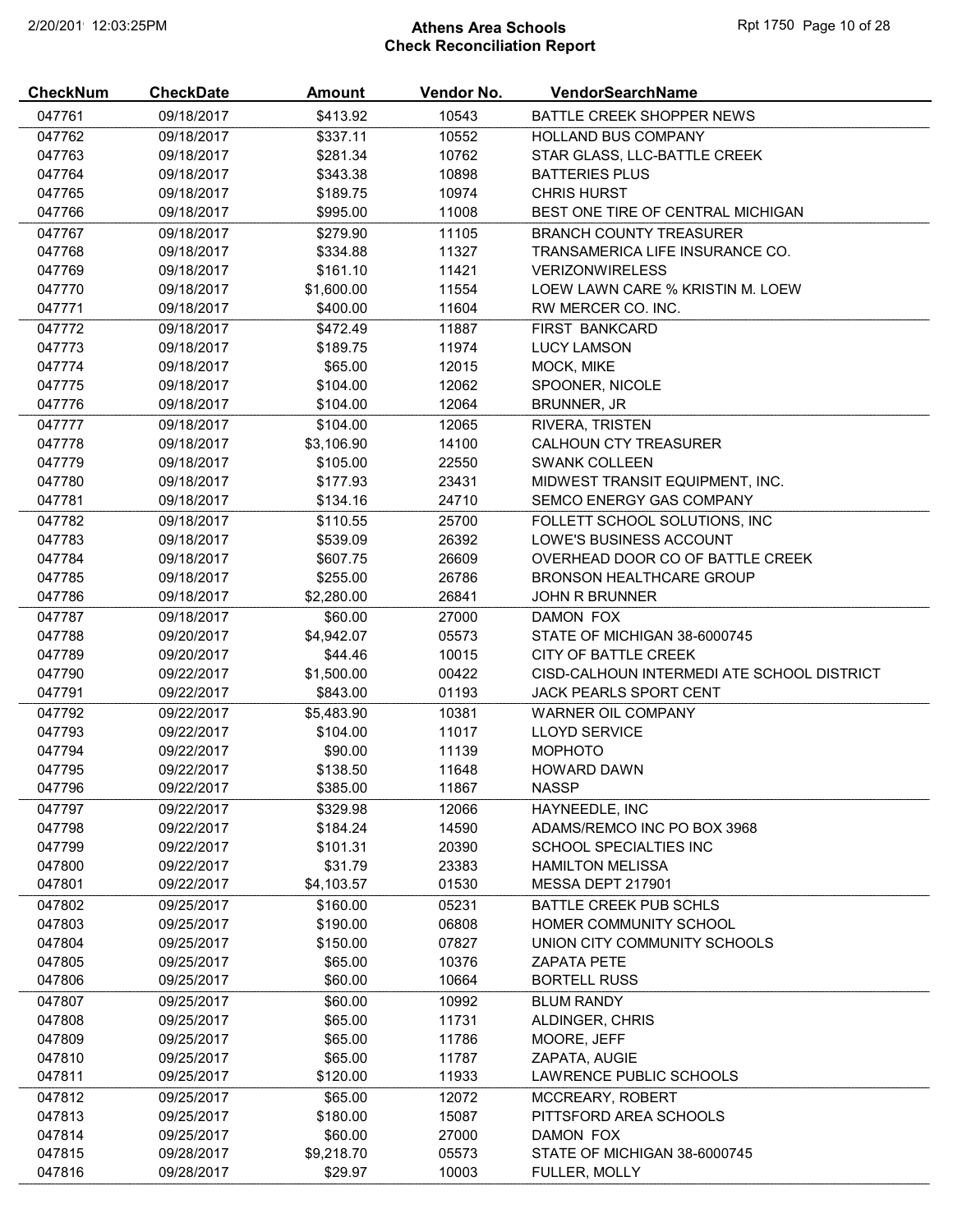# 2/20/2019 12:03:25PM **Athens Area Schools Rpt 1750 Page 11 of 28** Check Reconciliation Report

| <b>CheckNum</b> | <b>CheckDate</b> | Amount      | Vendor No. | <b>VendorSearchName</b>                    |
|-----------------|------------------|-------------|------------|--------------------------------------------|
| 047817          | 09/28/2017       | \$64.79     | 10015      | CITY OF BATTLE CREEK                       |
| 047818          | 09/28/2017       | \$60.00     | 10583      | MUELLER, LAURIE                            |
| 047819          | 09/28/2017       | \$75.00     | 10905      | <b>JEFF THERRIAN</b>                       |
| 047820          | 09/28/2017       | \$259.25    | 11111      | <b>CARTWRIGHT RITA</b>                     |
| 047821          | 09/28/2017       | \$50.00     | 11306      | <b>REGION VII</b>                          |
| 047822          | 09/28/2017       | \$50.00     | 11316      | ELITE FUND, INC.                           |
| 047823          | 09/28/2017       | \$85.75     | 11920      | FOSTER, JOY                                |
| 047824          | 09/28/2017       | \$235.00    | 12067      | KEESE, GABE                                |
| 047825          | 09/28/2017       | \$85.75     | 12071      | WAYBRANDT, LORI                            |
| 047826          | 09/28/2017       | \$100.00    | 15088      | THURMAN SCOTT                              |
| 047827          | 09/28/2017       | \$377.24    | 15250      | <b>MISDU</b>                               |
| 047828          | 09/28/2017       | \$29.44     | 15340      | AT & T LONG DISTANCE                       |
| 047829          | 09/28/2017       | \$55.00     | 15973      | ATHENS COMMUNITY FOUNDATION                |
| 047830          | 09/28/2017       | \$363.83    | 20390      | SCHOOL SPECIALTIES INC                     |
| 047831          | 09/28/2017       | \$133.00    | 22570      | <b>DRAHEIM CRAIG</b>                       |
| 047832          | 09/28/2017       | \$6.50      | 23387      | NAY MARY JO                                |
| 047833          | 09/28/2017       | \$1,832.99  | 24160      | AFLAC ATTN: REMIT PROC SERV                |
| 047834          | 09/28/2017       | \$51.45     | 25221      | <b>HULCE KELLY</b>                         |
| 047835          | 09/29/2017       | \$15,419.25 | 11054      | HI-TEC BUILDING SERVICES                   |
| 047836          | 10/02/2017       | \$60.00     | 26711      | <b>HOBBS CHUCK</b>                         |
| 047837          | 10/04/2017       | \$2,033.00  | 10248      | <b>GERALD ANDERSON</b>                     |
| 047838          | 10/04/2017       | \$75.00     | 11302      | MID-AMERICA APPRAISAL CO.                  |
| 047839          | 10/06/2017       | \$807.18    | 00422      | CISD-CALHOUN INTERMEDI ATE SCHOOL DISTRICT |
| 047841          | 10/06/2017       | \$0.00      | 00502      | <b>CONSUMERS ENERGY PAYMENT CENTER</b>     |
| 047842          | 10/06/2017       | \$145.00    | 01193      | JACK PEARLS SPORT CENT                     |
|                 |                  |             |            |                                            |
| 047843          | 10/06/2017       | \$19,845.21 | 06402      | <b>KELLOGG COMMUNITY COLL</b>              |
| 047844          | 10/06/2017       | \$395.15    | 09785      | ATHENS AUTO SUPPLY                         |
| 047845          | 10/06/2017       | \$540.96    | 10212      | REPUBLIC SERVICE OF KALAMAZOO, MI          |
| 047846          | 10/06/2017       | \$500.00    | 10507      | HUNTER PRELL CO.                           |
| 047847          | 10/06/2017       | \$161.76    | 10552      | <b>HOLLAND BUS COMPANY</b>                 |
| 047848          | 10/06/2017       | \$730.00    | 11161      | <b>U.S. BANK EQUIPMENT FINANCE</b>         |
| 047849          | 10/06/2017       | \$1,006.00  | 11197      | CONTRACT PAPER GROUP                       |
| 047850          | 10/06/2017       | \$412.50    | 11424      | <b>LTW Apparel LLC</b>                     |
| 047851          | 10/06/2017       | \$4.50      | 11551      | THE OMNI GROUP ATTN: REMITTANCE DEPARTMENT |
| 047852          | 10/06/2017       | \$7,500.00  | 11613      | <b>CURRENT SURFACES, INC.</b>              |
| 047853          | 10/06/2017       | \$1,074.14  | 11887      | <b>FIRST BANKCARD</b>                      |
| 047854          | 10/06/2017       | \$396.80    | 11905      | LOEW, KRISTIN                              |
| 047855          | 10/06/2017       | \$533.00    | 12077      | BATTLE CREEK COMMUNITY FOUNDATION          |
| 047856          | 10/06/2017       | \$240.75    | 21850      | <b>CEREAL CITY SCIENCE</b>                 |
| 047857          | 10/06/2017       | \$162.55    | 23431      | MIDWEST TRANSIT EQUIPMENT, INC.            |
| 047858          | 10/06/2017       | \$198.22    | 23640      | SCHOLASTIC READING CLUB                    |
| 047859          | 10/06/2017       | \$105.50    | 25220      | <b>MARTIN DONNA</b>                        |
| 047861          | 10/06/2017       | \$9,513.43  | 00502      | CONSUMERS ENERGY PAYMENT CENTER            |
| 047864          | 10/06/2017       | \$6,600.14  | 20390      | <b>SCHOOL SPECIALTIES INC</b>              |
| 047865          | 10/09/2017       | \$60.00     | 10664      | <b>BORTELL RUSS</b>                        |
| 047866          | 10/09/2017       | \$60.00     | 10992      | <b>BLUM RANDY</b>                          |
| 047867          | 10/09/2017       | \$215.00    | 11610      | HUDSON AREA SCHOOLS                        |
| 047868          | 10/09/2017       | \$502.56    | 11887      | <b>FIRST BANKCARD</b>                      |
| 047869          | 10/09/2017       | \$60.00     | 11980      | FINK, FRANK                                |
| 047870          | 10/09/2017       | \$65.00     | 12015      | MOCK, MIKE                                 |
| 047871          | 10/09/2017       | \$65.00     | 12047      | CUTHRELL, DAVID                            |
| 047872          | 10/09/2017       | \$65.00     | 12048      | <b>KRAUSZ, ERIC</b>                        |
| 047873          | 10/09/2017       | \$65.00     | 12049      | GARN, GREG                                 |
| 047874          | 10/09/2017       | \$65.00     | 12079      | ALVERSON, QUENTIN                          |
| 047875          | 10/09/2017       | \$150.00    | 26599      | <b>COLDWATER SCHOOLS</b>                   |
| 047876          | 10/11/2017       | \$69.00     | 11339      | CALHOUN COUNTY SHERIFF'S OFFICE            |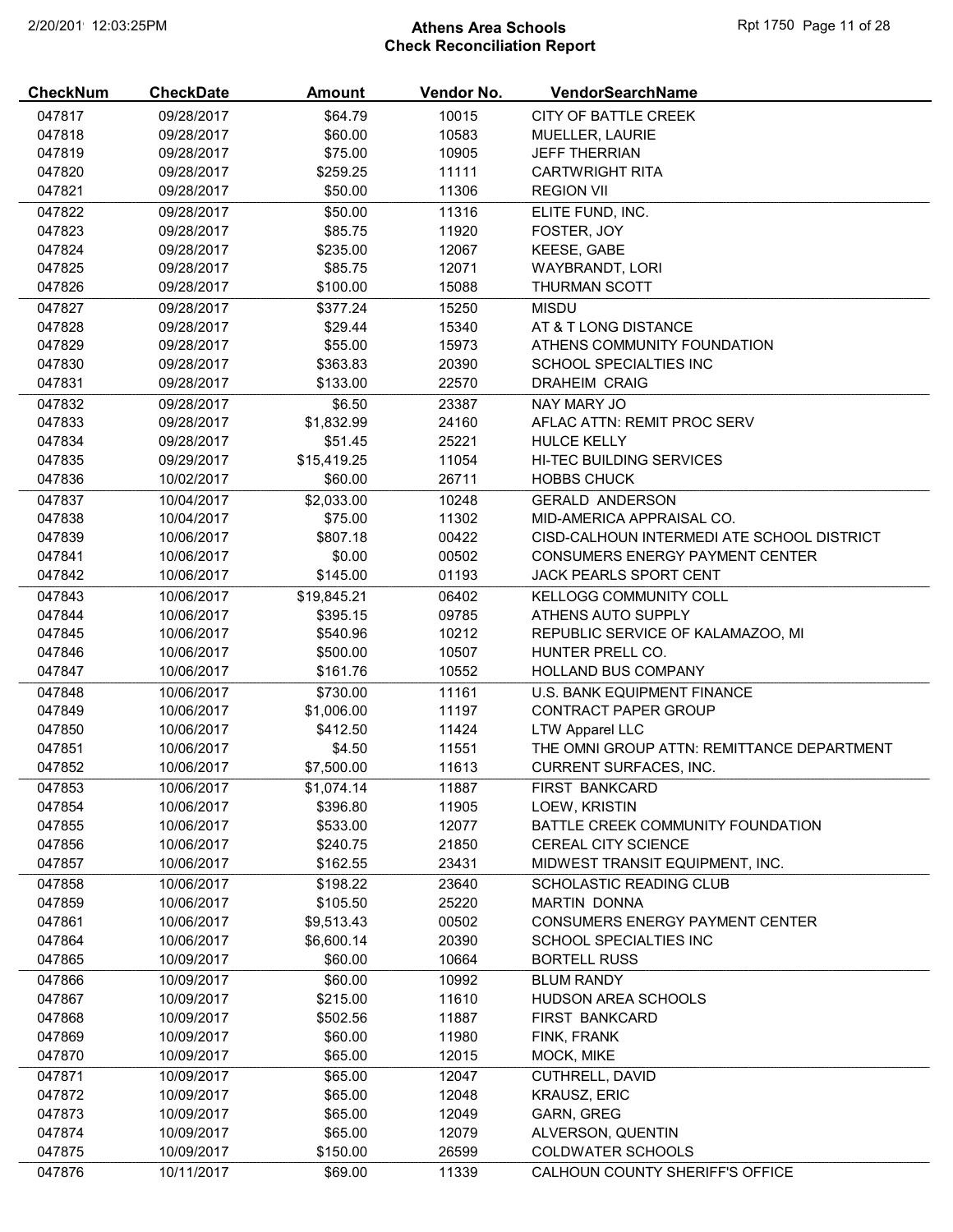# 2/20/2019 12:03:25PM **Athens Area Schools Rpt 1750 Page 12 of 28** Check Reconciliation Report

| \$69.00<br>047877<br>10/11/2017<br>11339<br>CALHOUN COUNTY SHERIFF'S OFFICE<br>047878<br>10/12/2017<br>\$50.00<br>10456<br>ROHRER, DEBRA<br>047879<br>\$373.61<br>10966<br><b>MEYER MUSIC</b><br>10/12/2017<br>047880<br>11920<br>10/12/2017<br>\$105.00<br>FOSTER, JOY<br>047881<br>\$377.24<br>15250<br><b>MISDU</b><br>10/12/2017<br>047882<br>\$55.00<br>15973<br>ATHENS COMMUNITY FOUNDATION<br>10/12/2017<br>047883<br>\$125.00<br>26721<br><b>MENDON COMMUNITY SCHOOLS</b><br>10/12/2017<br>047884<br>00220<br><b>VILLAGE OF ATHENS</b><br>10/17/2017<br>\$1,226.54<br>047885<br>00422<br>CISD-CALHOUN INTERMEDI ATE SCHOOL DISTRICT<br>10/17/2017<br>\$4,841.78<br>\$73.05<br>08740<br>047886<br>10/17/2017<br>AIRGAS USA, LLC<br>047887<br>10/17/2017<br>\$354.00<br>10033<br><b>MEMSPA</b><br>PITNEY BOWES INC.<br>047888<br>\$55.00<br>10161<br>10/17/2017<br>047889<br>\$5,951.40<br>10381<br>WARNER OIL COMPANY<br>10/17/2017<br>047890<br>\$42.00<br>10907<br><b>GRIFFIN PEST SOLUTIONS</b><br>10/17/2017<br>047891<br>\$29.52<br>10967<br>SECREST, WARDLE, LYNCH, HAMPTON, TRUEX, & MORL<br>10/17/2017<br><b>HIGGINS DANA</b><br>047892<br>10/17/2017<br>\$65.00<br>11031<br>047893<br>\$219.50<br>11058<br><b>Library World</b><br>10/17/2017<br>047894<br>\$200.00<br>11333<br>Gabriel Richard High School Booster Club<br>10/17/2017<br>11421<br>047895<br>\$161.22<br><b>VERIZONWIRELESS</b><br>10/17/2017<br>047896<br>\$65.00<br>11496<br>10/17/2017<br><b>BUHLER, MICHAEL</b><br>047897<br>10/17/2017<br>\$1.50<br>11551<br>THE OMNI GROUP ATTN: REMITTANCE DEPARTMENT<br>047898<br>\$185.00<br>11625<br>PARMA WESTERN HIGH SCHOOL<br>10/17/2017<br>047899<br>11907<br>10/17/2017<br>\$105.00<br>ROACH, BRAELYN<br>047900<br>11927<br>10/17/2017<br>\$65.00<br>SIEGEL, MIKE<br>047901<br>12080<br>10/17/2017<br>\$65.00<br>WARN, JOE<br>047902<br>10/17/2017<br>\$65.00<br>12081<br>CLARK, JACQUELYN<br>047903<br>\$150.00<br>15067<br><b>CLIMAX SCOTTS SCHOOLS</b><br>10/17/2017<br>047904<br>\$118.10<br>15069<br><b>BESCO WATER TREATMENT</b><br>10/17/2017<br>047905<br>20390<br>SCHOOL SPECIALTIES INC<br>10/17/2017<br>\$150.93<br>047906<br>\$154.15<br>24710<br>SEMCO ENERGY GAS COMPANY<br>10/17/2017<br>047907<br>\$3,842.50<br>26162<br>SOUTHERN MICHIGAN BANK AND TRUST ATT: ACCOUN<br>10/17/2017<br>047908<br>\$155.00<br>26307<br>MIAAA %GEORGE LOVICH<br>10/17/2017<br>047909<br>\$95.15<br>26392<br>LOWE'S BUSINESS ACCOUNT<br>10/17/2017<br>047910<br>26598<br><b>CRYSTAL FLASH PETROLEUM</b><br>10/17/2017<br>\$429.69<br>047911<br>10/20/2017<br>\$2,295.00<br>01521<br>AT&T<br>047912<br>\$60.00<br>10664<br>10/20/2017<br><b>BORTELL RUSS</b><br>047913<br>\$60.00<br>10992<br>10/20/2017<br><b>BLUM RANDY</b><br>047914<br>\$60.00<br>26711<br>10/20/2017<br><b>HOBBS CHUCK</b><br>047915<br>\$1,321.36<br>10507<br>HUNTER PRELL CO.<br>10/25/2017<br>047916<br>10/25/2017<br>\$421.75<br>10547<br><b>PRINTLINK</b><br>047917<br>10/25/2017<br>\$118.97<br>10684<br>J W PEPPER & SON, INC.<br>047918<br>\$516.81<br>10982<br>FRONTLINE TECHNOLOGIES GROUP LLC<br>10/25/2017<br>047919<br>11147<br>10/25/2017<br>\$11,049.56<br><b>J &amp; L ELECTRIC</b><br>047920<br>\$16.36<br>11412<br>10/25/2017<br>MARTINEZ, LAURA<br>047921<br>10/25/2017<br>\$150.00<br>11604<br>RW MERCER CO. INC.<br>047922<br>10/25/2017<br>\$13.00<br>23387<br>NAY MARY JO<br>047923<br>\$25.27<br>26351<br><b>CAREY LISA</b><br>10/25/2017<br>047924<br>\$6,605.43<br>10/26/2017<br>05573<br>STATE OF MICHIGAN 38-6000745<br>047925<br>\$44.86<br>10015<br>10/26/2017<br>CITY OF BATTLE CREEK<br>\$730.00<br>11161<br>047926<br>10/26/2017<br>U.S. BANK EQUIPMENT FINANCE<br>047927<br>\$377.24<br>15250<br><b>MISDU</b><br>10/26/2017<br>047928<br>\$25.32<br>15340<br>10/26/2017<br>AT & T LONG DISTANCE<br>\$55.00<br>ATHENS COMMUNITY FOUNDATION<br>047929<br>10/26/2017<br>15973<br>\$69.00<br>10755<br>CALHOUN COUNTY OFFICE OF THE SHERIFF<br>047930<br>10/27/2017<br>047931<br>10/31/2017<br>\$440.00<br>00422<br>CISD-CALHOUN INTERMEDI ATE SCHOOL DISTRICT | <b>CheckNum</b> | <b>CheckDate</b> | <b>Amount</b> | Vendor No. | VendorSearchName |
|----------------------------------------------------------------------------------------------------------------------------------------------------------------------------------------------------------------------------------------------------------------------------------------------------------------------------------------------------------------------------------------------------------------------------------------------------------------------------------------------------------------------------------------------------------------------------------------------------------------------------------------------------------------------------------------------------------------------------------------------------------------------------------------------------------------------------------------------------------------------------------------------------------------------------------------------------------------------------------------------------------------------------------------------------------------------------------------------------------------------------------------------------------------------------------------------------------------------------------------------------------------------------------------------------------------------------------------------------------------------------------------------------------------------------------------------------------------------------------------------------------------------------------------------------------------------------------------------------------------------------------------------------------------------------------------------------------------------------------------------------------------------------------------------------------------------------------------------------------------------------------------------------------------------------------------------------------------------------------------------------------------------------------------------------------------------------------------------------------------------------------------------------------------------------------------------------------------------------------------------------------------------------------------------------------------------------------------------------------------------------------------------------------------------------------------------------------------------------------------------------------------------------------------------------------------------------------------------------------------------------------------------------------------------------------------------------------------------------------------------------------------------------------------------------------------------------------------------------------------------------------------------------------------------------------------------------------------------------------------------------------------------------------------------------------------------------------------------------------------------------------------------------------------------------------------------------------------------------------------------------------------------------------------------------------------------------------------------------------------------------------------------------------------------------------------------------------------------------------------------------------------------------------------------------------------------------------------------------------------------------------------------------------------------------------------------------------------------------------------------------------------------------------------------------------------------------------------------------------------------------------------------------------------------------------------------------------------------------------------------------------------------------------------------------------------------------------------------|-----------------|------------------|---------------|------------|------------------|
|                                                                                                                                                                                                                                                                                                                                                                                                                                                                                                                                                                                                                                                                                                                                                                                                                                                                                                                                                                                                                                                                                                                                                                                                                                                                                                                                                                                                                                                                                                                                                                                                                                                                                                                                                                                                                                                                                                                                                                                                                                                                                                                                                                                                                                                                                                                                                                                                                                                                                                                                                                                                                                                                                                                                                                                                                                                                                                                                                                                                                                                                                                                                                                                                                                                                                                                                                                                                                                                                                                                                                                                                                                                                                                                                                                                                                                                                                                                                                                                                                                                                                              |                 |                  |               |            |                  |
|                                                                                                                                                                                                                                                                                                                                                                                                                                                                                                                                                                                                                                                                                                                                                                                                                                                                                                                                                                                                                                                                                                                                                                                                                                                                                                                                                                                                                                                                                                                                                                                                                                                                                                                                                                                                                                                                                                                                                                                                                                                                                                                                                                                                                                                                                                                                                                                                                                                                                                                                                                                                                                                                                                                                                                                                                                                                                                                                                                                                                                                                                                                                                                                                                                                                                                                                                                                                                                                                                                                                                                                                                                                                                                                                                                                                                                                                                                                                                                                                                                                                                              |                 |                  |               |            |                  |
|                                                                                                                                                                                                                                                                                                                                                                                                                                                                                                                                                                                                                                                                                                                                                                                                                                                                                                                                                                                                                                                                                                                                                                                                                                                                                                                                                                                                                                                                                                                                                                                                                                                                                                                                                                                                                                                                                                                                                                                                                                                                                                                                                                                                                                                                                                                                                                                                                                                                                                                                                                                                                                                                                                                                                                                                                                                                                                                                                                                                                                                                                                                                                                                                                                                                                                                                                                                                                                                                                                                                                                                                                                                                                                                                                                                                                                                                                                                                                                                                                                                                                              |                 |                  |               |            |                  |
|                                                                                                                                                                                                                                                                                                                                                                                                                                                                                                                                                                                                                                                                                                                                                                                                                                                                                                                                                                                                                                                                                                                                                                                                                                                                                                                                                                                                                                                                                                                                                                                                                                                                                                                                                                                                                                                                                                                                                                                                                                                                                                                                                                                                                                                                                                                                                                                                                                                                                                                                                                                                                                                                                                                                                                                                                                                                                                                                                                                                                                                                                                                                                                                                                                                                                                                                                                                                                                                                                                                                                                                                                                                                                                                                                                                                                                                                                                                                                                                                                                                                                              |                 |                  |               |            |                  |
|                                                                                                                                                                                                                                                                                                                                                                                                                                                                                                                                                                                                                                                                                                                                                                                                                                                                                                                                                                                                                                                                                                                                                                                                                                                                                                                                                                                                                                                                                                                                                                                                                                                                                                                                                                                                                                                                                                                                                                                                                                                                                                                                                                                                                                                                                                                                                                                                                                                                                                                                                                                                                                                                                                                                                                                                                                                                                                                                                                                                                                                                                                                                                                                                                                                                                                                                                                                                                                                                                                                                                                                                                                                                                                                                                                                                                                                                                                                                                                                                                                                                                              |                 |                  |               |            |                  |
|                                                                                                                                                                                                                                                                                                                                                                                                                                                                                                                                                                                                                                                                                                                                                                                                                                                                                                                                                                                                                                                                                                                                                                                                                                                                                                                                                                                                                                                                                                                                                                                                                                                                                                                                                                                                                                                                                                                                                                                                                                                                                                                                                                                                                                                                                                                                                                                                                                                                                                                                                                                                                                                                                                                                                                                                                                                                                                                                                                                                                                                                                                                                                                                                                                                                                                                                                                                                                                                                                                                                                                                                                                                                                                                                                                                                                                                                                                                                                                                                                                                                                              |                 |                  |               |            |                  |
|                                                                                                                                                                                                                                                                                                                                                                                                                                                                                                                                                                                                                                                                                                                                                                                                                                                                                                                                                                                                                                                                                                                                                                                                                                                                                                                                                                                                                                                                                                                                                                                                                                                                                                                                                                                                                                                                                                                                                                                                                                                                                                                                                                                                                                                                                                                                                                                                                                                                                                                                                                                                                                                                                                                                                                                                                                                                                                                                                                                                                                                                                                                                                                                                                                                                                                                                                                                                                                                                                                                                                                                                                                                                                                                                                                                                                                                                                                                                                                                                                                                                                              |                 |                  |               |            |                  |
|                                                                                                                                                                                                                                                                                                                                                                                                                                                                                                                                                                                                                                                                                                                                                                                                                                                                                                                                                                                                                                                                                                                                                                                                                                                                                                                                                                                                                                                                                                                                                                                                                                                                                                                                                                                                                                                                                                                                                                                                                                                                                                                                                                                                                                                                                                                                                                                                                                                                                                                                                                                                                                                                                                                                                                                                                                                                                                                                                                                                                                                                                                                                                                                                                                                                                                                                                                                                                                                                                                                                                                                                                                                                                                                                                                                                                                                                                                                                                                                                                                                                                              |                 |                  |               |            |                  |
|                                                                                                                                                                                                                                                                                                                                                                                                                                                                                                                                                                                                                                                                                                                                                                                                                                                                                                                                                                                                                                                                                                                                                                                                                                                                                                                                                                                                                                                                                                                                                                                                                                                                                                                                                                                                                                                                                                                                                                                                                                                                                                                                                                                                                                                                                                                                                                                                                                                                                                                                                                                                                                                                                                                                                                                                                                                                                                                                                                                                                                                                                                                                                                                                                                                                                                                                                                                                                                                                                                                                                                                                                                                                                                                                                                                                                                                                                                                                                                                                                                                                                              |                 |                  |               |            |                  |
|                                                                                                                                                                                                                                                                                                                                                                                                                                                                                                                                                                                                                                                                                                                                                                                                                                                                                                                                                                                                                                                                                                                                                                                                                                                                                                                                                                                                                                                                                                                                                                                                                                                                                                                                                                                                                                                                                                                                                                                                                                                                                                                                                                                                                                                                                                                                                                                                                                                                                                                                                                                                                                                                                                                                                                                                                                                                                                                                                                                                                                                                                                                                                                                                                                                                                                                                                                                                                                                                                                                                                                                                                                                                                                                                                                                                                                                                                                                                                                                                                                                                                              |                 |                  |               |            |                  |
|                                                                                                                                                                                                                                                                                                                                                                                                                                                                                                                                                                                                                                                                                                                                                                                                                                                                                                                                                                                                                                                                                                                                                                                                                                                                                                                                                                                                                                                                                                                                                                                                                                                                                                                                                                                                                                                                                                                                                                                                                                                                                                                                                                                                                                                                                                                                                                                                                                                                                                                                                                                                                                                                                                                                                                                                                                                                                                                                                                                                                                                                                                                                                                                                                                                                                                                                                                                                                                                                                                                                                                                                                                                                                                                                                                                                                                                                                                                                                                                                                                                                                              |                 |                  |               |            |                  |
|                                                                                                                                                                                                                                                                                                                                                                                                                                                                                                                                                                                                                                                                                                                                                                                                                                                                                                                                                                                                                                                                                                                                                                                                                                                                                                                                                                                                                                                                                                                                                                                                                                                                                                                                                                                                                                                                                                                                                                                                                                                                                                                                                                                                                                                                                                                                                                                                                                                                                                                                                                                                                                                                                                                                                                                                                                                                                                                                                                                                                                                                                                                                                                                                                                                                                                                                                                                                                                                                                                                                                                                                                                                                                                                                                                                                                                                                                                                                                                                                                                                                                              |                 |                  |               |            |                  |
|                                                                                                                                                                                                                                                                                                                                                                                                                                                                                                                                                                                                                                                                                                                                                                                                                                                                                                                                                                                                                                                                                                                                                                                                                                                                                                                                                                                                                                                                                                                                                                                                                                                                                                                                                                                                                                                                                                                                                                                                                                                                                                                                                                                                                                                                                                                                                                                                                                                                                                                                                                                                                                                                                                                                                                                                                                                                                                                                                                                                                                                                                                                                                                                                                                                                                                                                                                                                                                                                                                                                                                                                                                                                                                                                                                                                                                                                                                                                                                                                                                                                                              |                 |                  |               |            |                  |
|                                                                                                                                                                                                                                                                                                                                                                                                                                                                                                                                                                                                                                                                                                                                                                                                                                                                                                                                                                                                                                                                                                                                                                                                                                                                                                                                                                                                                                                                                                                                                                                                                                                                                                                                                                                                                                                                                                                                                                                                                                                                                                                                                                                                                                                                                                                                                                                                                                                                                                                                                                                                                                                                                                                                                                                                                                                                                                                                                                                                                                                                                                                                                                                                                                                                                                                                                                                                                                                                                                                                                                                                                                                                                                                                                                                                                                                                                                                                                                                                                                                                                              |                 |                  |               |            |                  |
|                                                                                                                                                                                                                                                                                                                                                                                                                                                                                                                                                                                                                                                                                                                                                                                                                                                                                                                                                                                                                                                                                                                                                                                                                                                                                                                                                                                                                                                                                                                                                                                                                                                                                                                                                                                                                                                                                                                                                                                                                                                                                                                                                                                                                                                                                                                                                                                                                                                                                                                                                                                                                                                                                                                                                                                                                                                                                                                                                                                                                                                                                                                                                                                                                                                                                                                                                                                                                                                                                                                                                                                                                                                                                                                                                                                                                                                                                                                                                                                                                                                                                              |                 |                  |               |            |                  |
|                                                                                                                                                                                                                                                                                                                                                                                                                                                                                                                                                                                                                                                                                                                                                                                                                                                                                                                                                                                                                                                                                                                                                                                                                                                                                                                                                                                                                                                                                                                                                                                                                                                                                                                                                                                                                                                                                                                                                                                                                                                                                                                                                                                                                                                                                                                                                                                                                                                                                                                                                                                                                                                                                                                                                                                                                                                                                                                                                                                                                                                                                                                                                                                                                                                                                                                                                                                                                                                                                                                                                                                                                                                                                                                                                                                                                                                                                                                                                                                                                                                                                              |                 |                  |               |            |                  |
|                                                                                                                                                                                                                                                                                                                                                                                                                                                                                                                                                                                                                                                                                                                                                                                                                                                                                                                                                                                                                                                                                                                                                                                                                                                                                                                                                                                                                                                                                                                                                                                                                                                                                                                                                                                                                                                                                                                                                                                                                                                                                                                                                                                                                                                                                                                                                                                                                                                                                                                                                                                                                                                                                                                                                                                                                                                                                                                                                                                                                                                                                                                                                                                                                                                                                                                                                                                                                                                                                                                                                                                                                                                                                                                                                                                                                                                                                                                                                                                                                                                                                              |                 |                  |               |            |                  |
|                                                                                                                                                                                                                                                                                                                                                                                                                                                                                                                                                                                                                                                                                                                                                                                                                                                                                                                                                                                                                                                                                                                                                                                                                                                                                                                                                                                                                                                                                                                                                                                                                                                                                                                                                                                                                                                                                                                                                                                                                                                                                                                                                                                                                                                                                                                                                                                                                                                                                                                                                                                                                                                                                                                                                                                                                                                                                                                                                                                                                                                                                                                                                                                                                                                                                                                                                                                                                                                                                                                                                                                                                                                                                                                                                                                                                                                                                                                                                                                                                                                                                              |                 |                  |               |            |                  |
|                                                                                                                                                                                                                                                                                                                                                                                                                                                                                                                                                                                                                                                                                                                                                                                                                                                                                                                                                                                                                                                                                                                                                                                                                                                                                                                                                                                                                                                                                                                                                                                                                                                                                                                                                                                                                                                                                                                                                                                                                                                                                                                                                                                                                                                                                                                                                                                                                                                                                                                                                                                                                                                                                                                                                                                                                                                                                                                                                                                                                                                                                                                                                                                                                                                                                                                                                                                                                                                                                                                                                                                                                                                                                                                                                                                                                                                                                                                                                                                                                                                                                              |                 |                  |               |            |                  |
|                                                                                                                                                                                                                                                                                                                                                                                                                                                                                                                                                                                                                                                                                                                                                                                                                                                                                                                                                                                                                                                                                                                                                                                                                                                                                                                                                                                                                                                                                                                                                                                                                                                                                                                                                                                                                                                                                                                                                                                                                                                                                                                                                                                                                                                                                                                                                                                                                                                                                                                                                                                                                                                                                                                                                                                                                                                                                                                                                                                                                                                                                                                                                                                                                                                                                                                                                                                                                                                                                                                                                                                                                                                                                                                                                                                                                                                                                                                                                                                                                                                                                              |                 |                  |               |            |                  |
|                                                                                                                                                                                                                                                                                                                                                                                                                                                                                                                                                                                                                                                                                                                                                                                                                                                                                                                                                                                                                                                                                                                                                                                                                                                                                                                                                                                                                                                                                                                                                                                                                                                                                                                                                                                                                                                                                                                                                                                                                                                                                                                                                                                                                                                                                                                                                                                                                                                                                                                                                                                                                                                                                                                                                                                                                                                                                                                                                                                                                                                                                                                                                                                                                                                                                                                                                                                                                                                                                                                                                                                                                                                                                                                                                                                                                                                                                                                                                                                                                                                                                              |                 |                  |               |            |                  |
|                                                                                                                                                                                                                                                                                                                                                                                                                                                                                                                                                                                                                                                                                                                                                                                                                                                                                                                                                                                                                                                                                                                                                                                                                                                                                                                                                                                                                                                                                                                                                                                                                                                                                                                                                                                                                                                                                                                                                                                                                                                                                                                                                                                                                                                                                                                                                                                                                                                                                                                                                                                                                                                                                                                                                                                                                                                                                                                                                                                                                                                                                                                                                                                                                                                                                                                                                                                                                                                                                                                                                                                                                                                                                                                                                                                                                                                                                                                                                                                                                                                                                              |                 |                  |               |            |                  |
|                                                                                                                                                                                                                                                                                                                                                                                                                                                                                                                                                                                                                                                                                                                                                                                                                                                                                                                                                                                                                                                                                                                                                                                                                                                                                                                                                                                                                                                                                                                                                                                                                                                                                                                                                                                                                                                                                                                                                                                                                                                                                                                                                                                                                                                                                                                                                                                                                                                                                                                                                                                                                                                                                                                                                                                                                                                                                                                                                                                                                                                                                                                                                                                                                                                                                                                                                                                                                                                                                                                                                                                                                                                                                                                                                                                                                                                                                                                                                                                                                                                                                              |                 |                  |               |            |                  |
|                                                                                                                                                                                                                                                                                                                                                                                                                                                                                                                                                                                                                                                                                                                                                                                                                                                                                                                                                                                                                                                                                                                                                                                                                                                                                                                                                                                                                                                                                                                                                                                                                                                                                                                                                                                                                                                                                                                                                                                                                                                                                                                                                                                                                                                                                                                                                                                                                                                                                                                                                                                                                                                                                                                                                                                                                                                                                                                                                                                                                                                                                                                                                                                                                                                                                                                                                                                                                                                                                                                                                                                                                                                                                                                                                                                                                                                                                                                                                                                                                                                                                              |                 |                  |               |            |                  |
|                                                                                                                                                                                                                                                                                                                                                                                                                                                                                                                                                                                                                                                                                                                                                                                                                                                                                                                                                                                                                                                                                                                                                                                                                                                                                                                                                                                                                                                                                                                                                                                                                                                                                                                                                                                                                                                                                                                                                                                                                                                                                                                                                                                                                                                                                                                                                                                                                                                                                                                                                                                                                                                                                                                                                                                                                                                                                                                                                                                                                                                                                                                                                                                                                                                                                                                                                                                                                                                                                                                                                                                                                                                                                                                                                                                                                                                                                                                                                                                                                                                                                              |                 |                  |               |            |                  |
|                                                                                                                                                                                                                                                                                                                                                                                                                                                                                                                                                                                                                                                                                                                                                                                                                                                                                                                                                                                                                                                                                                                                                                                                                                                                                                                                                                                                                                                                                                                                                                                                                                                                                                                                                                                                                                                                                                                                                                                                                                                                                                                                                                                                                                                                                                                                                                                                                                                                                                                                                                                                                                                                                                                                                                                                                                                                                                                                                                                                                                                                                                                                                                                                                                                                                                                                                                                                                                                                                                                                                                                                                                                                                                                                                                                                                                                                                                                                                                                                                                                                                              |                 |                  |               |            |                  |
|                                                                                                                                                                                                                                                                                                                                                                                                                                                                                                                                                                                                                                                                                                                                                                                                                                                                                                                                                                                                                                                                                                                                                                                                                                                                                                                                                                                                                                                                                                                                                                                                                                                                                                                                                                                                                                                                                                                                                                                                                                                                                                                                                                                                                                                                                                                                                                                                                                                                                                                                                                                                                                                                                                                                                                                                                                                                                                                                                                                                                                                                                                                                                                                                                                                                                                                                                                                                                                                                                                                                                                                                                                                                                                                                                                                                                                                                                                                                                                                                                                                                                              |                 |                  |               |            |                  |
|                                                                                                                                                                                                                                                                                                                                                                                                                                                                                                                                                                                                                                                                                                                                                                                                                                                                                                                                                                                                                                                                                                                                                                                                                                                                                                                                                                                                                                                                                                                                                                                                                                                                                                                                                                                                                                                                                                                                                                                                                                                                                                                                                                                                                                                                                                                                                                                                                                                                                                                                                                                                                                                                                                                                                                                                                                                                                                                                                                                                                                                                                                                                                                                                                                                                                                                                                                                                                                                                                                                                                                                                                                                                                                                                                                                                                                                                                                                                                                                                                                                                                              |                 |                  |               |            |                  |
|                                                                                                                                                                                                                                                                                                                                                                                                                                                                                                                                                                                                                                                                                                                                                                                                                                                                                                                                                                                                                                                                                                                                                                                                                                                                                                                                                                                                                                                                                                                                                                                                                                                                                                                                                                                                                                                                                                                                                                                                                                                                                                                                                                                                                                                                                                                                                                                                                                                                                                                                                                                                                                                                                                                                                                                                                                                                                                                                                                                                                                                                                                                                                                                                                                                                                                                                                                                                                                                                                                                                                                                                                                                                                                                                                                                                                                                                                                                                                                                                                                                                                              |                 |                  |               |            |                  |
|                                                                                                                                                                                                                                                                                                                                                                                                                                                                                                                                                                                                                                                                                                                                                                                                                                                                                                                                                                                                                                                                                                                                                                                                                                                                                                                                                                                                                                                                                                                                                                                                                                                                                                                                                                                                                                                                                                                                                                                                                                                                                                                                                                                                                                                                                                                                                                                                                                                                                                                                                                                                                                                                                                                                                                                                                                                                                                                                                                                                                                                                                                                                                                                                                                                                                                                                                                                                                                                                                                                                                                                                                                                                                                                                                                                                                                                                                                                                                                                                                                                                                              |                 |                  |               |            |                  |
|                                                                                                                                                                                                                                                                                                                                                                                                                                                                                                                                                                                                                                                                                                                                                                                                                                                                                                                                                                                                                                                                                                                                                                                                                                                                                                                                                                                                                                                                                                                                                                                                                                                                                                                                                                                                                                                                                                                                                                                                                                                                                                                                                                                                                                                                                                                                                                                                                                                                                                                                                                                                                                                                                                                                                                                                                                                                                                                                                                                                                                                                                                                                                                                                                                                                                                                                                                                                                                                                                                                                                                                                                                                                                                                                                                                                                                                                                                                                                                                                                                                                                              |                 |                  |               |            |                  |
|                                                                                                                                                                                                                                                                                                                                                                                                                                                                                                                                                                                                                                                                                                                                                                                                                                                                                                                                                                                                                                                                                                                                                                                                                                                                                                                                                                                                                                                                                                                                                                                                                                                                                                                                                                                                                                                                                                                                                                                                                                                                                                                                                                                                                                                                                                                                                                                                                                                                                                                                                                                                                                                                                                                                                                                                                                                                                                                                                                                                                                                                                                                                                                                                                                                                                                                                                                                                                                                                                                                                                                                                                                                                                                                                                                                                                                                                                                                                                                                                                                                                                              |                 |                  |               |            |                  |
|                                                                                                                                                                                                                                                                                                                                                                                                                                                                                                                                                                                                                                                                                                                                                                                                                                                                                                                                                                                                                                                                                                                                                                                                                                                                                                                                                                                                                                                                                                                                                                                                                                                                                                                                                                                                                                                                                                                                                                                                                                                                                                                                                                                                                                                                                                                                                                                                                                                                                                                                                                                                                                                                                                                                                                                                                                                                                                                                                                                                                                                                                                                                                                                                                                                                                                                                                                                                                                                                                                                                                                                                                                                                                                                                                                                                                                                                                                                                                                                                                                                                                              |                 |                  |               |            |                  |
|                                                                                                                                                                                                                                                                                                                                                                                                                                                                                                                                                                                                                                                                                                                                                                                                                                                                                                                                                                                                                                                                                                                                                                                                                                                                                                                                                                                                                                                                                                                                                                                                                                                                                                                                                                                                                                                                                                                                                                                                                                                                                                                                                                                                                                                                                                                                                                                                                                                                                                                                                                                                                                                                                                                                                                                                                                                                                                                                                                                                                                                                                                                                                                                                                                                                                                                                                                                                                                                                                                                                                                                                                                                                                                                                                                                                                                                                                                                                                                                                                                                                                              |                 |                  |               |            |                  |
|                                                                                                                                                                                                                                                                                                                                                                                                                                                                                                                                                                                                                                                                                                                                                                                                                                                                                                                                                                                                                                                                                                                                                                                                                                                                                                                                                                                                                                                                                                                                                                                                                                                                                                                                                                                                                                                                                                                                                                                                                                                                                                                                                                                                                                                                                                                                                                                                                                                                                                                                                                                                                                                                                                                                                                                                                                                                                                                                                                                                                                                                                                                                                                                                                                                                                                                                                                                                                                                                                                                                                                                                                                                                                                                                                                                                                                                                                                                                                                                                                                                                                              |                 |                  |               |            |                  |
|                                                                                                                                                                                                                                                                                                                                                                                                                                                                                                                                                                                                                                                                                                                                                                                                                                                                                                                                                                                                                                                                                                                                                                                                                                                                                                                                                                                                                                                                                                                                                                                                                                                                                                                                                                                                                                                                                                                                                                                                                                                                                                                                                                                                                                                                                                                                                                                                                                                                                                                                                                                                                                                                                                                                                                                                                                                                                                                                                                                                                                                                                                                                                                                                                                                                                                                                                                                                                                                                                                                                                                                                                                                                                                                                                                                                                                                                                                                                                                                                                                                                                              |                 |                  |               |            |                  |
|                                                                                                                                                                                                                                                                                                                                                                                                                                                                                                                                                                                                                                                                                                                                                                                                                                                                                                                                                                                                                                                                                                                                                                                                                                                                                                                                                                                                                                                                                                                                                                                                                                                                                                                                                                                                                                                                                                                                                                                                                                                                                                                                                                                                                                                                                                                                                                                                                                                                                                                                                                                                                                                                                                                                                                                                                                                                                                                                                                                                                                                                                                                                                                                                                                                                                                                                                                                                                                                                                                                                                                                                                                                                                                                                                                                                                                                                                                                                                                                                                                                                                              |                 |                  |               |            |                  |
|                                                                                                                                                                                                                                                                                                                                                                                                                                                                                                                                                                                                                                                                                                                                                                                                                                                                                                                                                                                                                                                                                                                                                                                                                                                                                                                                                                                                                                                                                                                                                                                                                                                                                                                                                                                                                                                                                                                                                                                                                                                                                                                                                                                                                                                                                                                                                                                                                                                                                                                                                                                                                                                                                                                                                                                                                                                                                                                                                                                                                                                                                                                                                                                                                                                                                                                                                                                                                                                                                                                                                                                                                                                                                                                                                                                                                                                                                                                                                                                                                                                                                              |                 |                  |               |            |                  |
|                                                                                                                                                                                                                                                                                                                                                                                                                                                                                                                                                                                                                                                                                                                                                                                                                                                                                                                                                                                                                                                                                                                                                                                                                                                                                                                                                                                                                                                                                                                                                                                                                                                                                                                                                                                                                                                                                                                                                                                                                                                                                                                                                                                                                                                                                                                                                                                                                                                                                                                                                                                                                                                                                                                                                                                                                                                                                                                                                                                                                                                                                                                                                                                                                                                                                                                                                                                                                                                                                                                                                                                                                                                                                                                                                                                                                                                                                                                                                                                                                                                                                              |                 |                  |               |            |                  |
|                                                                                                                                                                                                                                                                                                                                                                                                                                                                                                                                                                                                                                                                                                                                                                                                                                                                                                                                                                                                                                                                                                                                                                                                                                                                                                                                                                                                                                                                                                                                                                                                                                                                                                                                                                                                                                                                                                                                                                                                                                                                                                                                                                                                                                                                                                                                                                                                                                                                                                                                                                                                                                                                                                                                                                                                                                                                                                                                                                                                                                                                                                                                                                                                                                                                                                                                                                                                                                                                                                                                                                                                                                                                                                                                                                                                                                                                                                                                                                                                                                                                                              |                 |                  |               |            |                  |
|                                                                                                                                                                                                                                                                                                                                                                                                                                                                                                                                                                                                                                                                                                                                                                                                                                                                                                                                                                                                                                                                                                                                                                                                                                                                                                                                                                                                                                                                                                                                                                                                                                                                                                                                                                                                                                                                                                                                                                                                                                                                                                                                                                                                                                                                                                                                                                                                                                                                                                                                                                                                                                                                                                                                                                                                                                                                                                                                                                                                                                                                                                                                                                                                                                                                                                                                                                                                                                                                                                                                                                                                                                                                                                                                                                                                                                                                                                                                                                                                                                                                                              |                 |                  |               |            |                  |
|                                                                                                                                                                                                                                                                                                                                                                                                                                                                                                                                                                                                                                                                                                                                                                                                                                                                                                                                                                                                                                                                                                                                                                                                                                                                                                                                                                                                                                                                                                                                                                                                                                                                                                                                                                                                                                                                                                                                                                                                                                                                                                                                                                                                                                                                                                                                                                                                                                                                                                                                                                                                                                                                                                                                                                                                                                                                                                                                                                                                                                                                                                                                                                                                                                                                                                                                                                                                                                                                                                                                                                                                                                                                                                                                                                                                                                                                                                                                                                                                                                                                                              |                 |                  |               |            |                  |
|                                                                                                                                                                                                                                                                                                                                                                                                                                                                                                                                                                                                                                                                                                                                                                                                                                                                                                                                                                                                                                                                                                                                                                                                                                                                                                                                                                                                                                                                                                                                                                                                                                                                                                                                                                                                                                                                                                                                                                                                                                                                                                                                                                                                                                                                                                                                                                                                                                                                                                                                                                                                                                                                                                                                                                                                                                                                                                                                                                                                                                                                                                                                                                                                                                                                                                                                                                                                                                                                                                                                                                                                                                                                                                                                                                                                                                                                                                                                                                                                                                                                                              |                 |                  |               |            |                  |
|                                                                                                                                                                                                                                                                                                                                                                                                                                                                                                                                                                                                                                                                                                                                                                                                                                                                                                                                                                                                                                                                                                                                                                                                                                                                                                                                                                                                                                                                                                                                                                                                                                                                                                                                                                                                                                                                                                                                                                                                                                                                                                                                                                                                                                                                                                                                                                                                                                                                                                                                                                                                                                                                                                                                                                                                                                                                                                                                                                                                                                                                                                                                                                                                                                                                                                                                                                                                                                                                                                                                                                                                                                                                                                                                                                                                                                                                                                                                                                                                                                                                                              |                 |                  |               |            |                  |
|                                                                                                                                                                                                                                                                                                                                                                                                                                                                                                                                                                                                                                                                                                                                                                                                                                                                                                                                                                                                                                                                                                                                                                                                                                                                                                                                                                                                                                                                                                                                                                                                                                                                                                                                                                                                                                                                                                                                                                                                                                                                                                                                                                                                                                                                                                                                                                                                                                                                                                                                                                                                                                                                                                                                                                                                                                                                                                                                                                                                                                                                                                                                                                                                                                                                                                                                                                                                                                                                                                                                                                                                                                                                                                                                                                                                                                                                                                                                                                                                                                                                                              |                 |                  |               |            |                  |
|                                                                                                                                                                                                                                                                                                                                                                                                                                                                                                                                                                                                                                                                                                                                                                                                                                                                                                                                                                                                                                                                                                                                                                                                                                                                                                                                                                                                                                                                                                                                                                                                                                                                                                                                                                                                                                                                                                                                                                                                                                                                                                                                                                                                                                                                                                                                                                                                                                                                                                                                                                                                                                                                                                                                                                                                                                                                                                                                                                                                                                                                                                                                                                                                                                                                                                                                                                                                                                                                                                                                                                                                                                                                                                                                                                                                                                                                                                                                                                                                                                                                                              |                 |                  |               |            |                  |
|                                                                                                                                                                                                                                                                                                                                                                                                                                                                                                                                                                                                                                                                                                                                                                                                                                                                                                                                                                                                                                                                                                                                                                                                                                                                                                                                                                                                                                                                                                                                                                                                                                                                                                                                                                                                                                                                                                                                                                                                                                                                                                                                                                                                                                                                                                                                                                                                                                                                                                                                                                                                                                                                                                                                                                                                                                                                                                                                                                                                                                                                                                                                                                                                                                                                                                                                                                                                                                                                                                                                                                                                                                                                                                                                                                                                                                                                                                                                                                                                                                                                                              |                 |                  |               |            |                  |
|                                                                                                                                                                                                                                                                                                                                                                                                                                                                                                                                                                                                                                                                                                                                                                                                                                                                                                                                                                                                                                                                                                                                                                                                                                                                                                                                                                                                                                                                                                                                                                                                                                                                                                                                                                                                                                                                                                                                                                                                                                                                                                                                                                                                                                                                                                                                                                                                                                                                                                                                                                                                                                                                                                                                                                                                                                                                                                                                                                                                                                                                                                                                                                                                                                                                                                                                                                                                                                                                                                                                                                                                                                                                                                                                                                                                                                                                                                                                                                                                                                                                                              |                 |                  |               |            |                  |
|                                                                                                                                                                                                                                                                                                                                                                                                                                                                                                                                                                                                                                                                                                                                                                                                                                                                                                                                                                                                                                                                                                                                                                                                                                                                                                                                                                                                                                                                                                                                                                                                                                                                                                                                                                                                                                                                                                                                                                                                                                                                                                                                                                                                                                                                                                                                                                                                                                                                                                                                                                                                                                                                                                                                                                                                                                                                                                                                                                                                                                                                                                                                                                                                                                                                                                                                                                                                                                                                                                                                                                                                                                                                                                                                                                                                                                                                                                                                                                                                                                                                                              |                 |                  |               |            |                  |
|                                                                                                                                                                                                                                                                                                                                                                                                                                                                                                                                                                                                                                                                                                                                                                                                                                                                                                                                                                                                                                                                                                                                                                                                                                                                                                                                                                                                                                                                                                                                                                                                                                                                                                                                                                                                                                                                                                                                                                                                                                                                                                                                                                                                                                                                                                                                                                                                                                                                                                                                                                                                                                                                                                                                                                                                                                                                                                                                                                                                                                                                                                                                                                                                                                                                                                                                                                                                                                                                                                                                                                                                                                                                                                                                                                                                                                                                                                                                                                                                                                                                                              |                 |                  |               |            |                  |
|                                                                                                                                                                                                                                                                                                                                                                                                                                                                                                                                                                                                                                                                                                                                                                                                                                                                                                                                                                                                                                                                                                                                                                                                                                                                                                                                                                                                                                                                                                                                                                                                                                                                                                                                                                                                                                                                                                                                                                                                                                                                                                                                                                                                                                                                                                                                                                                                                                                                                                                                                                                                                                                                                                                                                                                                                                                                                                                                                                                                                                                                                                                                                                                                                                                                                                                                                                                                                                                                                                                                                                                                                                                                                                                                                                                                                                                                                                                                                                                                                                                                                              |                 |                  |               |            |                  |
|                                                                                                                                                                                                                                                                                                                                                                                                                                                                                                                                                                                                                                                                                                                                                                                                                                                                                                                                                                                                                                                                                                                                                                                                                                                                                                                                                                                                                                                                                                                                                                                                                                                                                                                                                                                                                                                                                                                                                                                                                                                                                                                                                                                                                                                                                                                                                                                                                                                                                                                                                                                                                                                                                                                                                                                                                                                                                                                                                                                                                                                                                                                                                                                                                                                                                                                                                                                                                                                                                                                                                                                                                                                                                                                                                                                                                                                                                                                                                                                                                                                                                              |                 |                  |               |            |                  |
|                                                                                                                                                                                                                                                                                                                                                                                                                                                                                                                                                                                                                                                                                                                                                                                                                                                                                                                                                                                                                                                                                                                                                                                                                                                                                                                                                                                                                                                                                                                                                                                                                                                                                                                                                                                                                                                                                                                                                                                                                                                                                                                                                                                                                                                                                                                                                                                                                                                                                                                                                                                                                                                                                                                                                                                                                                                                                                                                                                                                                                                                                                                                                                                                                                                                                                                                                                                                                                                                                                                                                                                                                                                                                                                                                                                                                                                                                                                                                                                                                                                                                              |                 |                  |               |            |                  |
|                                                                                                                                                                                                                                                                                                                                                                                                                                                                                                                                                                                                                                                                                                                                                                                                                                                                                                                                                                                                                                                                                                                                                                                                                                                                                                                                                                                                                                                                                                                                                                                                                                                                                                                                                                                                                                                                                                                                                                                                                                                                                                                                                                                                                                                                                                                                                                                                                                                                                                                                                                                                                                                                                                                                                                                                                                                                                                                                                                                                                                                                                                                                                                                                                                                                                                                                                                                                                                                                                                                                                                                                                                                                                                                                                                                                                                                                                                                                                                                                                                                                                              |                 |                  |               |            |                  |
|                                                                                                                                                                                                                                                                                                                                                                                                                                                                                                                                                                                                                                                                                                                                                                                                                                                                                                                                                                                                                                                                                                                                                                                                                                                                                                                                                                                                                                                                                                                                                                                                                                                                                                                                                                                                                                                                                                                                                                                                                                                                                                                                                                                                                                                                                                                                                                                                                                                                                                                                                                                                                                                                                                                                                                                                                                                                                                                                                                                                                                                                                                                                                                                                                                                                                                                                                                                                                                                                                                                                                                                                                                                                                                                                                                                                                                                                                                                                                                                                                                                                                              |                 |                  |               |            |                  |
|                                                                                                                                                                                                                                                                                                                                                                                                                                                                                                                                                                                                                                                                                                                                                                                                                                                                                                                                                                                                                                                                                                                                                                                                                                                                                                                                                                                                                                                                                                                                                                                                                                                                                                                                                                                                                                                                                                                                                                                                                                                                                                                                                                                                                                                                                                                                                                                                                                                                                                                                                                                                                                                                                                                                                                                                                                                                                                                                                                                                                                                                                                                                                                                                                                                                                                                                                                                                                                                                                                                                                                                                                                                                                                                                                                                                                                                                                                                                                                                                                                                                                              |                 |                  |               |            |                  |
|                                                                                                                                                                                                                                                                                                                                                                                                                                                                                                                                                                                                                                                                                                                                                                                                                                                                                                                                                                                                                                                                                                                                                                                                                                                                                                                                                                                                                                                                                                                                                                                                                                                                                                                                                                                                                                                                                                                                                                                                                                                                                                                                                                                                                                                                                                                                                                                                                                                                                                                                                                                                                                                                                                                                                                                                                                                                                                                                                                                                                                                                                                                                                                                                                                                                                                                                                                                                                                                                                                                                                                                                                                                                                                                                                                                                                                                                                                                                                                                                                                                                                              | 047932          | 10/31/2017       | \$561.75      | 03121      | <b>KRESA</b>     |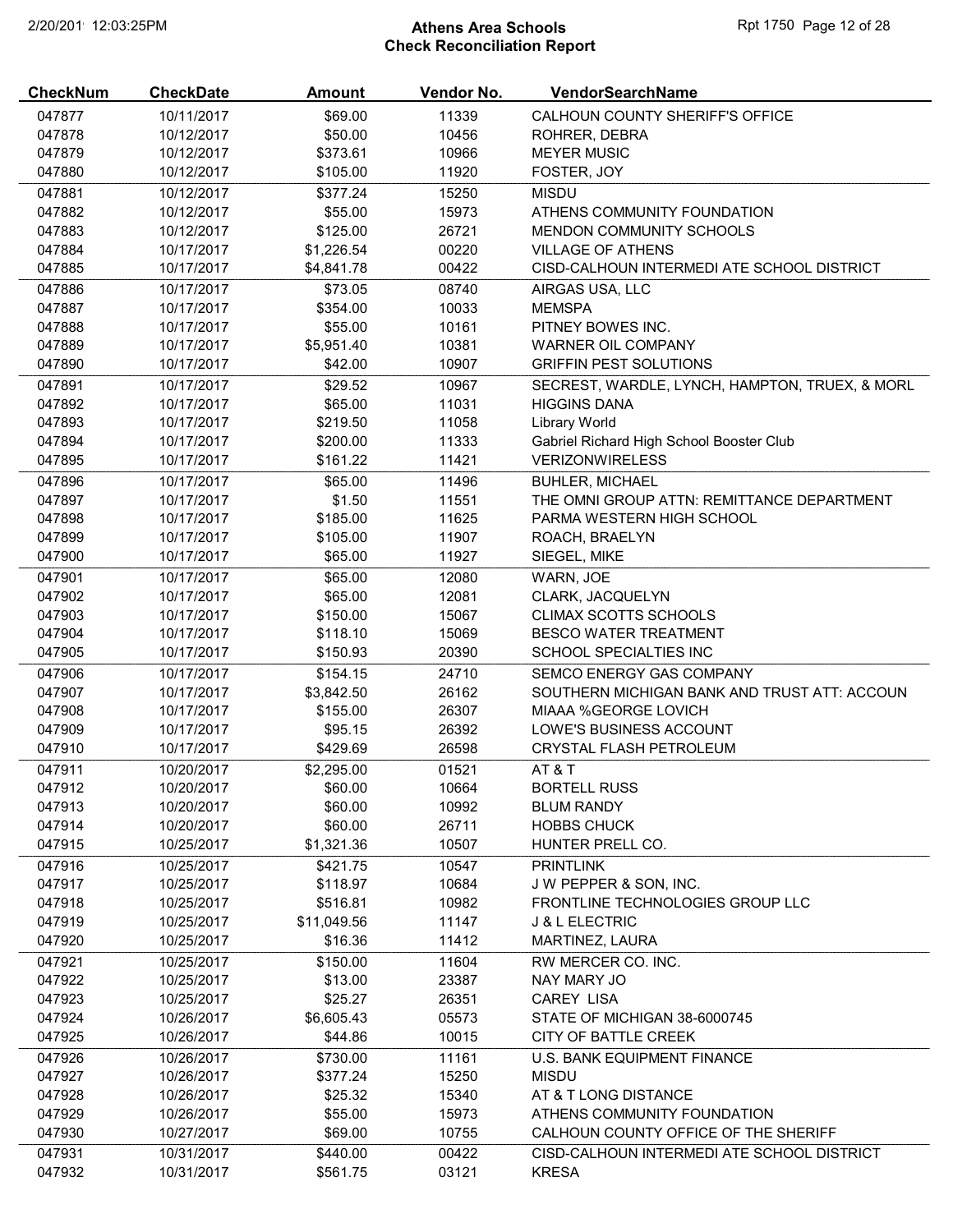# 2/20/2019 12:03:25PM **Athens Area Schools Rpt 1750 Page 13 of 28** Check Reconciliation Report

| <b>CheckNum</b>  | <b>CheckDate</b>         | <b>Amount</b>         | Vendor No.     | <b>VendorSearchName</b>                     |
|------------------|--------------------------|-----------------------|----------------|---------------------------------------------|
| 047933           | 10/31/2017               | \$40.14               | 10552          | <b>HOLLAND BUS COMPANY</b>                  |
| 047934           | 10/31/2017               | \$15,419.25           | 11054          | <b>HI-TEC BUILDING SERVICES</b>             |
| 047935           | 10/31/2017               | \$150.00              | 11627          | <b>GOBLES HIGH SCHOOL</b>                   |
| 047936           | 10/31/2017               | \$12.14               | 12075          | National Science Teachers Association       |
| 047937           | 10/31/2017               | \$2,250.00            | 12082          | EDGENUITY INC.                              |
| 047938           | 10/31/2017               | \$1,484.62            | 14590          | ADAMS/REMCO INC PO BOX 3968                 |
| 047939           | 10/31/2017               | \$340.00              | 21850          | <b>CEREAL CITY SCIENCE</b>                  |
| 047940           | 10/31/2017               | \$74.82               | 23431          | MIDWEST TRANSIT EQUIPMENT, INC.             |
| 047941           | 10/31/2017               | \$1,293.71            | 24160          | AFLAC ATTN: REMIT PROC SERV                 |
| 047946           | 11/07/2017               | \$150.00              | 00967          | HARPER CREEK COMM SCHL                      |
| 047947           | 11/07/2017               | \$220.00              | 01193          | JACK PEARLS SPORT CENT                      |
| 047948           | 11/07/2017               | \$25.00               | 02161          | THRUN LAW FIRM P C P O BOX 2575             |
| 047949           | 11/07/2017               | \$8.75                | 11412          | MARTINEZ, LAURA                             |
| 047950           | 11/07/2017               | \$1,068.90            | 11423          | FIRE PROS INC.                              |
| 047951           | 11/07/2017               | \$935.70              | 11887          | FIRST BANKCARD                              |
| 047952           | 11/07/2017               | \$377.24              | 15250          | <b>MISDU</b>                                |
| 047953           | 11/07/2017               | \$55.00               | 15973          | ATHENS COMMUNITY FOUNDATION                 |
| 047954           | 11/07/2017               | \$235.66              | 20390          | SCHOOL SPECIALTIES INC                      |
| 047955           | 11/07/2017               | \$566.52              | 26598          | <b>CRYSTAL FLASH PETROLEUM</b>              |
| 047956           | 11/14/2017               | \$4,793.38            | 01530          | MESSA DEPT 217901                           |
| 047957           | 11/16/2017               | \$776.50              | 01193          | JACK PEARLS SPORT CENT                      |
| 047958           | 11/16/2017               | \$250.00              | 01521          | AT&T                                        |
| 047959           | 11/16/2017               | \$55.00               | 10161          | PITNEY BOWES INC.                           |
| 047960           | 11/16/2017               | \$2,851.67            | 10257          | <b>GOOD MARKS FOR SCHOOLS</b>               |
| 047961           | 11/16/2017               | \$50.00               | 10456          | ROHRER, DEBRA                               |
| 047962           | 11/16/2017               | \$60.00               | 10469          | SHELLENBERGER, ED                           |
| 047963           | 11/16/2017               | \$950.00              | 10544          | QUALITY ROOFING AND CONSTRUCTION, INC.      |
| 047964           | 11/16/2017               | \$65.00               | 10704          | WASHBURN, DAN                               |
| 047965           | 11/16/2017               | \$50.00               | 11828          | STEINMILLER, DAVID                          |
| 047966           | 11/16/2017               | \$65.00               | 12089          | <b>TAVERNIER, KEVIN</b>                     |
| 047967           | 11/16/2017               | \$65.00               | 12090          | HINGA-SMITH, ERIKA                          |
| 047968<br>047969 | 11/16/2017<br>11/16/2017 | \$50.00<br>\$264.01   | 12091<br>24710 | STEWART, DONALD<br>SEMCO ENERGY GAS COMPANY |
|                  |                          |                       |                |                                             |
| 047970           | 11/16/2017               | \$85.00               | 26786          | <b>BRONSON HEALTHCARE GROUP</b>             |
| 047971<br>047972 | 11/16/2017<br>11/03/2017 | \$60.00<br>\$1,748.00 | 27000<br>10248 | DAMON FOX<br><b>GERALD ANDERSON</b>         |
| 047974           | 11/07/2017               | \$7,779.82            | 00502          | CONSUMERS ENERGY PAYMENT CENTER             |
| 047975           | 11/07/2017               | \$591.63              | 01193          | <b>JACK PEARLS SPORT CENT</b>               |
| 047976           | 11/07/2017               | \$1,007.98            | 04095          | HERFF JONES INC                             |
| 047977           | 11/07/2017               | \$74.43               | 06875          | <b>TRANSPORTATION ACCESSO</b>               |
| 047978           | 11/07/2017               | \$1,375.07            | 09785          | ATHENS AUTO SUPPLY                          |
| 047979           | 11/07/2017               | \$10.79               | 10003          | FULLER, MOLLY                               |
| 047980           | 11/07/2017               | \$545.89              | 10212          | REPUBLIC SERVICE OF KALAMAZOO, MI           |
| 047981           | 11/07/2017               | \$581.18              | 10216          | <b>STATE OF MICHIGAN</b>                    |
| 047982           | 11/07/2017               | \$60.00               | 10361          | <b>GRANT, CARY</b>                          |
| 047983           | 11/07/2017               | \$60.00               | 10361          | <b>GRANT, CARY</b>                          |
| 047984           | 11/07/2017               | \$37.50               | 10456          | ROHRER, DEBRA                               |
| 047985           | 11/07/2017               | \$60.00               | 10469          | SHELLENBERGER, ED                           |
| 047986           | 11/07/2017               | \$30.00               | 10684          | J W PEPPER & SON, INC.                      |
| 047987           | 11/07/2017               | \$9,000.00            | 11178          | WILLIS AND JURASEK, CPA'S AND CONSULTANTS   |
| 047988           | 11/07/2017               | \$7.94                | 11412          | MARTINEZ, LAURA                             |
| 047989           | 11/07/2017               | \$4.50                | 11551          | THE OMNI GROUP ATTN: REMITTANCE DEPARTMENT  |
| 047990           | 11/07/2017               | \$43.00               | 11740          | Smith's Flower Shop                         |
| 047991           | 11/07/2017               | \$167.82              | 11995          | <b>EPS</b>                                  |
| 047992           | 11/07/2017               | \$70.08               | 12042          | <b>BITTNER, JENNIFER</b>                    |
| 047993           | 11/07/2017               | \$1,122.85            | 14590          | ADAMS/REMCO INC PO BOX 3968                 |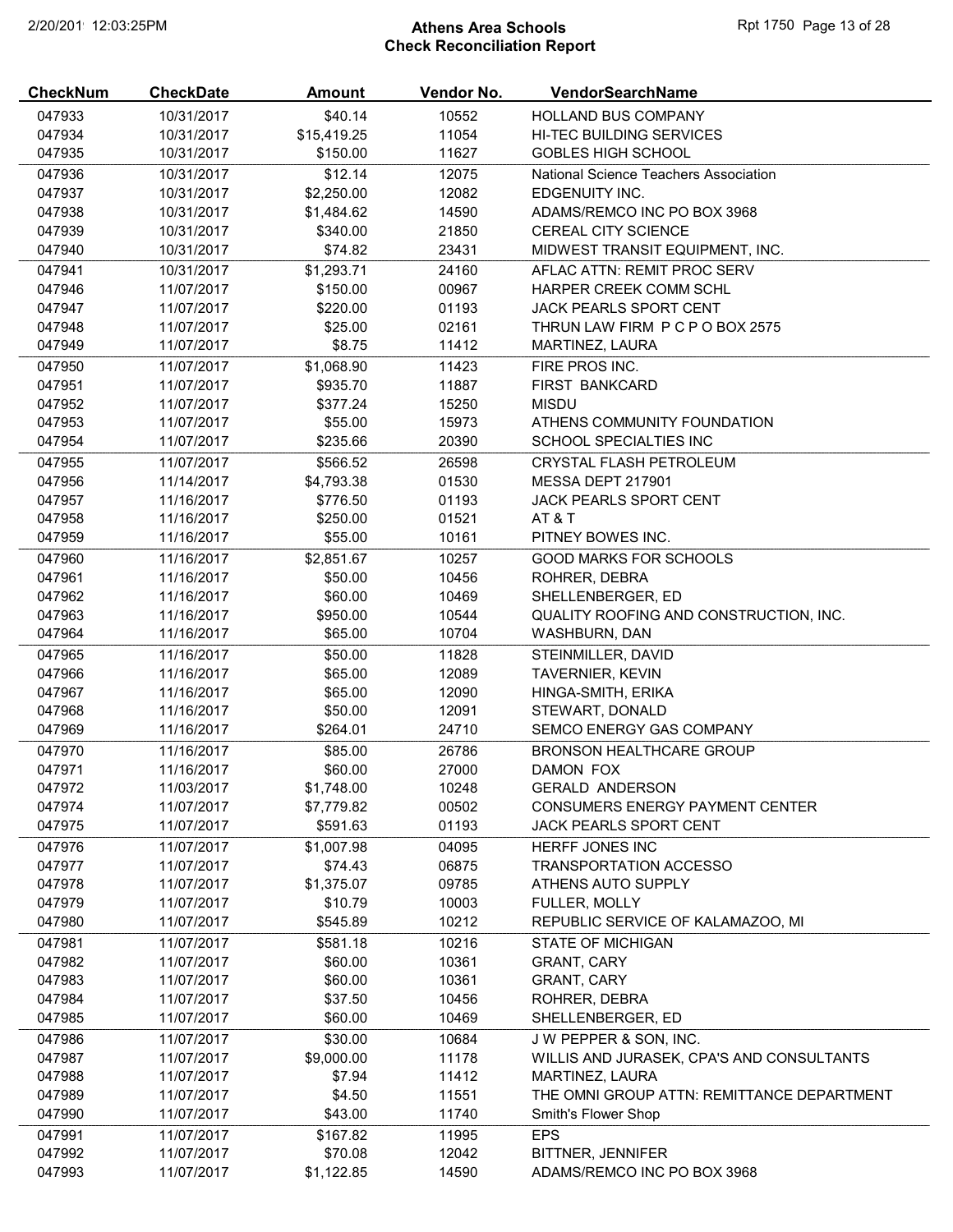# 2/20/2019 12:03:25PM **Athens Area Schools Rpt 1750 Page 14 of 28** Check Reconciliation Report

| <b>CheckNum</b> | <b>CheckDate</b> | <b>Amount</b>       | Vendor No.     | <b>VendorSearchName</b>                     |
|-----------------|------------------|---------------------|----------------|---------------------------------------------|
| 047994          | 11/07/2017       | \$34.00             | 22550          | <b>SWANK COLLEEN</b>                        |
| 047995          | 11/07/2017       | \$116.07            | 22570          | <b>DRAHEIM CRAIG</b>                        |
| 047996          | 11/07/2017       | \$6.50              | 23387          | NAY MARY JO                                 |
| 047997          | 11/07/2017       | \$157.40            | 23431          | MIDWEST TRANSIT EQUIPMENT, INC.             |
| 047998          | 11/07/2017       | \$35.94             | 26351          | <b>CAREY LISA</b>                           |
| 047999          | 11/07/2017       | \$60.00             | 26711          | <b>HOBBS CHUCK</b>                          |
| 048000          | 11/07/2017       | \$60.00             | 26711          | <b>HOBBS CHUCK</b>                          |
| 048001          | 11/07/2017       | \$2,455.00          | 26841          | <b>JOHN R BRUNNER</b>                       |
| 048002          | 11/07/2017       | \$60.00             | 27000          | DAMON FOX                                   |
| 048003          | 11/16/2017       | \$16.78             | 01257          | KALAMAZOO COUNTY TREASURER                  |
| 048004          | 11/16/2017       | \$175.00            | 01521          | AT&T                                        |
| 048005          | 11/16/2017       | \$75.00             | 08740          | AIRGAS USA, LLC                             |
| 048006          | 11/16/2017       | \$209.00            | 10907          | <b>GRIFFIN PEST SOLUTIONS</b>               |
| 048007          | 11/16/2017       | \$161.22            | 11421          | <b>VERIZONWIRELESS</b>                      |
| 048008          | 11/16/2017       | \$429.60            | 15069          | <b>BESCO WATER TREATMENT</b>                |
| 048009          | 11/16/2017       | \$1,553.10          | 21850          | <b>CEREAL CITY SCIENCE</b>                  |
| 048010          | 11/17/2017       | \$345.00            | 01521          | AT&T                                        |
| 048011          | 11/22/2017       | \$4,408.12          | 01530          | MESSA DEPT 217901                           |
| 048012          | 11/22/2017       | \$80.00             | 03121          | <b>KRESA</b>                                |
| 048013          | 11/22/2017       | \$6,573.75          | 05573          | STATE OF MICHIGAN 38-6000745                |
| 048014          | 11/22/2017       | \$107.49            | 06875          | <b>TRANSPORTATION ACCESSO</b>               |
| 048015          | 11/22/2017       | \$524.50            | 08230          | <b>RECOGNITION INC</b>                      |
| 048016          | 11/22/2017       | \$45.06             | 10015          | CITY OF BATTLE CREEK                        |
| 048017          | 11/22/2017       | \$174.49            | 10684          | J W PEPPER & SON, INC.                      |
| 048018          | 11/22/2017       | \$362.35            | 10898          | <b>BATTERIES PLUS</b>                       |
| 048019          | 11/22/2017       | \$443.04            | 11184          | <b>JUSTICE FENCE CO.</b>                    |
| 048020          | 11/22/2017       | \$199.00            | 12036          | <b>BRININSTOOL, DANIEL</b>                  |
| 048021          | 11/22/2017       | \$155.00            | 12092          | <b>FLASH SANITATION</b>                     |
| 048022          | 11/22/2017       | \$377.24            | 15250          | <b>MISDU</b>                                |
| 048023          | 11/22/2017       | \$55.00             | 15973          | ATHENS COMMUNITY FOUNDATION                 |
| 048024          | 11/22/2017       | \$277.50            | 15976          | <b>ROOTERMAN</b>                            |
| 048025          | 11/22/2017       | \$231.86            | 22570          | <b>DRAHEIM CRAIG</b>                        |
| 048026          | 11/22/2017       | \$53.50             | 23383          | <b>HAMILTON MELISSA</b>                     |
| 048027          | 11/22/2017       | \$344.78            | 26392          | LOWE'S BUSINESS ACCOUNT                     |
| 048028          | 11/22/2017       | \$44.00             | 26699          | CHRISTMAN SCREENPRINT                       |
| 048029          | 11/22/2017       | \$427.50            | 23640          | <b>SCHOLASTIC READING CLUB</b>              |
| 048030          | 11/30/2017       | \$1,786.00          | 10248          | <b>GERALD ANDERSON</b>                      |
| 048031          | 11/30/2017       | \$25.00             | 10456          | ROHRER, DEBRA                               |
| 048032          | 11/30/2017       | \$126.00            | 10988          | Scholastic Book Clubs Inc.                  |
| 048033          | 11/30/2017       | \$340.00            | 11959          | <b>MICHIGAN SCIENCE OLYMPIAD</b>            |
| 048033          | 01/11/2018       | $$ -340.00$         | 11959          | MICHIGAN SCIENCE OLYMPIAD                   |
| 048034          | 11/30/2017       | \$1,293.71          | 24160          | AFLAC ATTN: REMIT PROC SERV                 |
| 048035          | 12/01/2017       | \$897.05            | 09785          | ATHENS AUTO SUPPLY                          |
| 048036          | 12/01/2017       | \$65.00             | 10365          | RICHARD L RANDLE                            |
| 048037          | 12/01/2017       | \$65.00             | 10395          | RANDY H HOUTZ                               |
| 048038          | 12/01/2017       | \$50.00             | 10401          | <b>KEVIN GARDNER</b>                        |
| 048039          | 12/01/2017       | \$50.00             | 10469          | SHELLENBERGER, ED                           |
| 048040          | 12/01/2017       | \$65.00             | 10712          | DAVID B SAUNDERS                            |
| 048041          | 12/01/2017       | \$1,280.10          | 10982          | FRONTLINE TECHNOLOGIES GROUP LLC            |
| 048042          | 12/01/2017       | \$15,419.25         | 11054          | HI-TEC BUILDING SERVICES                    |
| 048043          | 12/01/2017       | \$65.00             | 11076          | JONES DOUG                                  |
| 048044          | 12/01/2017       | \$247.98            | 11147          | <b>J &amp; L ELECTRIC</b>                   |
| 048045          |                  |                     |                |                                             |
| 048046          | 12/01/2017       | \$50.00<br>\$945.00 | 11345<br>11754 | FOLEY, JON<br>SEG WORKERS COMPENSATION FUND |
| 048047          | 12/01/2017       |                     |                |                                             |
|                 | 12/01/2017       | \$50.00             | 11844          | STEWART, RONALD                             |
| 048048          | 12/01/2017       | \$65.00             | 12094          | PATTERSON, WAYNE                            |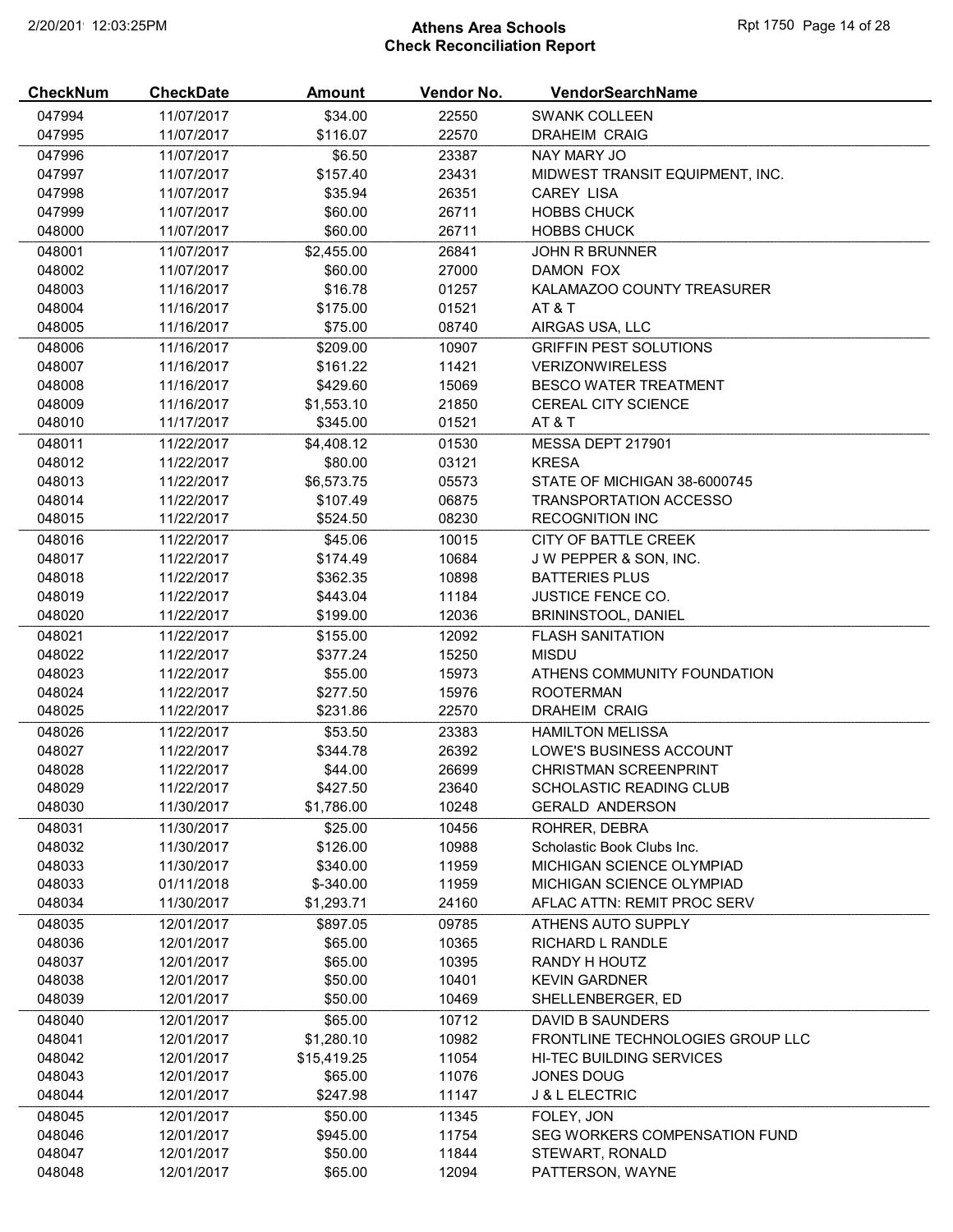# 2/20/2019 12:03:25PM **Athens Area Schools Rpt 1750 Page 15 of 28** Check Reconciliation Report

| <b>CheckNum</b> | <b>CheckDate</b> | <b>Amount</b> | Vendor No. | VendorSearchName                                 |
|-----------------|------------------|---------------|------------|--------------------------------------------------|
| 048049          | 12/01/2017       | \$65.00       | 12095      | PATTERSON, LACEY                                 |
| 048050          | 12/01/2017       | \$65.00       | 12096      | PERUCHIETTI, PATRICK                             |
| 048050          | 12/12/2017       | $$-65.00$     | 12096      | PERUCHIETTI, PATRICK                             |
| 048051          | 12/01/2017       | \$50.00       | 12098      | <b>NIETZART</b>                                  |
| 048052          | 12/01/2017       | \$65.00       | 12099      | <b>KLONOWSKI, BRUCE</b>                          |
| 048053          | 12/01/2017       | \$65.00       | 12100      | PRINCE, DAMIAN                                   |
| 048053          | 12/12/2017       | $$-65.00$     | 12100      | PRINCE, DAMIAN                                   |
| 048054          | 12/01/2017       | \$50.00       | 12102      | HUNT, BRIAN                                      |
| 048055          | 12/01/2017       | \$515.40      | 12114      | A Z KEY SHOP                                     |
| 048056          | 12/01/2017       | \$26.38       | 15340      | AT & T LONG DISTANCE                             |
| 048057          | 12/01/2017       | \$1,409.74    | 21850      | CEREAL CITY SCIENCE                              |
| 048058          | 12/01/2017       | \$236.12      | 23100      | POWER ENGINEERING PO BOX 338                     |
| 048059          | 12/08/2017       | \$24,080.52   | 00422      | CISD-CALHOUN INTERMEDI ATE SCHOOL DISTRICT       |
| 048061          | 12/08/2017       | \$12,047.09   | 00502      | CONSUMERS ENERGY PAYMENT CENTER                  |
| 048062          | 12/08/2017       | \$1,516.22    | 10044      | HONEYWELL BUILDING INTERNATIONAL INC. BUILDING { |
| 048063          | 12/08/2017       | \$539.51      | 10212      | REPUBLIC SERVICE OF KALAMAZOO, MI                |
| 048064          | 12/08/2017       | \$65.00       | 10361      | <b>GRANT, CARY</b>                               |
| 048065          | 12/08/2017       | \$7,213.78    | 10381      | <b>WARNER OIL COMPANY</b>                        |
| 048066          | 12/08/2017       | \$50.00       | 10401      | <b>KEVIN GARDNER</b>                             |
| 048067          | 12/08/2017       | \$50.00       | 10402      | CASE, BRIAN                                      |
| 048068          | 12/08/2017       | \$50.00       | 10402      | CASE, BRIAN                                      |
| 048069          | 12/08/2017       | \$50.00       | 10456      | ROHRER, DEBRA                                    |
| 048070          | 12/08/2017       | \$60.00       | 10469      | SHELLENBERGER, ED                                |
| 048071          | 12/08/2017       | \$60.00       | 10486      | <b>DEBEAU BILL</b>                               |
| 048072          | 12/08/2017       | \$800.11      | 10507      | HUNTER PRELL CO.                                 |
| 048073          | 12/08/2017       | \$65.00       | 10680      | TIMOTHY J RIZOR                                  |
| 048074          | 12/08/2017       | \$65.00       | 10683      | <b>MIKE ROP</b>                                  |
| 048075          | 12/08/2017       | \$65.00       | 10734      | MURDOCK, CARL                                    |
| 048076          | 12/08/2017       | \$65.00       | 10736      | RAKOCY, CHAD                                     |
| 048077          | 12/08/2017       | \$50.00       | 10948      | <b>HECKMAN, SCOTT</b>                            |
| 048078          | 12/08/2017       | \$1,006.00    | 11197      | CONTRACT PAPER GROUP                             |
| 048079          | 12/08/2017       | \$65.00       | 11251      | ROSALIN, RUBIN                                   |
| 048080          | 12/08/2017       | \$205.00      | 11423      | FIRE PROS INC.                                   |
| 048081          | 12/08/2017       | \$259.34      | 11700      | <b>CAROLINA Biological Supply Company</b>        |
| 048082          | 12/08/2017       | \$50.00       | 11731      | ALDINGER, CHRIS                                  |
| 048083          | 12/08/2017       | \$65.00       | 11844      | STEWART, RONALD                                  |
| 048084          | 12/08/2017       | \$666.21      | 11887      | FIRST BANKCARD                                   |
| 048085          | 12/08/2017       | \$97.00       | 11922      | <b>EDUCATION WEEK</b>                            |
| 048086          | 12/08/2017       | \$805.00      | 11946      | MAXSCHOLAR READING INTERVENTION PROGRAMS         |
| 048087          | 12/08/2017       | \$305.00      | 11959      | MICHIGAN SCIENCE OLYMPIAD                        |
| 048088          | 12/08/2017       | \$65.00       | 12103      | <b>BROWN, KRIS</b>                               |
| 048089          | 12/08/2017       | \$65.00       | 12104      | OKONIEWSKI, BRIAN                                |
| 048090          | 12/08/2017       | \$50.00       | 12105      | <b>HOLMES, TYLER</b>                             |
| 048091          | 12/08/2017       | \$65.00       | 12105      | <b>HOLMES, TYLER</b>                             |
| 048092          | 12/08/2017       | \$26.75       | 13600      | <b>FULLER PEGGY</b>                              |
| 048093          | 12/08/2017       | \$26.75       | 14170      | <b>CASSELMAN DIANA</b>                           |
| 048094          | 12/08/2017       | \$377.24      | 15250      | <b>MISDU</b>                                     |
| 048095          | 12/08/2017       | \$55.00       | 15973      | ATHENS COMMUNITY FOUNDATION                      |
| 048096          | 12/08/2017       | \$627.50      | 16600      | <b>SYSCO FROST-PACK</b>                          |
| 048097          | 12/08/2017       | \$45.00       | 21850      | CEREAL CITY SCIENCE                              |
| 048098          | 12/08/2017       | \$365.80      | 23431      | MIDWEST TRANSIT EQUIPMENT, INC.                  |
| 048099          | 12/08/2017       | \$111.58      | 26392      | LOWE'S BUSINESS ACCOUNT                          |
| 048100          | 12/08/2017       | \$295.11      | 26480      | PLAQUES & SUCH                                   |
| 048101          | 12/11/2017       | \$407.95      | 11652      | PENNIE JEWELL                                    |
| 048102          | 12/13/2017       | \$55.00       | 01193      | <b>JACK PEARLS SPORT CENT</b>                    |
| 048103          | 12/13/2017       | \$4,408.12    | 01530      | MESSA DEPT 217901                                |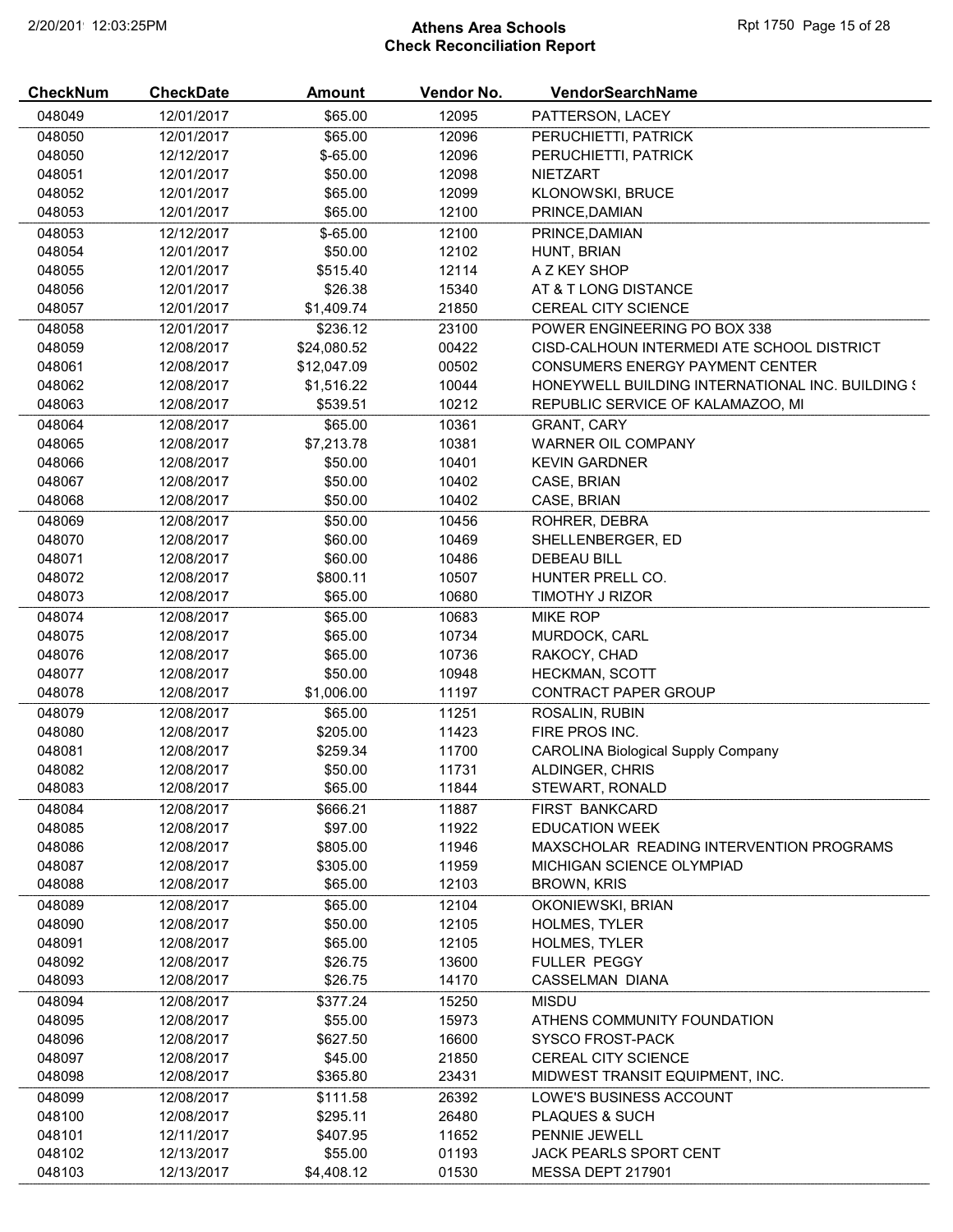# 2/20/2019 12:03:25PM **Athens Area Schools Rpt 1750 Page 16 of 28** Check Reconciliation Report

| <b>CheckNum</b> | <b>CheckDate</b> | Amount     | Vendor No. | VendorSearchName                               |
|-----------------|------------------|------------|------------|------------------------------------------------|
| 048104          | 12/13/2017       | \$1,120.00 | 03121      | <b>KRESA</b>                                   |
| 048105          | 12/13/2017       | \$73.05    | 08740      | AIRGAS USA, LLC                                |
| 048106          | 12/13/2017       | \$55.00    | 10161      | PITNEY BOWES INC.                              |
| 048107          | 12/13/2017       | \$75.00    | 10379      | <b>CHAD M WILKES</b>                           |
| 048108          | 12/13/2017       | \$65.00    | 10394      | <b>BENHAM, DAVE</b>                            |
| 048109          | 12/13/2017       | \$65.00    | 10395      | RANDY H HOUTZ                                  |
| 048110          | 12/13/2017       | \$50.00    | 10401      | <b>KEVIN GARDNER</b>                           |
| 048111          | 12/13/2017       | \$50.00    | 10402      | CASE, BRIAN                                    |
| 048111          | 12/19/2017       | $$ -50.00$ | 10402      | CASE, BRIAN                                    |
| 048112          | 12/13/2017       | \$65.00    | 10683      | MIKE ROP                                       |
| 048113          | 12/13/2017       | \$111.25   | 11008      | BEST ONE TIRE OF CENTRAL MICHIGAN              |
| 048114          | 12/13/2017       | \$730.00   | 11161      | U.S. BANK EQUIPMENT FINANCE                    |
| 048115          | 12/13/2017       | \$502.00   | 11191      | <b>WENDY CONVERSE</b>                          |
| 048116          | 12/13/2017       | \$236.46   | 11887      | <b>FIRST BANKCARD</b>                          |
| 048117          | 12/13/2017       | \$2,502.57 | 11898      | <b>SHI</b>                                     |
| 048118          | 12/13/2017       | \$472.40   | 11904      | TAYLOR, MARVIN                                 |
| 048119          | 12/13/2017       | \$65.00    | 12104      | OKONIEWSKI, BRIAN                              |
| 048120          | 12/13/2017       | \$150.00   | 21070      | CONCORD COMMUNITY SCHL                         |
| 048121          | 12/13/2017       | \$1,122.58 | 24710      | SEMCO ENERGY GAS COMPANY                       |
| 048122          | 12/13/2017       | \$450.00   | 26599      | <b>COLDWATER SCHOOLS</b>                       |
| 048123          | 12/13/2017       | \$85.00    | 26786      | <b>BRONSON HEALTHCARE GROUP</b>                |
| 048124          | 12/19/2017       | \$19.94    | 11412      | MARTINEZ, LAURA                                |
| 048125          | 12/19/2017       | \$161.22   | 11421      | <b>VERIZONWIRELESS</b>                         |
| 048126          | 12/19/2017       | \$150.00   | 11826      | MAPLE VALLEY SCHOOLS                           |
| 048127          | 12/19/2017       | \$50.00    | 11828      | STEINMILLER, DAVID                             |
| 048127          | 01/05/2018       | $$-50.00$  | 11828      | STEINMILLER, DAVID                             |
| 048128          | 12/19/2017       | \$50.00    | 12107      | BORN, TIM                                      |
| 048129          | 12/19/2017       | \$13.00    | 23387      | NAY MARY JO                                    |
| 048130          | 12/19/2017       | \$931.82   | 01521      | AT&T                                           |
| 048131          | 12/19/2017       | \$6,641.81 | 05573      | STATE OF MICHIGAN 38-6000745                   |
| 048132          | 12/19/2017       | \$44.86    | 10015      | CITY OF BATTLE CREEK                           |
| 048133          | 12/19/2017       | \$2,028.60 | 10072      | PURCHASE POWER                                 |
| 048134          | 12/19/2017       | \$558.00   | 10202      | PRECISION DATA PRODUCTS                        |
| 048135          | 12/19/2017       | \$50.00    | 10456      | ROHRER, DEBRA                                  |
| 048136          | 12/19/2017       | \$101.68   | 10552      | <b>HOLLAND BUS COMPANY</b>                     |
| 048137          | 12/19/2017       | \$30.00    | 10967      | SECREST, WARDLE, LYNCH, HAMPTON, TRUEX, & MORL |
| 048138          | 12/19/2017       | \$7.56     | 11105      | <b>BRANCH COUNTY TREASURER</b>                 |
| 048139          | 12/19/2017       | \$69.00    | 11339      | CALHOUN COUNTY SHERIFF'S OFFICE                |
| 048140          | 12/19/2017       | \$115.00   | 12114      | A Z KEY SHOP                                   |
| 048141          | 12/19/2017       | \$377.24   | 15250      | <b>MISDU</b>                                   |
| 048142          | 12/19/2017       | \$55.00    | 15973      | ATHENS COMMUNITY FOUNDATION                    |
| 048143          | 12/19/2017       | \$75.71    | 20390      | SCHOOL SPECIALTIES INC                         |
| 048144          | 12/19/2017       | \$73.03    | 23431      | MIDWEST TRANSIT EQUIPMENT, INC.                |
| 048145          | 12/19/2017       | \$757.28   | 26598      | CRYSTAL FLASH PETROLEUM                        |
| 048146          | 12/19/2017       | \$169.98   | 26746      | PITNEY BOWES INC                               |
| 048147          | 12/19/2017       | \$1,293.71 | 24160      | AFLAC ATTN: REMIT PROC SERV                    |
| 048148          | 01/03/2018       | \$1,957.00 | 10248      | <b>GERALD ANDERSON</b>                         |
| 048149          | 01/03/2018       | \$50.00    | 12116      | <b>FOUGHT, CHRIS</b>                           |
| 048150          | 01/05/2018       | \$12.50    | 10456      | ROHRER, DEBRA                                  |
| 048151          | 01/05/2018       | \$50.00    | 10873      | KIDD, TOM                                      |
| 048152          | 01/05/2018       | \$65.00    | 11676      | HUBBARD, BRAD                                  |
| 048153          | 01/05/2018       | \$65.00    | 11693      | NORDQUIST, RON                                 |
| 048154          | 01/05/2018       | \$65.00    | 11746      | <b>GRIFFITH, SHAWN</b>                         |
| 048155          | 01/05/2018       | \$114.17   | 11887      | FIRST BANKCARD                                 |
| 048155          | 02/12/2018       | $$-114.17$ | 11887      | FIRST BANKCARD                                 |
| 048156          | 01/05/2018       | \$65.00    | 12089      | TAVERNIER, KEVIN                               |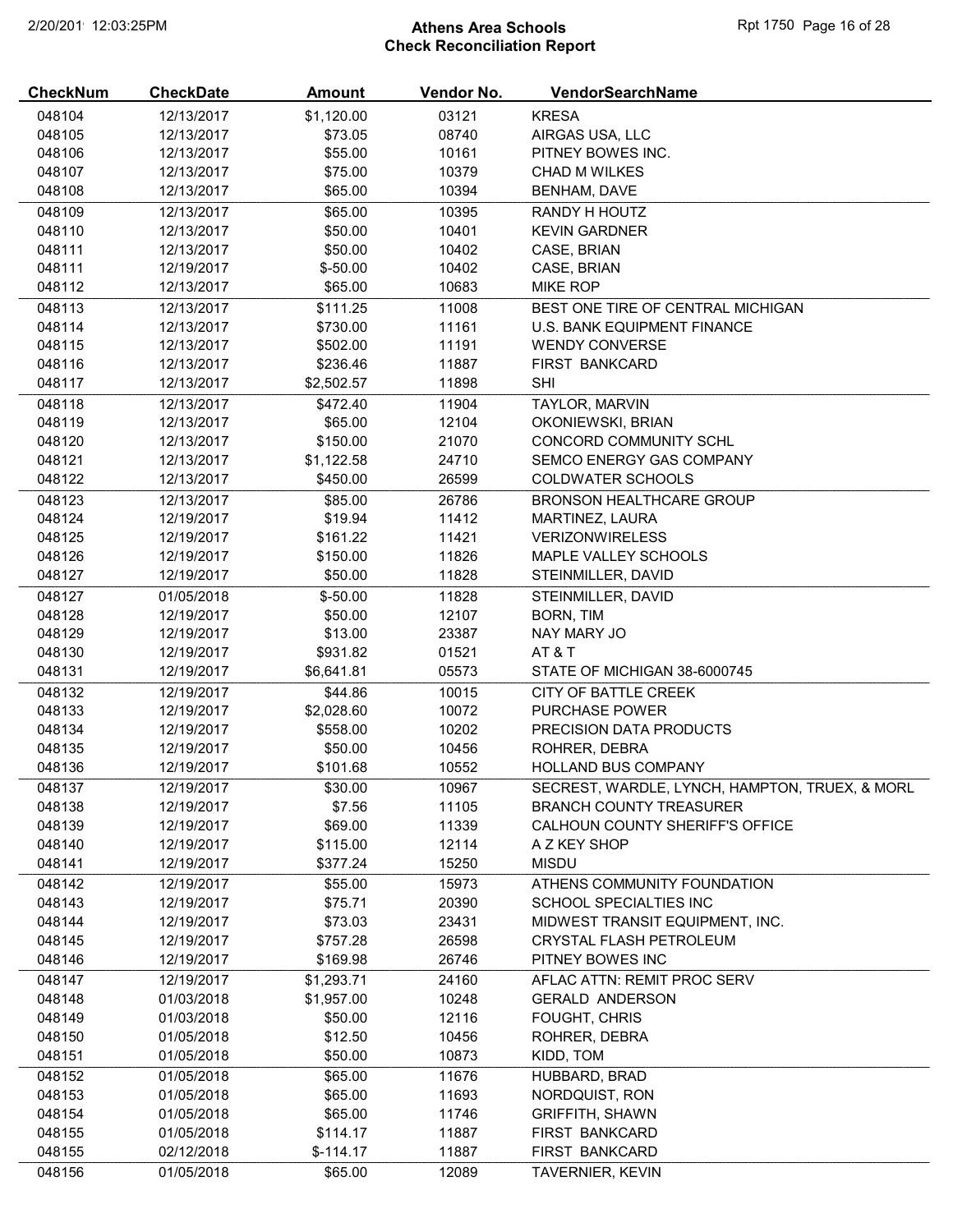# 2/20/2019 12:03:25PM **Athens Area Schools Rpt 1750 Page 17 of 28** Check Reconciliation Report

| <b>CheckNum</b>  | <b>CheckDate</b>         | Amount             | Vendor No.     | VendorSearchName                                             |
|------------------|--------------------------|--------------------|----------------|--------------------------------------------------------------|
| 048157           | 01/05/2018               | \$65.00            | 12099          | KLONOWSKI, BRUCE                                             |
| 048158           | 01/05/2018               | \$65.00            | 12118          | <b>GRUBKA, JUSTIN</b>                                        |
| 048159           | 01/05/2018               | \$50.00            | 12119          | NEDDO, JON                                                   |
| 048160           | 01/05/2018               | \$150.00           | 15067          | <b>CLIMAX SCOTTS SCHOOLS</b>                                 |
| 048161           | 01/05/2018               | \$0.00             | 10349          | <b>BROWN, MICHAEL</b>                                        |
| 048162           | 01/05/2018               | \$50.00            | 10349          | <b>BROWN, MICHAEL</b>                                        |
| 048163           | 01/05/2018               | \$50.00            | 10469          | SHELLENBERGER, ED                                            |
| 048163           | 01/18/2018               | $$-50.00$          | 10469          | SHELLENBERGER, ED                                            |
| 048164           | 01/05/2018               | \$2,178.49         | 10507          | HUNTER PRELL CO.                                             |
| 048165           | 01/05/2018               | \$65.00            | 10704          | WASHBURN, DAN                                                |
| 048166           | 01/05/2018               | \$65.00            | 10734          | MURDOCK, CARL                                                |
| 048167           | 01/05/2018               | \$75.00            | 10907          | <b>GRIFFIN PEST SOLUTIONS</b>                                |
| 048168           | 01/05/2018               | \$50.00            | 11316          | ELITE FUND, INC.                                             |
| 048169           | 01/05/2018               | \$150.00           | 11604          | RW MERCER CO. INC.                                           |
| 048170           | 01/05/2018               | \$65.00            | 11676          | HUBBARD, BRAD                                                |
| 048170           | 01/18/2018               | $$-65.00$          | 11676          | HUBBARD, BRAD                                                |
| 048171           | 01/05/2018               | \$2,334.27         | 11887          | FIRST BANKCARD                                               |
| 048172           | 01/05/2018               | \$50.00            | 12102          | HUNT, BRIAN                                                  |
| 048172           | 01/18/2018               | $$ -50.00$         | 12102          | HUNT, BRIAN                                                  |
| 048173           | 01/05/2018               | \$37.43            | 12111          | UNITED PETROLEUM EQUIP                                       |
| 048174           | 01/05/2018               | \$65.00            | 12121          | KAMPEN, PAUL                                                 |
| 048174           | 01/18/2018               | $$-65.00$          | 12121          | KAMPEN, PAUL                                                 |
| 048175           | 01/05/2018               | \$50.00            | 12122          | RUTLEDGE, BILL                                               |
| 048176           | 01/05/2018               | \$377.24           | 15250          | <b>MISDU</b>                                                 |
| 048177           | 01/05/2018               | \$21.10            | 15340          | AT & T LONG DISTANCE                                         |
| 048178           | 01/05/2018               | \$55.00            | 15973          | ATHENS COMMUNITY FOUNDATION                                  |
| 048179           | 01/05/2018               | \$1,225.00         | 26171          | <b>NEOLA INC SUITE 103</b>                                   |
| 048180           | 01/05/2018               | \$70.00            | 26712          | OTIS CAROL                                                   |
| 048181           | 01/05/2018               | \$65.00            | 10349          | <b>BROWN, MICHAEL</b>                                        |
| 048182           | 01/05/2018               | \$65.00            | 10349          | <b>BROWN, MICHAEL</b>                                        |
| 048182           | 01/18/2018               | $$-65.00$          | 10349          | <b>BROWN, MICHAEL</b>                                        |
| 048184           | 01/11/2018               | \$13,272.12        | 00502          | <b>CONSUMERS ENERGY PAYMENT CENTER</b>                       |
| 048185           | 01/11/2018               | \$250.00           | 01521          | AT&T                                                         |
| 048186           | 01/11/2018               | \$2,200.00         | 02161          | THRUN LAW FIRM P C P O BOX 2575                              |
| 048187           | 01/11/2018               | \$13,524.00        | 03412          | CALHOUN COUNTY HEALTH DEPT                                   |
| 048187           | 01/17/2018               | $$-13,524.00$      | 03412          | CALHOUN COUNTY HEALTH DEPT                                   |
| 048188           | 01/11/2018               | \$55.00            | 10161          | PITNEY BOWES INC.                                            |
| 048189           | 01/11/2018               | \$15,419.25        | 11054          | <b>HI-TEC BUILDING SERVICES</b>                              |
| 048190           | 01/11/2018               | \$730.00           | 11161          | U.S. BANK EQUIPMENT FINANCE                                  |
| 048191           | 01/11/2018               | \$170.00           | 11650          | MITCA % JERRY LASCESKI, TREAS                                |
| 048192           | 01/11/2018               | \$230.00           | 11959          | MICHIGAN SCIENCE OLYMPIAD                                    |
| 048193           | 01/11/2018               | \$25.75            | 12126          | PERSONNEL CONCEPTS                                           |
| 048194           | 01/11/2018               | \$79.89            | 20390          | SCHOOL SPECIALTIES INC                                       |
| 048195           | 01/11/2018               | \$1,510.76         | 24710          | SEMCO ENERGY GAS COMPANY                                     |
| 048196           | 01/11/2018               | \$2,460.00         | 26841          | <b>JOHN R BRUNNER</b>                                        |
|                  | 01/11/2018               | \$830.00           | 26868          | <b>MACUL</b>                                                 |
| 048197           |                          |                    |                |                                                              |
| 048198<br>048199 | 01/17/2018<br>01/17/2018 | \$14.60<br>\$60.00 | 00502<br>10486 | <b>CONSUMERS ENERGY PAYMENT CENTER</b><br><b>DEBEAU BILL</b> |
|                  |                          |                    |                | Scholastic Book Clubs Inc.                                   |
| 048200           | 01/17/2018               | \$44.00            | 10988          |                                                              |
| 048201           | 01/17/2018               | \$8.84             | 11412          | MARTINEZ, LAURA                                              |
| 048202           | 01/17/2018               | \$13,524.00        | 14100          | <b>CALHOUN CTY TREASURER</b>                                 |
| 048203           | 01/17/2018               | \$622.20           | 21850          | <b>CEREAL CITY SCIENCE</b>                                   |
| 048204           | 01/17/2018               | \$19.95            | 25221          | <b>HULCE KELLY</b>                                           |
| 048205           | 01/17/2018               | \$195.00           | 26868          | <b>MACUL</b>                                                 |
| 048206           | 01/17/2018               | \$60.00            | 27000          | DAMON FOX                                                    |
| 048207           | 01/19/2018               | \$6,380.49         | 05573          | STATE OF MICHIGAN 38-6000745                                 |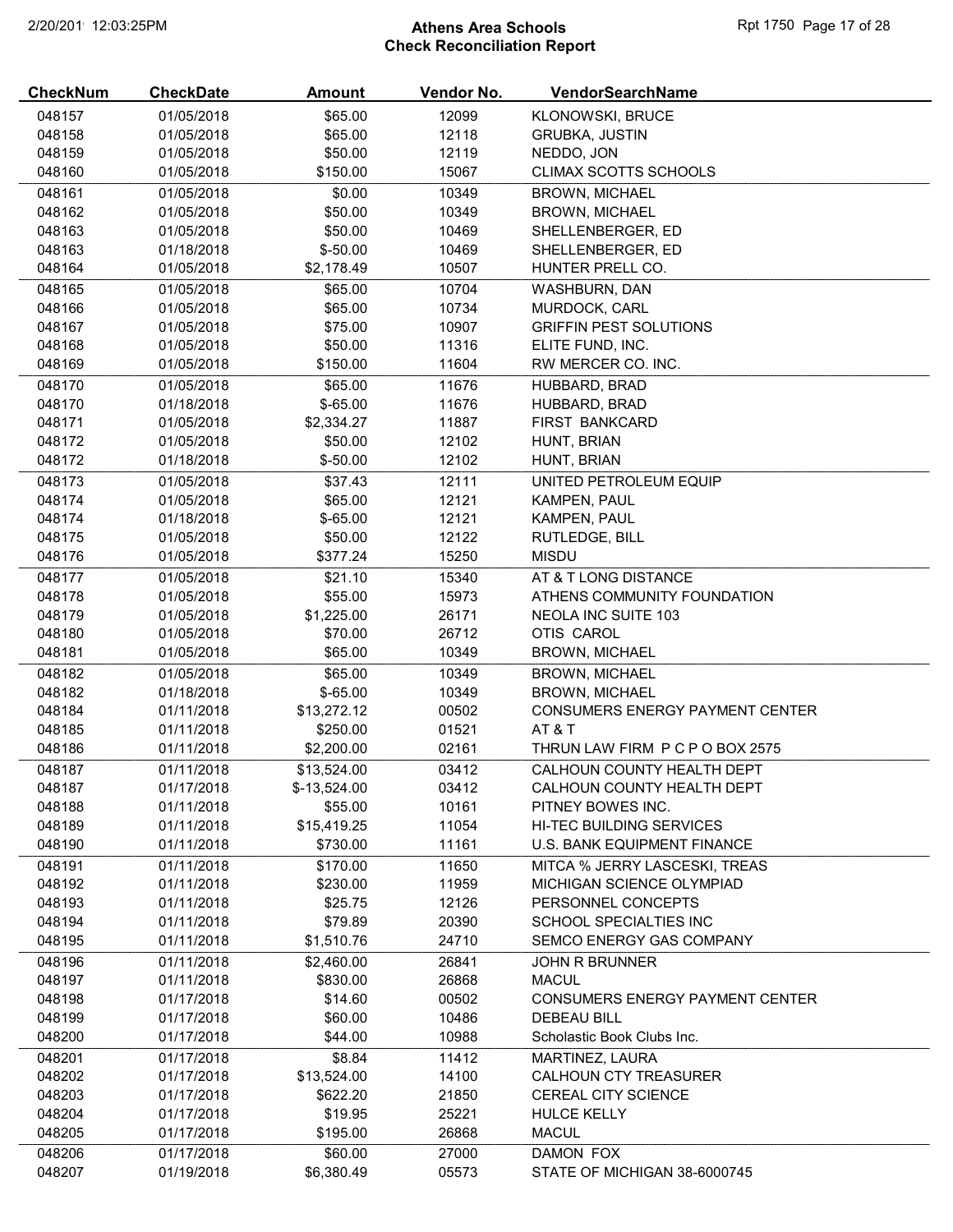# 2/20/2019 12:03:25PM **Athens Area Schools Rpt 1750 Page 18 of 28** Check Reconciliation Report

| <b>CheckNum</b>  | <b>CheckDate</b>         | <b>Amount</b>      | Vendor No.     | VendorSearchName                           |
|------------------|--------------------------|--------------------|----------------|--------------------------------------------|
| 048208           | 01/19/2018               | \$57.82            | 10015          | CITY OF BATTLE CREEK                       |
| 048209           | 01/19/2018               | \$60.00            | 10361          | <b>GRANT, CARY</b>                         |
| 048210           | 01/19/2018               | \$65.00            | 10395          | RANDY H HOUTZ                              |
| 048210           | 02/23/2018               | $$-65.00$          | 10395          | RANDY H HOUTZ                              |
| 048211           | 01/19/2018               | \$50.00            | 10456          | ROHRER, DEBRA                              |
| 048212           | 01/19/2018               | \$155.75           | 11054          | HI-TEC BUILDING SERVICES                   |
| 048213           | 01/19/2018               | \$65.00            | 11065          | <b>LOSINKSKI TYLER</b>                     |
| 048214           | 01/19/2018               | \$50.00            | 11797          | BUTTERS, KEVIN                             |
| 048215           | 01/19/2018               | \$50.00            | 12102          | HUNT, BRIAN                                |
| 048216           | 01/19/2018               | \$50.00            | 12116          | FOUGHT, CHRIS                              |
| 048216           | 02/02/2018               | $$ -50.00$         | 12116          | FOUGHT, CHRIS                              |
| 048217           | 01/19/2018               | \$50.00            | 12119          | NEDDO, JON                                 |
| 048217           | 02/02/2018               | $$ -50.00$         | 12119          | NEDDO, JON                                 |
| 048218           | 01/19/2018               | \$65.00            | 12129          | <b>BRUCE, BRANDON</b>                      |
| 048219           | 01/19/2018               | \$377.24           | 15250          | <b>MISDU</b>                               |
| 048220           | 01/19/2018               | \$293.92           | 15321          | <b>STACHIA BAGLEY</b>                      |
| 048221           | 01/19/2018               | \$55.00            | 15973          | ATHENS COMMUNITY FOUNDATION                |
| 048222           | 01/26/2018               | \$60.00            | 10469          | SHELLENBERGER, ED                          |
| 048223           | 01/26/2018               | \$65.00            | 10736          | RAKOCY, CHAD                               |
| 048224           | 01/26/2018               | \$65.00            | 10784          | VAN GEISON, PETE                           |
| 048225           | 01/26/2018               | \$50.00            | 11601          | <b>GRICE, BRANDON</b>                      |
| 048226           | 01/26/2018               | \$65.00            | 11601          | <b>GRICE, BRANDON</b>                      |
| 048227           | 01/26/2018               | \$200.00           | 11610          | <b>HUDSON AREA SCHOOLS</b>                 |
| 048228           | 01/26/2018               | \$65.00            | 12100          | PRINCE, DAMIAN                             |
| 048229<br>048230 | 01/26/2018               | \$50.00<br>\$65.00 | 12102<br>12132 | HUNT, BRIAN                                |
| 048231           | 01/26/2018<br>01/26/2018 | \$65.00            | 12135          | STREHLOW, KIRK<br>LAVERDUE, ROB            |
| 048232           | 01/26/2018               | \$60.00            | 27000          | DAMON FOX                                  |
| 048233           | 01/29/2018               | \$553.31           | 01521          | AT&T                                       |
| 048234           | 01/29/2018               | \$4,257.70         | 01530          | MESSA DEPT 217901                          |
| 048235           | 01/29/2018               | \$51,360.00        | 10034          | CDW GOVERNMENT, INC.                       |
| 048236           | 01/29/2018               | \$545.08           | 10212          | REPUBLIC SERVICE OF KALAMAZOO. MI          |
| 048237           | 01/29/2018               | \$6,768.00         | 10381          | WARNER OIL COMPANY                         |
| 048238           | 01/29/2018               | \$60.00            | 10469          | SHELLENBERGER, ED                          |
| 048239           | 01/29/2018               | \$60.00            | 10486          | DEBEAU BILL                                |
| 048240           | 01/29/2018               | \$343.00           | 10907          | <b>GRIFFIN PEST SOLUTIONS</b>              |
| 048241           | 01/29/2018               | \$161.32           | 11421          | <b>VERIZONWIRELESS</b>                     |
| 048242           | 01/29/2018               | \$60.00            | 11558          | MHSAA/CAP                                  |
| 048243           | 01/29/2018               | \$1,905.00         | 11708          | LIJEWSKI, KIM                              |
| 048244           | 01/29/2018               | \$13.70            | 15340          | AT & T LONG DISTANCE                       |
| 048245           | 01/29/2018               | \$1,293.71         | 24160          | AFLAC ATTN: REMIT PROC SERV                |
| 048246           | 01/29/2018               | \$49.59            | 26392          | LOWE'S BUSINESS ACCOUNT                    |
| 048247           | 01/31/2018               | \$360.71           | 00220          | <b>VILLAGE OF ATHENS</b>                   |
| 048248           | 01/31/2018               | \$710.50           | 02161          | THRUN LAW FIRM P C P O BOX 2575            |
| 048249           | 01/31/2018               | \$77.85            | 08740          | AIRGAS USA, LLC                            |
| 048250           | 01/31/2018               | \$2,851.67         | 10257          | <b>GOOD MARKS FOR SCHOOLS</b>              |
| 048251           | 01/31/2018               | \$65.00            | 10395          | RANDY H HOUTZ                              |
| 048252           | 01/31/2018               | \$0.00             | 10401          | <b>KEVIN GARDNER</b>                       |
| 048253           | 01/31/2018               | \$0.00             | 10402          | CASE, BRIAN                                |
| 048254           | 01/31/2018               | \$2,141.36         | 10507          | HUNTER PRELL CO.                           |
| 048255           | 01/31/2018               | \$72.00            | 10988          | Scholastic Book Clubs Inc.                 |
| 048256           | 01/31/2018               | \$1,288.25         | 11008          | BEST ONE TIRE OF CENTRAL MICHIGAN          |
| 048257           | 01/31/2018               | \$730.00           | 11161          | U.S. BANK EQUIPMENT FINANCE                |
| 048258           | 01/31/2018               | \$6.16             | 11412          | MARTINEZ, LAURA                            |
| 048259           | 01/31/2018               | \$4.50             | 11551          | THE OMNI GROUP ATTN: REMITTANCE DEPARTMENT |
| 048260           | 01/31/2018               | \$72.01            | 11566          | RICHARDSON, ROSS                           |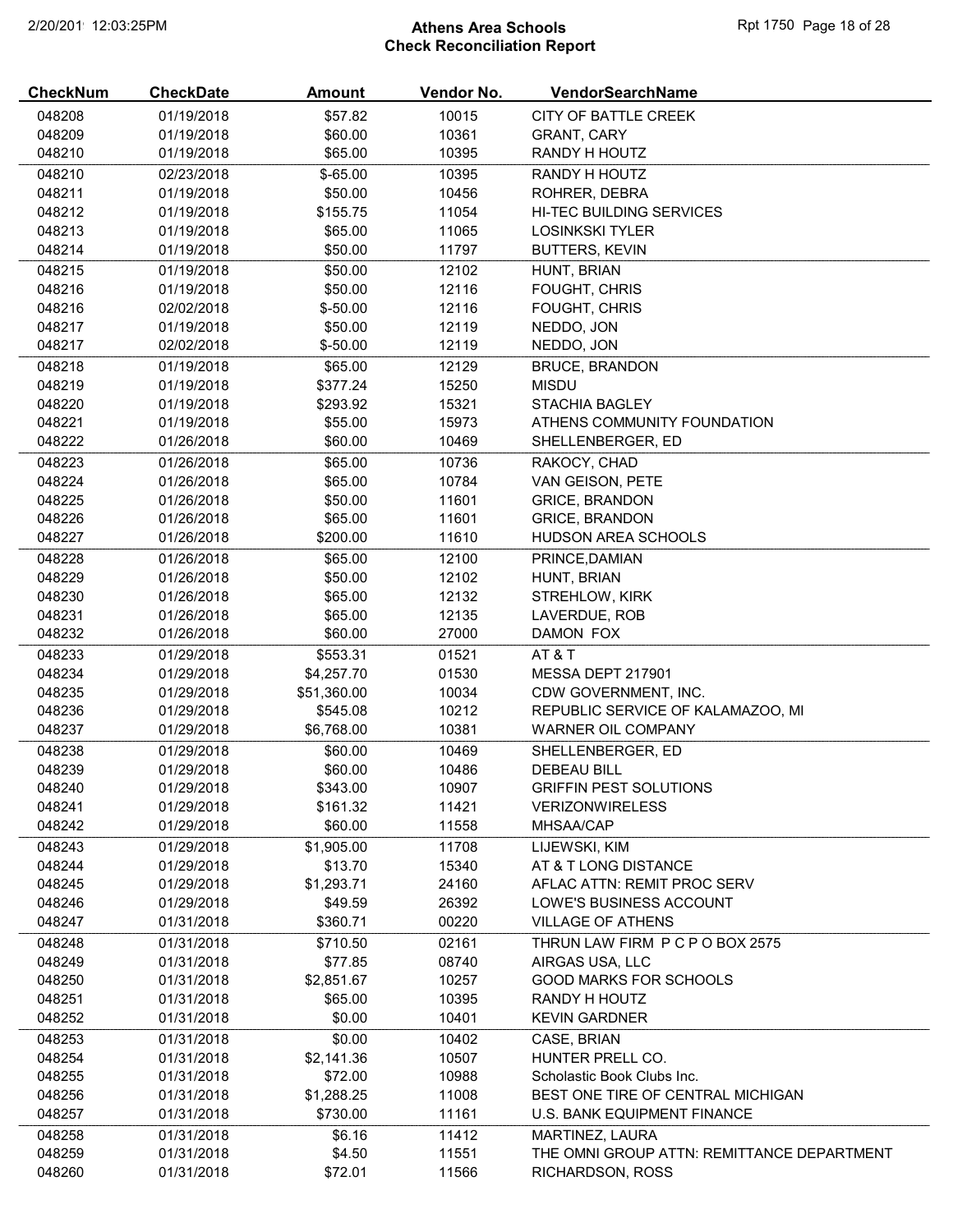# 2/20/2019 12:03:25PM **Athens Area Schools Rpt 1750 Page 19 of 28** Check Reconciliation Report

| <b>CheckNum</b>  | <b>CheckDate</b>         | <b>Amount</b>      | Vendor No.     | VendorSearchName                                                       |
|------------------|--------------------------|--------------------|----------------|------------------------------------------------------------------------|
| 048261           | 01/31/2018               | \$148.28           | 11904          | <b>TAYLOR, MARVIN</b>                                                  |
| 048262           | 01/31/2018               | \$266.43           | 11905          | LOEW, KRISTIN                                                          |
| 048263           | 01/31/2018               | \$103.95           | 11907          | ROACH, BRAELYN                                                         |
| 048264           | 01/31/2018               | \$986.30           | 11971          | CRANE LAND SURVEYING, P.C.                                             |
| 048265           | 01/31/2018               | \$50.00            | 11982          | GALLOWAY, SCOTT                                                        |
| 048266           | 01/31/2018               | \$149.50           | 12002          | HURST, TRACIE                                                          |
| 048267           | 01/31/2018               | \$94.95            | 12034          | MCMASTER, TONIE                                                        |
| 048268           | 01/31/2018               | \$65.00            | 12103          | <b>BROWN, KRIS</b>                                                     |
| 048269           | 01/31/2018               | \$65.00            | 12104          | OKONIEWSKI, BRIAN                                                      |
| 048270           | 01/31/2018               | \$105.50           | 12128          | WAYBRANDT, LAYNEE                                                      |
| 048271           | 01/31/2018               | \$50.00            | 12138          | PEIFFER, WILLIAM                                                       |
| 048272           | 01/31/2018               | \$266.43           | 12139          | O'DELL, CATHERINE                                                      |
| 048273           | 01/31/2018               | \$175.00           | 12140          | <b>CLINTON HIGH SCHOOL</b>                                             |
| 048274           | 01/31/2018               | \$45.00            | 21850          | CEREAL CITY SCIENCE                                                    |
| 048275           | 01/31/2018               | \$27.00            | 22550          | <b>SWANK COLLEEN</b>                                                   |
| 048276           | 01/31/2018               | \$243.79           | 23383          | <b>HAMILTON MELISSA</b>                                                |
| 048277           | 01/31/2018               | \$50.00            | 10401          | <b>KEVIN GARDNER</b>                                                   |
| 048277           | 02/07/2018               | $$ -50.00$         | 10401          | <b>KEVIN GARDNER</b>                                                   |
| 048278           | 01/31/2018               | \$50.00            | 10401          | <b>KEVIN GARDNER</b>                                                   |
| 048278           | 02/07/2018               | $$ -50.00$         | 10401          | <b>KEVIN GARDNER</b>                                                   |
| 048279           | 01/31/2018               | \$50.00            | 10402          | CASE, BRIAN                                                            |
| 048280           | 01/31/2018               | \$50.00            | 10402          | CASE, BRIAN                                                            |
| 048281           | 02/02/2018               | \$32,699.86        | 00422          | CISD-CALHOUN INTERMEDI ATE SCHOOL DISTRICT                             |
| 048282           | 02/02/2018               | \$205.00           | 03121          | <b>KRESA</b>                                                           |
| 048283           | 02/02/2018               | \$798.23           | 09785          | ATHENS AUTO SUPPLY                                                     |
| 048284           | 02/02/2018               | \$50.00            | 10456          | ROHRER, DEBRA                                                          |
| 048285           | 02/02/2018               | \$169.34           | 10552          | <b>HOLLAND BUS COMPANY</b>                                             |
|                  |                          |                    |                |                                                                        |
| 048286           | 02/02/2018               | \$422.91           | 10966          | <b>MEYER MUSIC</b>                                                     |
| 048287           | 02/02/2018               | \$56.31            | 11105          | <b>BRANCH COUNTY TREASURER</b>                                         |
| 048288           | 02/02/2018<br>02/02/2018 | \$64.85            | 11137          | <b>LARMOURS DRUG LLC</b><br>THE OMNI GROUP ATTN: REMITTANCE DEPARTMENT |
| 048289<br>048290 |                          | \$4.50<br>\$112.00 | 11551<br>11833 |                                                                        |
|                  | 02/02/2018               |                    |                | SMITH, JEFF                                                            |
| 048291           | 02/02/2018               | \$79.00            | 11922          | <b>EDUCATION WEEK</b>                                                  |
| 048292           | 02/02/2018               | \$132.80           | 12141          | <b>BARRETT, CHUCK</b>                                                  |
| 048293           | 02/02/2018               | \$1,728.82         | 14590          | ADAMS/REMCO INC PO BOX 3968                                            |
| 048294           | 02/02/2018               | \$377.24           | 15250          | <b>MISDU</b>                                                           |
| 048295           | 02/02/2018               | \$55.00            | 15973          | ATHENS COMMUNITY FOUNDATION                                            |
| 048296           | 02/02/2018               | \$215.72           | 17850          | SAFETY-KLEEN CORP                                                      |
| 048297           | 02/02/2018               | \$174.25           | 20390          | <b>SCHOOL SPECIALTIES INC</b>                                          |
| 048298           | 02/02/2018               | \$139.80           | 23431          | MIDWEST TRANSIT EQUIPMENT, INC.                                        |
| 048299           | 02/02/2018               | \$85.00            | 26786          | <b>BRONSON HEALTHCARE GROUP</b>                                        |
| 048300           | 02/02/2018               | \$627.49           | 04095          | HERFF JONES INC                                                        |
| 048301           | 02/02/2018               | \$408.00           | 10081          | <b>AVENTRIC TECHNOLOGIES</b>                                           |
| 048302           | 02/02/2018               | \$85.75            | 11648          | <b>HOWARD DAWN</b>                                                     |
| 048303           | 02/02/2018               | \$97.50            | 11907          | ROACH, BRAELYN                                                         |
| 048304           | 02/02/2018               | \$112.45           | 11913          | PLATTEBORZE, Cheryl                                                    |
| 048305           | 02/02/2018               | \$95.00            | 12060          | OSWALT, ANDREW                                                         |
| 048306           | 02/02/2018               | \$148.00           | 12064          | BRUNNER, JR                                                            |
| 048307           | 02/06/2018               | \$540.00           | 00422          | CISD-CALHOUN INTERMEDI ATE SCHOOL DISTRICT                             |
| 048309           | 02/06/2018               | \$16,661.83        | 00502          | <b>CONSUMERS ENERGY PAYMENT CENTER</b>                                 |
| 048310           | 02/06/2018               | \$200.00           | 05231          | BATTLE CREEK PUB SCHLS                                                 |
| 048311           | 02/06/2018               | \$556.40           | 10212          | REPUBLIC SERVICE OF KALAMAZOO, MI                                      |
| 048312           | 02/06/2018               | \$60.00            | 10361          | <b>GRANT, CARY</b>                                                     |
| 048313           | 02/06/2018               | \$50.00            | 10401          | <b>KEVIN GARDNER</b>                                                   |
| 048314           | 02/06/2018               | \$50.00            | 10401          | <b>KEVIN GARDNER</b>                                                   |
| 048315           | 02/06/2018               | \$65.00            | 10486          | <b>DEBEAU BILL</b>                                                     |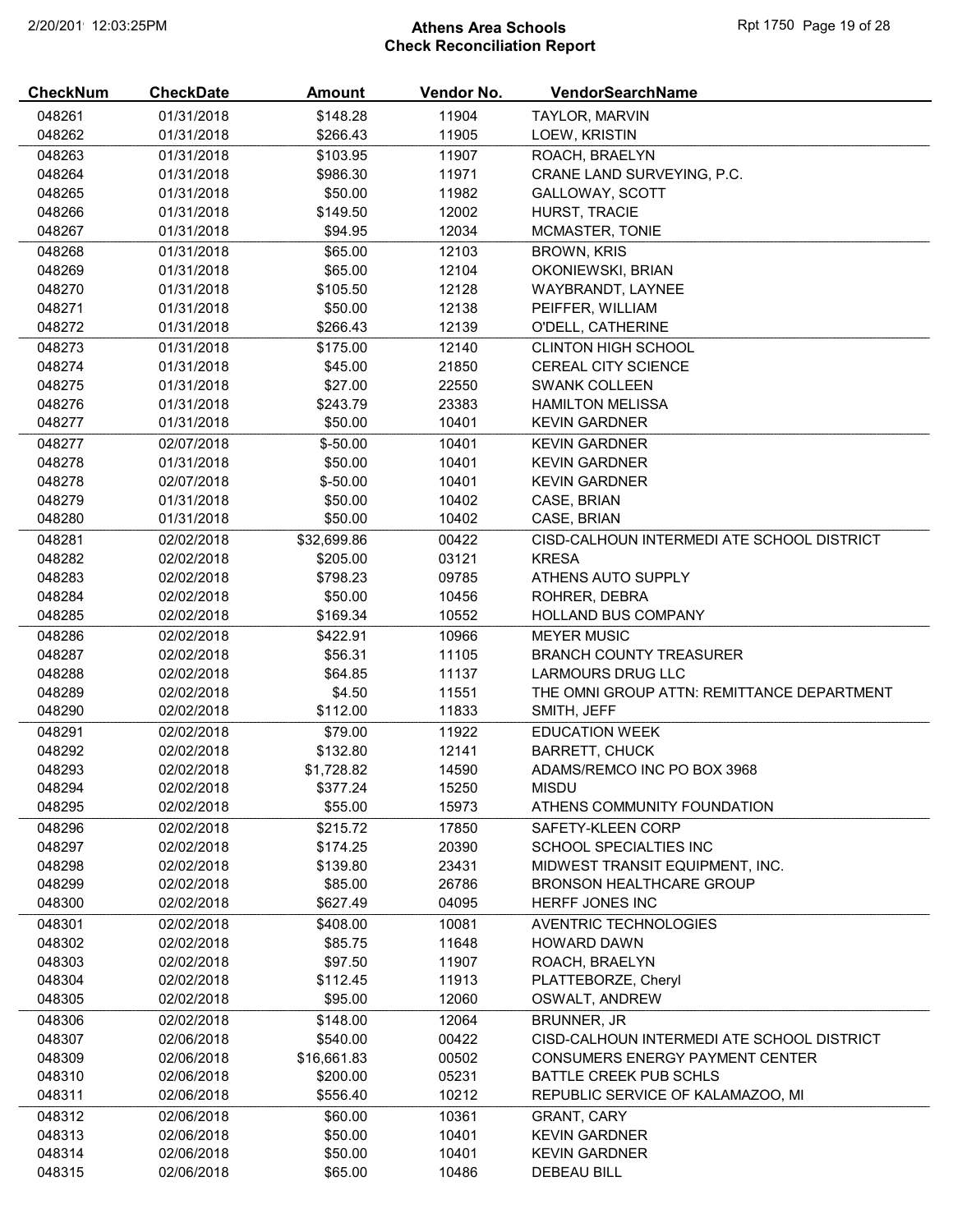# 2/20/2019 12:03:25PM **Athens Area Schools Rpt 1750 Page 20 of 28** Check Reconciliation Report

| <b>CheckNum</b> | <b>CheckDate</b> | Amount       | Vendor No. | VendorSearchName                       |
|-----------------|------------------|--------------|------------|----------------------------------------|
| 048316          | 02/06/2018       | \$1,884.86   | 10507      | HUNTER PRELL CO.                       |
| 048317          | 02/06/2018       | \$450.00     | 10544      | QUALITY ROOFING AND CONSTRUCTION, INC. |
| 048318          | 02/06/2018       | \$69.00      | 10755      | CALHOUN COUNTY OFFICE OF THE SHERIFF   |
| 048319          | 02/06/2018       | \$65.00      | 11065      | <b>LOSINKSKI TYLER</b>                 |
| 048320          | 02/06/2018       | \$538.24     | 11147      | <b>J &amp; L ELECTRIC</b>              |
| 048321          | 02/06/2018       | \$65.00      | 11251      | ROSALIN, RUBIN                         |
| 048322          | 02/06/2018       | \$175.00     | 11311      | STATE SYSTEMS RADIO                    |
| 048323          | 02/06/2018       | \$65.00      | 11345      | FOLEY, JON                             |
| 048324          | 02/06/2018       | \$65.00      | 11370      | HEIL, TRENTON                          |
| 048324          | 02/20/2018       | $$-65.00$    | 11370      | HEIL, TRENTON                          |
| 048325          | 02/06/2018       | \$50.00      | 11505      | LAVASSEUR, TIM                         |
|                 |                  |              | 11505      |                                        |
| 048325          | 02/20/2018       | $$ -50.00$   |            | LAVASSEUR, TIM<br>RICHARDSON, ROSS     |
| 048326          | 02/06/2018       | \$164.95     | 11566      |                                        |
| 048327          | 02/06/2018       | \$250.00     | 11641      | PENNOCK TRAVIS                         |
| 048328          | 02/06/2018       | \$159.85     | 11738      | NEBRASKA SCIENTIFIC ONLINE             |
| 048329          | 02/06/2018       | \$65.00      | 11746      | <b>GRIFFITH, SHAWN</b>                 |
| 048330          | 02/06/2018       | \$105.50     | 11772      | <b>APRIL RAINWATER</b>                 |
| 048331          | 02/06/2018       | \$1,610.24   | 11887      | FIRST BANKCARD                         |
| 048332          | 02/06/2018       | \$103.95     | 11920      | FOSTER, JOY                            |
| 048333          | 02/06/2018       | \$50.00      | 11998      | GOODYEAR, SPENCER                      |
| 048334          | 02/06/2018       | \$65.00      | 11998      | GOODYEAR, SPENCER                      |
| 048335          | 02/06/2018       | \$65.00      | 12098      | <b>NIETZART</b>                        |
| 048335          | 02/12/2018       | $$-65.00$    | 12098      | <b>NIETZART</b>                        |
| 048336          | 02/06/2018       | \$50.00      | 12102      | HUNT, BRIAN                            |
| 048336          | 02/20/2018       | $$-50.00$    | 12102      | HUNT, BRIAN                            |
| 048337          | 02/06/2018       | \$65.00      | 12104      | OKONIEWSKI, BRIAN                      |
| 048338          | 02/06/2018       | \$42.04      | 12111      | UNITED PETROLEUM EQUIP                 |
| 048339          | 02/06/2018       | \$65.00      | 12117      | <b>WENTELA, DALE</b>                   |
| 048340          | 02/06/2018       | \$50.00      | 12119      | NEDDO, JON                             |
| 048341          | 02/06/2018       | \$50.00      | 12138      | PEIFFER, WILLIAM                       |
| 048342          | 02/06/2018       | \$27.25      | 13600      | <b>FULLER PEGGY</b>                    |
| 048343          | 02/06/2018       | \$3,284.46   | 14100      | <b>CALHOUN CTY TREASURER</b>           |
| 048344          | 02/06/2018       | \$1,132.56   | 14590      | ADAMS/REMCO INC PO BOX 3968            |
| 048345          | 02/06/2018       | \$549.75     | 22550      | <b>SWANK COLLEEN</b>                   |
| 048346          | 02/06/2018       | \$223.21     | 23383      | <b>HAMILTON MELISSA</b>                |
| 048347          | 02/06/2018       | \$60.00      | 26711      | <b>HOBBS CHUCK</b>                     |
| 048348          | 02/06/2018       | \$27.25      | 26712      | OTIS CAROL                             |
| 048349          | 02/06/2018       | \$3,395.00   | 26841      | <b>JOHN R BRUNNER</b>                  |
| 048350          | 02/12/2018       | \$14.92      | 00502      | <b>CONSUMERS ENERGY PAYMENT CENTER</b> |
| 048351          | 02/12/2018       | \$55.00      | 10161      | PITNEY BOWES INC.                      |
| 048352          | 02/12/2018       | \$1,957.00   | 10248      | <b>GERALD ANDERSON</b>                 |
| 048353          | 02/12/2018       | \$65.00      | 11230      | NIETZERT, KENT                         |
| 048354          | 02/12/2018       | \$20.00      | 12142      | SCHOLLY, JIM                           |
| 048355          | 02/12/2018       | \$45.00      | 12144      | KNOWLES, JEN                           |
| 048356          | 02/12/2018       | \$174.20     | 17190      | <b>MHSAA</b>                           |
| 048357          | 02/12/2018       | \$1,157.35   | 24710      | SEMCO ENERGY GAS COMPANY               |
| 048358          | 02/13/2018       | \$50.00      | 11746      | <b>GRIFFITH, SHAWN</b>                 |
| 048359          | 02/13/2018       | \$203.00     | 12145      | CANDLESTONE GOLF RESORT                |
| 048360          | 02/13/2018       | \$6.24       | 23387      | NAY MARY JO                            |
| 048361          | 02/15/2018       | \$250.00     | 01521      | AT & T                                 |
| 048362          | 02/15/2018       | \$6,590.41   | 05573      | STATE OF MICHIGAN 38-6000745           |
| 048362          | 03/02/2018       | $$-6,590.41$ | 05573      | STATE OF MICHIGAN 38-6000745           |
| 048363          | 02/15/2018       | \$23,338.80  | 06402      | <b>KELLOGG COMMUNITY COLL</b>          |
| 048364          | 02/15/2018       | \$19.82      | 10003      | FULLER, MOLLY                          |
| 048365          | 02/15/2018       | \$61.64      | 10015      | CITY OF BATTLE CREEK                   |
| 048366          | 02/15/2018       | \$50.00      | 11065      | <b>LOSINKSKI TYLER</b>                 |
|                 |                  |              |            |                                        |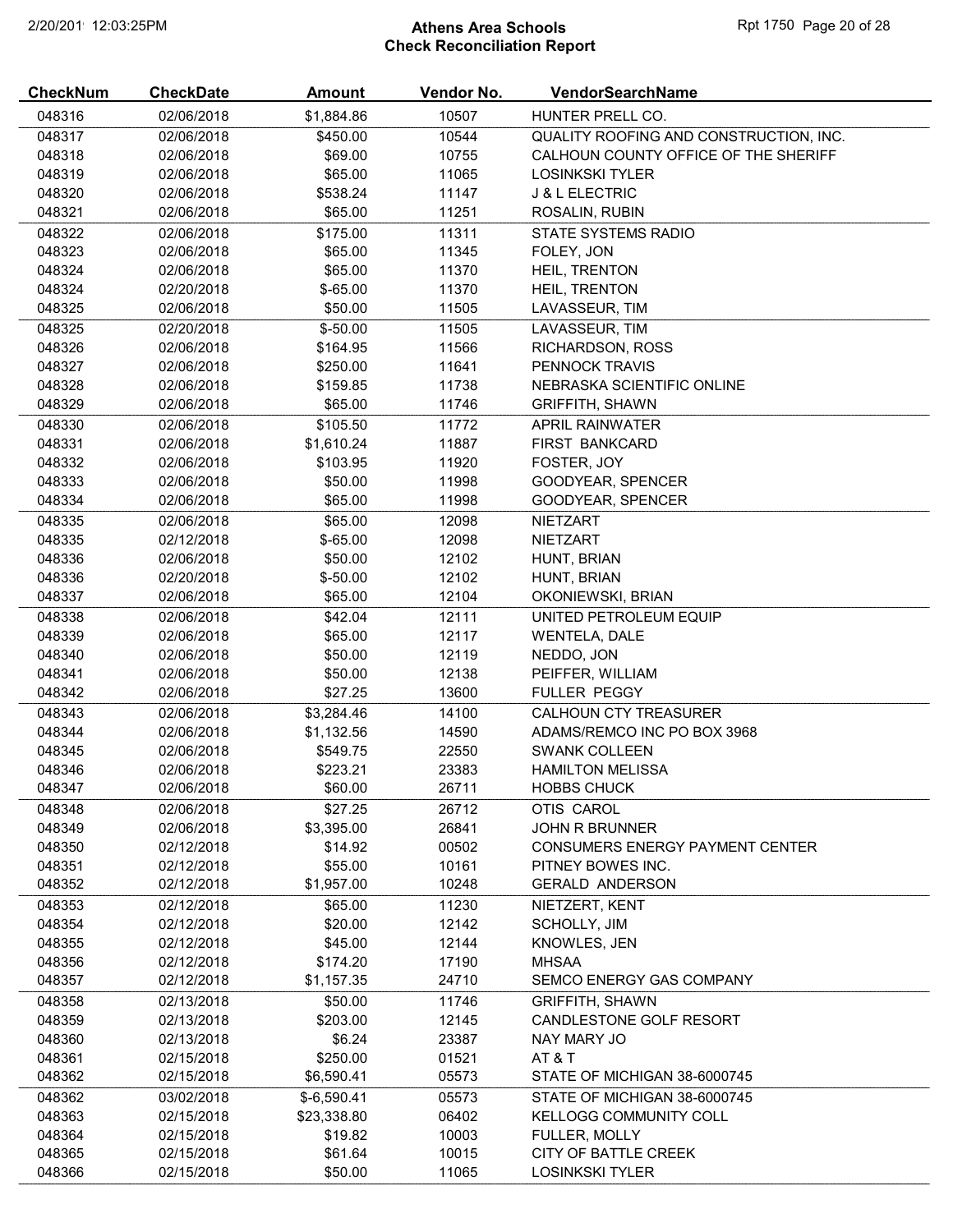# 2/20/2019 12:03:25PM **Athens Area Schools Rpt 1750 Page 21 of 28** Check Reconciliation Report

| <b>CheckNum</b> | <b>CheckDate</b> | <b>Amount</b> | Vendor No. | VendorSearchName                          |
|-----------------|------------------|---------------|------------|-------------------------------------------|
| 048367          | 02/15/2018       | \$97.50       | 11111      | <b>CARTWRIGHT RITA</b>                    |
| 048368          | 02/15/2018       | \$161.32      | 11421      | <b>VERIZONWIRELESS</b>                    |
| 048369          | 02/15/2018       | \$50.00       | 11989      | MIKE GARVEY MHSAA Skinfold Assessor       |
| 048370          | 02/15/2018       | \$97.50       | 12064      | <b>BRUNNER, JR</b>                        |
| 048371          | 02/15/2018       | \$1,396.50    | 12146      | EDUCERE LLC                               |
| 048372          | 02/15/2018       | \$200.42      | 14100      | <b>CALHOUN CTY TREASURER</b>              |
| 048373          | 02/15/2018       | \$377.24      | 15250      | <b>MISDU</b>                              |
| 048374          | 02/15/2018       | \$55.00       | 15973      | ATHENS COMMUNITY FOUNDATION               |
| 048375          | 02/15/2018       | \$18.00       | 26699      | <b>CHRISTMAN SCREENPRINT</b>              |
| 048376          | 02/16/2018       | \$65.00       | 11075      | SPENCER LONNIE                            |
| 048377          | 02/20/2018       | \$4,332.91    | 01530      | MESSA DEPT 217901                         |
| 048378          | 02/20/2018       | \$79.85       | 08740      | AIRGAS USA, LLC                           |
| 048379          | 02/20/2018       | \$93.60       | 10202      | PRECISION DATA PRODUCTS                   |
| 048380          | 02/20/2018       | \$65.00       | 10349      | <b>BROWN, MICHAEL</b>                     |
| 048381          | 02/20/2018       | \$65.00       | 10352      | O'LEARY, CORBY                            |
| 048382          | 02/20/2018       | \$65.00       | 10361      | GRANT, CARY                               |
| 048383          | 02/20/2018       | \$50.00       | 10401      | <b>KEVIN GARDNER</b>                      |
| 048384          | 02/20/2018       | \$50.00       | 10402      | CASE, BRIAN                               |
| 048385          | 02/20/2018       | \$25.00       | 10456      | ROHRER, DEBRA                             |
| 048386          | 02/20/2018       | \$65.00       | 10680      | TIMOTHY J RIZOR                           |
| 048387          | 02/20/2018       | \$35.00       | 11230      | NIETZERT, KENT                            |
| 048388          | 02/20/2018       | \$65.00       | 11343      | <b>BLOUGH, KEN</b>                        |
| 048389          | 02/20/2018       | \$50.00       | 11496      | <b>BUHLER, MICHAEL</b>                    |
| 048390          | 02/20/2018       | \$40.00       | 11558      | MHSAA/CAP                                 |
| 048391          | 02/20/2018       | \$65.00       | 11666      | <b>GRAFTON, JAMES</b>                     |
|                 |                  |               |            |                                           |
| 048392          | 02/20/2018       | \$30.00       | 12018      | <b>BURKETT SIGNS</b>                      |
| 048393          | 02/20/2018       | \$96.00       | 12147      | JEROME, WILLIAM                           |
| 048394          | 02/20/2018       | \$2,927.55    | 23100      | POWER ENGINEERING PO BOX 338              |
| 048395          | 02/27/2018       | \$1,293.71    | 24160      | AFLAC ATTN: REMIT PROC SERV               |
| 048396          | 02/27/2018       | \$132.87      | 26392      | LOWE'S BUSINESS ACCOUNT                   |
| 048397          | 02/28/2018       | \$265.68      | 01521      | AT&T                                      |
| 048398          | 02/28/2018       | \$150.00      | 10008      | <b>WESTERN MICHIGAN UNIVERSITY</b>        |
| 048399          | 02/28/2018       | \$50.00       | 10361      | <b>GRANT, CARY</b>                        |
| 048400          | 02/28/2018       | \$65.00       | 11343      | <b>BLOUGH, KEN</b>                        |
| 048401          | 02/28/2018       | \$65.00       | 11345      | FOLEY, JON                                |
| 048401          | 03/02/2018       | $$-65.00$     | 11345      | FOLEY, JON                                |
| 048402          | 02/28/2018       | \$15.00       | 11740      | Smith's Flower Shop                       |
| 048403          | 02/28/2018       | \$945.00      | 11754      | SEG WORKERS COMPENSATION FUND             |
| 048404          | 02/28/2018       | \$50.00       | 12102      | HUNT, BRIAN                               |
| 048405          | 02/28/2018       | \$545.00      | 23347      | COURTYARD BY MARRIOTT                     |
| 048406          | 02/28/2018       | \$6.50        | 23387      | <b>NAY MARY JO</b>                        |
| 048407          | 02/28/2018       | \$65.00       | 26641      | <b>BLOUGH, DAVE</b>                       |
| 048408          | 03/01/2018       | \$50.00       | 06584      | <b>GRANGER MIKE</b>                       |
| 048409          | 03/02/2018       | \$315.49      | 01521      | AT&T                                      |
| 048410          | 03/02/2018       | \$600.00      | 03121      | <b>KRESA</b>                              |
| 048411          | 03/02/2018       | \$648.99      | 09785      | ATHENS AUTO SUPPLY                        |
| 048412          | 03/02/2018       | \$3,042.21    | 10034      | CDW GOVERNMENT, INC.                      |
| 048413          | 03/02/2018       | \$50.00       | 10456      | ROHRER, DEBRA                             |
| 048414          | 03/02/2018       | \$75.99       | 10684      | J W PEPPER & SON, INC.                    |
| 048415          | 03/02/2018       | \$209.00      | 10907      | <b>GRIFFIN PEST SOLUTIONS</b>             |
| 048416          | 03/02/2018       | \$730.00      | 11161      | U.S. BANK EQUIPMENT FINANCE               |
| 048417          | 03/02/2018       | \$2,002.40    | 11197      | CONTRACT PAPER GROUP                      |
| 048418          | 03/02/2018       | \$335.26      | 11700      | <b>CAROLINA Biological Supply Company</b> |
| 048419          | 03/02/2018       | \$129.00      | 11904      | TAYLOR, MARVIN                            |
| 048420          | 03/02/2018       | \$3,867.30    | 14100      | <b>CALHOUN CTY TREASURER</b>              |
| 048421          | 03/02/2018       | \$310.00      | 14590      | ADAMS/REMCO INC PO BOX 3968               |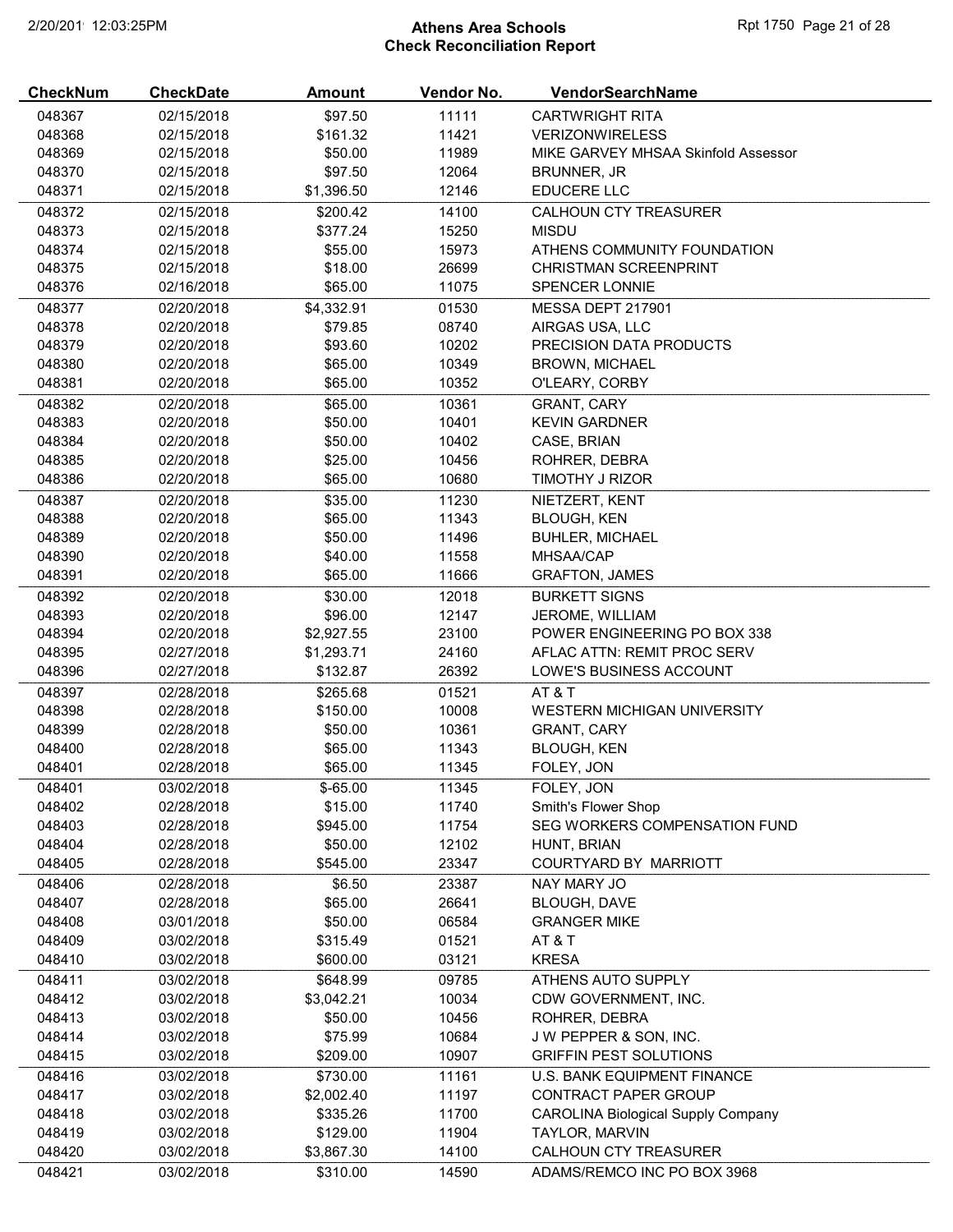# 2/20/2019 12:03:25PM **Athens Area Schools Rpt 1750 Page 22 of 28** Check Reconciliation Report

| <b>CheckNum</b> | <b>CheckDate</b> | <b>Amount</b> | Vendor No. | VendorSearchName                               |
|-----------------|------------------|---------------|------------|------------------------------------------------|
| 048422          | 03/02/2018       | \$377.24      | 15250      | <b>MISDU</b>                                   |
| 048423          | 03/02/2018       | \$26.19       | 15340      | AT & T LONG DISTANCE                           |
| 048424          | 03/02/2018       | \$55.00       | 15973      | ATHENS COMMUNITY FOUNDATION                    |
| 048425          | 03/02/2018       | \$1,687.95    | 21850      | <b>CEREAL CITY SCIENCE</b>                     |
| 048426          | 03/02/2018       | \$13,557.27   | 05573      | STATE OF MICHIGAN 38-6000745                   |
| 048428          | 03/05/2018       | \$14,582.68   | 00502      | <b>CONSUMERS ENERGY PAYMENT CENTER</b>         |
| 048429          | 03/05/2018       | \$824.04      | 12155      | <b>JW MARRIOTT</b>                             |
| 048430          | 03/07/2018       | \$550.07      | 10212      | REPUBLIC SERVICE OF KALAMAZOO, MI              |
| 048431          | 03/07/2018       | \$2,851.67    | 10257      | <b>GOOD MARKS FOR SCHOOLS</b>                  |
| 048432          | 03/07/2018       | \$65.00       | 10394      | <b>BENHAM, DAVE</b>                            |
| 048433          | 03/07/2018       | \$36.67       | 10552      | <b>HOLLAND BUS COMPANY</b>                     |
| 048434          | 03/07/2018       | \$188.00      | 11592      | MILLWARD, TYLER                                |
| 048435          | 03/07/2018       | \$228.50      | 11768      | MOORE, BETHANY                                 |
| 048436          | 03/07/2018       | \$921.62      | 11887      | FIRST BANKCARD                                 |
| 048437          | 03/07/2018       | \$89.94       | 11904      | TAYLOR, MARVIN                                 |
| 048438          | 03/07/2018       | \$49.77       | 12151      | <b>VERHEY, ERIC</b>                            |
| 048439          | 03/09/2018       | \$10,247.80   | 12108      | <b>AVALON TECHNOLOGIES</b>                     |
| 048440          | 03/09/2018       | \$1,448.24    | 24710      | SEMCO ENERGY GAS COMPANY                       |
| 048441          | 03/13/2018       | \$250.00      | 01521      | <b>AT &amp; T</b>                              |
| 048442          | 03/13/2018       | \$161.18      | 11421      | <b>VERIZONWIRELESS</b>                         |
| 048443          | 03/13/2018       | \$85.00       | 23050      | <b>SAMS CLUB</b>                               |
| 048444          | 03/13/2018       | \$464.41      | 26392      | LOWE'S BUSINESS ACCOUNT                        |
| 048445          | 03/14/2018       | \$601.00      | 16730      | GRAND TRAVERSE RESORT PO BOX 404               |
| 048446          | 03/15/2018       | \$1,396.50    | 02161      | THRUN LAW FIRM P C P O BOX 2575                |
| 048447          | 03/15/2018       | \$3,115.98    | 10507      | HUNTER PRELL CO.                               |
| 048448          | 03/15/2018       | \$1,085.00    | 10544      | QUALITY ROOFING AND CONSTRUCTION, INC.         |
| 048449          | 03/15/2018       | \$253.72      | 11147      | <b>J &amp; L ELECTRIC</b>                      |
| 048450          | 03/15/2018       | \$89.38       | 11904      | TAYLOR, MARVIN                                 |
| 048451          | 03/15/2018       | \$89.38       | 12040      | GANDY, VALERIE                                 |
| 048452          | 03/15/2018       | \$32,392.22   | 12156      | D.M. BURR                                      |
| 048453          | 03/15/2018       | \$377.24      | 15250      | <b>MISDU</b>                                   |
| 048454          | 03/15/2018       | \$89.38       | 15961      | <b>MORGAN MARY</b>                             |
| 048454          | 03/16/2018       | $$-89.38$     | 15961      | <b>MORGAN MARY</b>                             |
| 048455          | 03/15/2018       | \$55.00       | 15973      | ATHENS COMMUNITY FOUNDATION                    |
| 048456          | 03/15/2018       | \$105.00      | 15976      | <b>ROOTERMAN</b>                               |
| 048457          | 03/15/2018       | \$5,940.00    | 26841      | <b>JOHN R BRUNNER</b>                          |
| 048458          | 03/16/2018       | \$250.77      | 01521      | <b>AT &amp; T</b>                              |
| 048459          | 03/16/2018       | \$4,058.37    | 01530      | MESSA DEPT 217901                              |
| 048460          | 03/16/2018       | \$73.76       | 08740      | AIRGAS USA, LLC                                |
| 048461          | 03/16/2018       | \$27.25       | 10003      | <b>FULLER, MOLLY</b>                           |
| 048462          | 03/16/2018       | \$125.75      | 10015      | CITY OF BATTLE CREEK                           |
| 048463          | 03/16/2018       | \$8,400.00    | 10034      | CDW GOVERNMENT, INC.                           |
| 048464          | 03/16/2018       | \$55.00       | 10161      | PITNEY BOWES INC.                              |
| 048465          | 03/16/2018       | \$103.12      | 10552      | <b>HOLLAND BUS COMPANY</b>                     |
| 048466          | 03/16/2018       | \$70.00       | 10684      | J W PEPPER & SON, INC.                         |
| 048467          | 03/16/2018       | \$26.41       | 10967      | SECREST, WARDLE, LYNCH, HAMPTON, TRUEX, & MORL |
| 048468          | 03/16/2018       | \$25.00       | 11904      | TAYLOR, MARVIN                                 |
| 048469          | 03/16/2018       | \$271.00      | 22550      | <b>SWANK COLLEEN</b>                           |
| 048470          | 03/16/2018       | \$566.67      | 26598      | CRYSTAL FLASH PETROLEUM                        |
| 048471          | 03/16/2018       | \$85.00       | 26786      | <b>BRONSON HEALTHCARE GROUP</b>                |
| 048472          | 03/16/2018       | \$5,199.00    | 00422      | CISD-CALHOUN INTERMEDI ATE SCHOOL DISTRICT     |
| 048473          | 03/16/2018       | \$106.97      | 10684      | J W PEPPER & SON, INC.                         |
| 048474          | 03/16/2018       | \$22.07       | 11412      | MARTINEZ, LAURA                                |
| 048475          | 03/16/2018       | \$4.50        | 11551      | THE OMNI GROUP ATTN: REMITTANCE DEPARTMENT     |
| 048476          | 03/16/2018       | \$15.00       | 11910      | <b>HOMETOWN GAZETTE</b>                        |
| 048477          | 03/16/2018       | \$97.50       | 12065      | RIVERA, TRISTEN                                |
|                 |                  |               |            |                                                |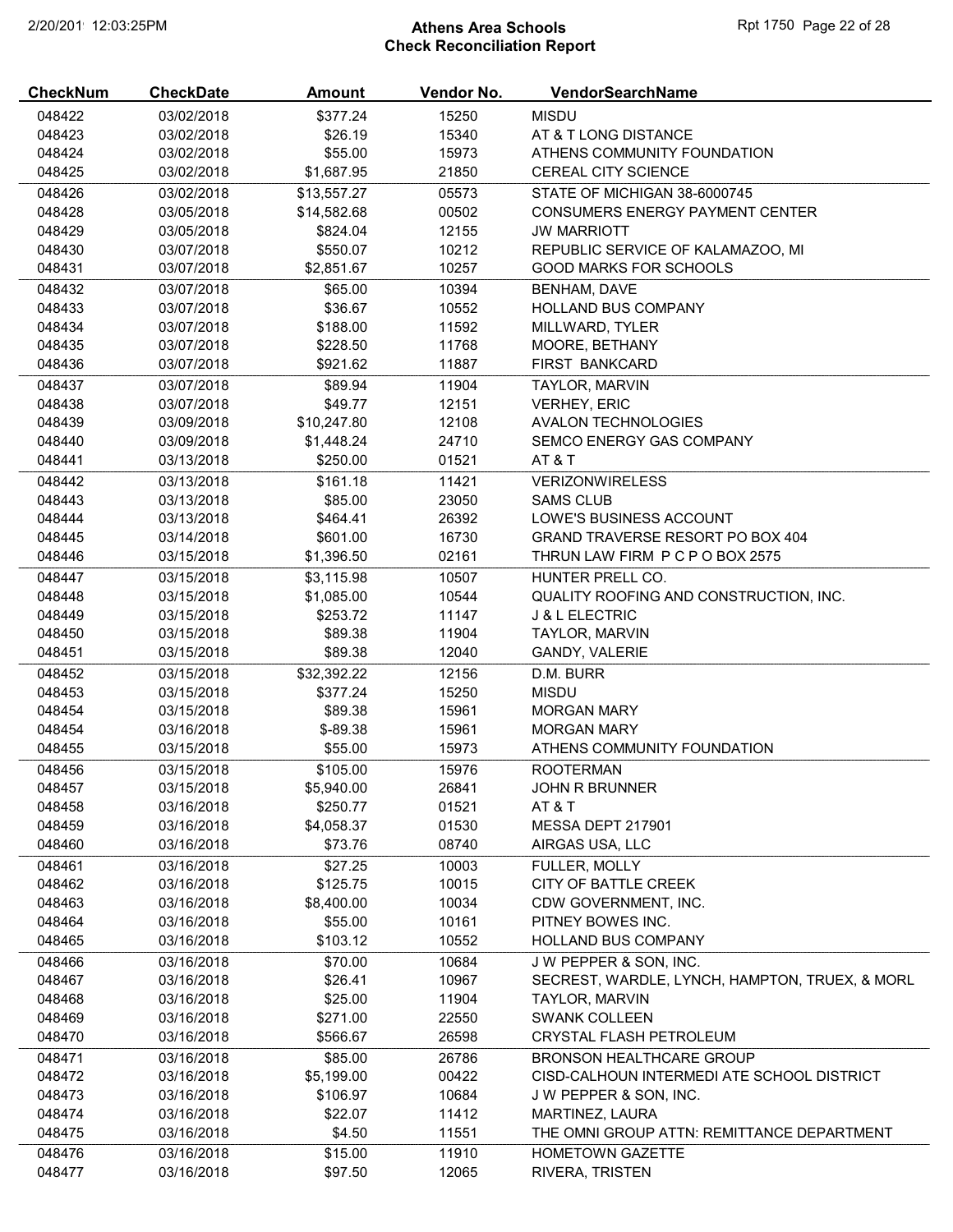# 2/20/2019 12:03:25PM **Athens Area Schools Rpt 1750 Page 23 of 28** Check Reconciliation Report

| <b>CheckNum</b>  | <b>CheckDate</b>         | <b>Amount</b>         | Vendor No.     | VendorSearchName                                    |
|------------------|--------------------------|-----------------------|----------------|-----------------------------------------------------|
| 048478           | 03/16/2018               | \$19.97               | 12139          | O'DELL, CATHERINE                                   |
| 048479           | 03/16/2018               | \$750.00              | 12157          | <b>TRINITY3 TECHNOLOBY</b>                          |
| 048480           | 03/16/2018               | \$196.11              | 23431          | MIDWEST TRANSIT EQUIPMENT, INC.                     |
| 048481           | 03/16/2018               | \$18.96               | 26351          | <b>CAREY LISA</b>                                   |
| 048482           | 03/20/2018               | \$2,337.00            | 10248          | <b>GERALD ANDERSON</b>                              |
| 048483           | 03/20/2018               | \$50.00               | 10456          | ROHRER, DEBRA                                       |
| 048484           | 03/26/2018               | \$14.74               | 00502          | <b>CONSUMERS ENERGY PAYMENT CENTER</b>              |
| 048485           | 03/26/2018               | \$228.95              | 01193          | JACK PEARLS SPORT CENT                              |
| 048486           | 03/26/2018               | \$315.49              | 01521          | <b>AT &amp; T</b>                                   |
| 048487           | 03/26/2018               | \$100.58              | 10015          | CITY OF BATTLE CREEK                                |
| 048488           | 03/26/2018               | \$9,687.66            | 10216          | <b>STATE OF MICHIGAN</b>                            |
| 048489           | 03/26/2018               | \$368.58              | 10552          | <b>HOLLAND BUS COMPANY</b>                          |
| 048490           | 03/26/2018               | \$36.75               | 10684          | J W PEPPER & SON, INC.                              |
| 048491           | 03/26/2018               | \$209.00              | 10907          | <b>GRIFFIN PEST SOLUTIONS</b>                       |
| 048492           | 03/26/2018               | \$789.75              | 11008          | BEST ONE TIRE OF CENTRAL MICHIGAN                   |
| 048493           | 03/26/2018               | \$730.00              | 11161          | U.S. BANK EQUIPMENT FINANCE                         |
| 048494           | 03/26/2018               | \$105.50              | 12160          | NORTON, TAYLOR                                      |
| 048495           | 03/26/2018               | \$377.24              | 15250          | <b>MISDU</b>                                        |
| 048496           | 03/26/2018               | \$55.00               | 15973          | ATHENS COMMUNITY FOUNDATION                         |
| 048497           | 03/26/2018               | \$222.00              | 15976          | <b>ROOTERMAN</b>                                    |
| 048498           | 03/26/2018               | \$61.33               | 20390          | <b>SCHOOL SPECIALTIES INC</b>                       |
| 048499           | 03/26/2018               | \$437.24              | 23346          | CHRISTINA SHILLING                                  |
| 048500           | 03/26/2018               | \$6.50                | 23387          | NAY MARY JO                                         |
| 048501           | 03/26/2018               | \$90.00               | 11859          | KLEIN, MARTY                                        |
| 048502           | 03/29/2018               | \$2,947.27            | 09785          | ATHENS AUTO SUPPLY                                  |
| 048503           | 03/29/2018               | \$7,350.80            | 10381          | WARNER OIL COMPANY                                  |
| 048504           | 03/29/2018               | \$175.00              | 10451          | ATHENS ATHLETIC BOOSTERS                            |
| 048505           | 03/29/2018               | \$50.00               | 10456          | ROHRER, DEBRA                                       |
| 048506           | 03/29/2018               | \$1,643.16            | 11163          | <b>PMG</b>                                          |
| 048507           | 03/29/2018               | \$50.00               | 11316          | ELITE FUND, INC.                                    |
| 048508           | 03/29/2018               | \$142.00              | 11424          | <b>LTW Apparel LLC</b>                              |
| 048509<br>048510 | 03/29/2018<br>03/29/2018 | \$24.78<br>\$1,832.99 | 15340<br>24160 | AT & T LONG DISTANCE<br>AFLAC ATTN: REMIT PROC SERV |
|                  |                          |                       |                |                                                     |
| 048511<br>048512 | 04/11/2018<br>04/11/2018 | \$37.50<br>\$80.00    | 10456<br>10993 | ROHRER, DEBRA<br><b>FROHRIEP ERIC</b>               |
| 048512           | 04/13/2018               | $$ -80.00$            | 10993          | <b>FROHRIEP ERIC</b>                                |
| 048513           | 04/11/2018               | \$80.00               | 11107          | GUZY, STAN                                          |
| 048514           | 04/11/2018               | \$80.00               | 12162          | TRZECIAK, MITCHELL                                  |
| 048515           | 04/13/2018               | \$56.93               | 00220          | <b>VILLAGE OF ATHENS</b>                            |
| 048516           | 04/13/2018               | \$29,729.81           | 00422          | CISD-CALHOUN INTERMEDI ATE SCHOOL DISTRICT          |
| 048518           | 04/13/2018               | \$14,846.40           | 00502          | CONSUMERS ENERGY PAYMENT CENTER                     |
| 048519           | 04/13/2018               | \$149.00              | 01193          | JACK PEARLS SPORT CENT                              |
| 048520           | 04/13/2018               | \$250.00              | 01521          | <b>AT &amp; T</b>                                   |
| 048521           | 04/13/2018               | \$49.00               | 02161          | THRUN LAW FIRM P C P O BOX 2575                     |
| 048522           | 04/13/2018               | \$349.00              | 08230          | <b>RECOGNITION INC</b>                              |
| 048523           | 04/13/2018               | \$79.85               | 08740          | AIRGAS USA, LLC                                     |
| 048524           | 04/13/2018               | \$548.22              | 10212          | REPUBLIC SERVICE OF KALAMAZOO, MI                   |
| 048525           | 04/13/2018               | \$85.00               | 10361          | <b>GRANT, CARY</b>                                  |
| 048525           | 04/18/2018               | $$-85.00$             | 10361          | <b>GRANT, CARY</b>                                  |
| 048526           | 04/13/2018               | \$177.15              | 10552          | <b>HOLLAND BUS COMPANY</b>                          |
| 048527           | 04/13/2018               | \$14.99               | 10684          | J W PEPPER & SON, INC.                              |
| 048528           | 04/13/2018               | \$85.00               | 11031          | <b>HIGGINS DANA</b>                                 |
| 048529           | 04/13/2018               | \$85.00               | 11065          | <b>LOSINKSKI TYLER</b>                              |
| 048529           | 04/18/2018               | $$-85.00$             | 11065          | <b>LOSINKSKI TYLER</b>                              |
| 048530           | 04/13/2018               | \$161.08              | 11421          | <b>VERIZONWIRELESS</b>                              |
| 048531           | 04/13/2018               | \$90.07               | 11504          | <b>TRAVIS GREENE</b>                                |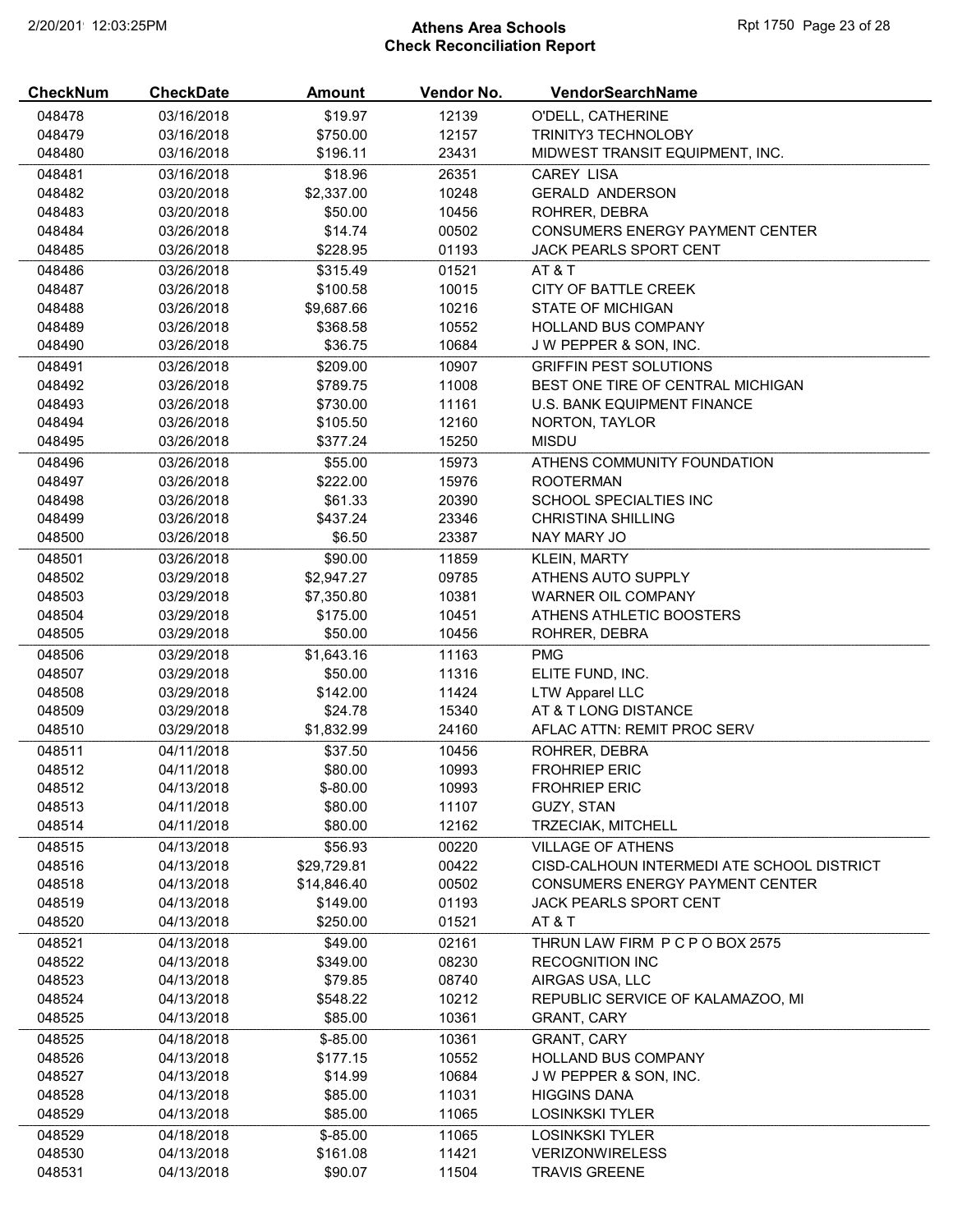# 2/20/2019 12:03:25PM **Athens Area Schools Rpt 1750 Page 24 of 28** Check Reconciliation Report

| <b>CheckNum</b> | <b>CheckDate</b> | Amount      | Vendor No. | VendorSearchName                             |
|-----------------|------------------|-------------|------------|----------------------------------------------|
| 048532          | 04/13/2018       | \$85.00     | 11534      | NUYEN, STEVE                                 |
| 048532          | 04/18/2018       | $$ -85.00$  | 11534      | NUYEN, STEVE                                 |
| 048533          | 04/13/2018       | \$4.50      | 11551      | THE OMNI GROUP ATTN: REMITTANCE DEPARTMENT   |
| 048534          | 04/13/2018       | \$85.00     | 11684      | STOPCZYNSKI, TIMOTHY                         |
| 048535          | 04/13/2018       | \$398.00    | 11688      | Musician's Friend                            |
| 048536          | 04/13/2018       | \$90.00     | 11859      | <b>KLEIN, MARTY</b>                          |
| 048536          | 04/23/2018       | $$ -90.00$  | 11859      | <b>KLEIN, MARTY</b>                          |
| 048537          | 04/13/2018       | \$708.92    | 11887      | FIRST BANKCARD                               |
| 048538          | 04/13/2018       | \$75.00     | 12008      | CLINE, TIM                                   |
| 048539          | 04/13/2018       | \$80.00     | 12080      | WARN, JOE                                    |
| 048540          | 04/13/2018       | \$16,152.06 | 12156      | D.M. BURR                                    |
| 048541          | 04/13/2018       | \$75.00     | 12163      | <b>BROCKWAY, TIM</b>                         |
| 048542          | 04/13/2018       | \$377.24    | 15250      | <b>MISDU</b>                                 |
| 048543          | 04/13/2018       | \$55.00     | 15973      | ATHENS COMMUNITY FOUNDATION                  |
| 048544          | 04/13/2018       | \$1,065.68  | 24710      | SEMCO ENERGY GAS COMPANY                     |
| 048545          | 04/13/2018       | \$53,842.50 | 26162      | SOUTHERN MICHIGAN BANK AND TRUST ATT: ACCOUN |
| 048546          | 04/13/2018       | \$742.51    | 26609      | OVERHEAD DOOR CO OF BATTLE CREEK             |
| 048547          | 04/13/2018       | \$85.00     | 26711      | <b>HOBBS CHUCK</b>                           |
| 048547          | 04/18/2018       | $$ -85.00$  | 26711      | <b>HOBBS CHUCK</b>                           |
| 048548          | 04/18/2018       | \$312.52    | 01521      | AT&T                                         |
| 048549          | 04/18/2018       | \$4,195.64  | 01530      | MESSA DEPT 217901                            |
| 048550          | 04/18/2018       | \$110.00    | 03121      | <b>KRESA</b>                                 |
| 048551          | 04/18/2018       | \$73.50     | 10032      | HOEKSTRA TRANPORTATION, INC.                 |
| 048552          | 04/18/2018       | \$85.00     | 10361      | <b>GRANT, CARY</b>                           |
| 048553          | 04/18/2018       | \$85.00     | 10469      | SHELLENBERGER, ED                            |
| 048554          | 04/18/2018       | \$215.00    | 10507      | HUNTER PRELL CO.                             |
| 048555          | 04/18/2018       | \$182.00    | 10552      | <b>HOLLAND BUS COMPANY</b>                   |
| 048556          | 04/18/2018       | \$85.00     | 10779      | <b>LAUGHLIN ROGER</b>                        |
| 048557          | 04/18/2018       | \$549.48    | 10898      | <b>BATTERIES PLUS</b>                        |
| 048558          | 04/18/2018       | \$75.00     | 11717      | SAXMAN, MICHAEL                              |
| 048559          | 04/18/2018       | \$75.00     | 11871      | DELMONT, MICHAEL                             |
| 048560          | 04/18/2018       | \$85.00     | 12017      | <b>BURKHART, JARED</b>                       |
| 048560          | 04/25/2018       | $$ -85.00$  | 12017      | <b>BURKHART, JARED</b>                       |
| 048561          | 04/18/2018       | \$130.00    | 12165      | WHITE PIGEON COMMUNITY SCHOOLS               |
| 048562          | 04/18/2018       | \$848.42    | 23431      | MIDWEST TRANSIT EQUIPMENT, INC.              |
| 048563          | 04/18/2018       | \$85.00     | 26711      | <b>HOBBS CHUCK</b>                           |
| 048564          | 04/18/2018       | \$85.00     | 27000      | DAMON FOX                                    |
| 048565          | 04/23/2018       | \$100.00    | 10216      | <b>STATE OF MICHIGAN</b>                     |
| 048566          | 04/24/2018       | \$261.07    | 10126      | JONES SCHOOL SUPPLIES INC.                   |
| 048567          | 04/24/2018       | \$6,937.60  | 10381      | WARNER OIL COMPANY                           |
| 048568          | 04/24/2018       | \$26.99     | 10684      | J W PEPPER & SON, INC.                       |
| 048569          | 04/24/2018       | \$730.00    | 11161      | U.S. BANK EQUIPMENT FINANCE                  |
| 048570          | 04/24/2018       | \$65.72     | 11312      | Lucy Roach                                   |
| 048571          | 04/24/2018       | \$85.00     | 11403      | <b>FAIRCHILD CRAIG</b>                       |
| 048572          | 04/24/2018       | \$4.45      | 11412      | MARTINEZ, LAURA                              |
| 048573          | 04/24/2018       | \$823.00    | 12146      | EDUCERE LLC                                  |
| 048574          | 04/24/2018       | \$140.00    | 15087      | PITTSFORD AREA SCHOOLS                       |
| 048575          | 04/24/2018       | \$53.68     | 20390      | SCHOOL SPECIALTIES INC                       |
| 048576          | 04/25/2018       | \$752.17    | 01521      | AT & T                                       |
| 048577          | 04/25/2018       | \$839.41    | 05231      | BATTLE CREEK PUB SCHLS                       |
| 048578          | 04/25/2018       | \$6,099.43  | 05573      | STATE OF MICHIGAN 38-6000745                 |
| 048579          | 04/25/2018       | \$70.23     | 10015      | CITY OF BATTLE CREEK                         |
| 048580          | 04/25/2018       | \$1,938.00  | 10248      | <b>GERALD ANDERSON</b>                       |
| 048581          | 04/25/2018       | \$50.00     | 10456      | ROHRER, DEBRA                                |
| 048582          | 04/25/2018       | \$459.95    | 10762      | STAR GLASS, LLC-BATTLE CREEK                 |
| 048583          | 04/25/2018       | \$377.24    | 15250      | <b>MISDU</b>                                 |
|                 |                  |             |            |                                              |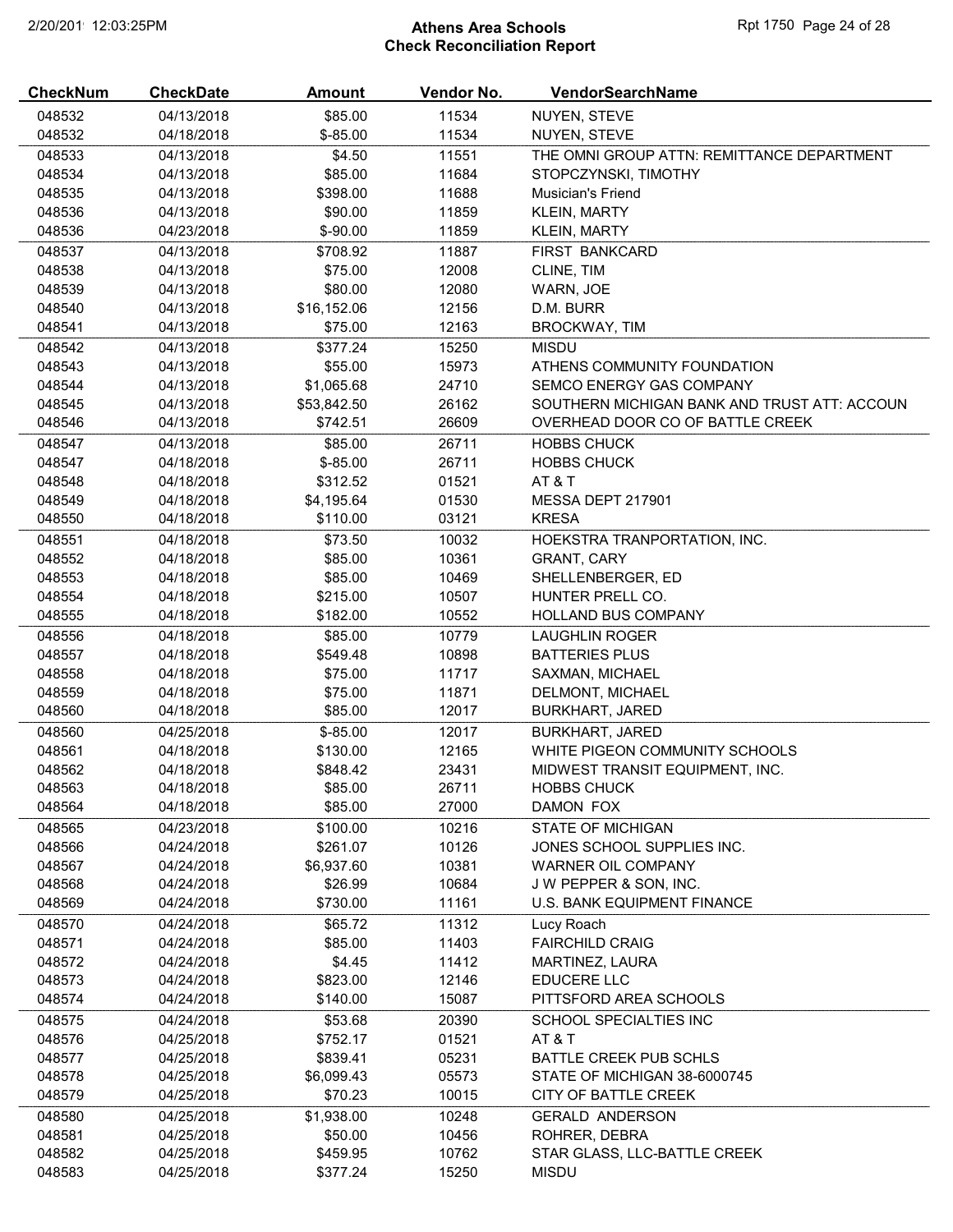# 2/20/2019 12:03:25PM **Athens Area Schools Rpt 1750 Page 25 of 28** Check Reconciliation Report

| <b>CheckNum</b> | <b>CheckDate</b> | Amount      | Vendor No. | VendorSearchName                           |
|-----------------|------------------|-------------|------------|--------------------------------------------|
| 048584          | 04/25/2018       | \$17.96     | 15340      | AT & T LONG DISTANCE                       |
| 048585          | 04/25/2018       | \$55.00     | 15973      | ATHENS COMMUNITY FOUNDATION                |
| 048586          | 04/25/2018       | \$65.26     | 25220      | <b>MARTIN DONNA</b>                        |
| 048587          | 04/25/2018       | \$124.70    | 10552      | <b>HOLLAND BUS COMPANY</b>                 |
| 048588          | 04/25/2018       | \$193.59    | 10966      | <b>MEYER MUSIC</b>                         |
| 048589          | 04/27/2018       | \$120.00    | 07827      | UNION CITY COMMUNITY SCHOOLS               |
| 048590          | 04/27/2018       | \$48.00     | 10034      | CDW GOVERNMENT, INC.                       |
| 048591          | 04/27/2018       | \$85.00     | 10361      | <b>GRANT, CARY</b>                         |
| 048592          | 04/27/2018       | \$90.00     | 10680      | TIMOTHY J RIZOR                            |
| 048593          | 04/27/2018       | \$209.00    | 10907      | <b>GRIFFIN PEST SOLUTIONS</b>              |
| 048594          | 04/27/2018       | \$90.00     | 10915      | EUBANKS, DAVE                              |
| 048595          | 04/27/2018       | \$20.06     | 10966      | <b>MEYER MUSIC</b>                         |
| 048596          | 04/27/2018       | \$90.00     | 11107      | GUZY, STAN                                 |
| 048597          | 04/27/2018       | \$90.00     | 11107      | GUZY, STAN                                 |
| 048598          | 04/27/2018       | \$90.00     | 11107      | GUZY, STAN                                 |
| 048599          | 04/27/2018       | \$85.00     | 11403      | <b>FAIRCHILD CRAIG</b>                     |
| 048600          | 04/27/2018       | \$90.00     | 11406      | YARGER, DAVE                               |
| 048600          | 05/03/2018       | $$-90.00$   | 11406      | YARGER, DAVE                               |
| 048601          | 04/27/2018       | \$85.00     | 11406      | YARGER, DAVE                               |
| 048602          | 04/27/2018       | \$85.00     | 11731      | ALDINGER, CHRIS                            |
| 048603          | 04/27/2018       | \$90.00     | 12016      | DAVIDSON, DOUG                             |
| 048604          | 04/27/2018       | \$16,356.61 | 12156      | D.M. BURR                                  |
| 048605          | 04/27/2018       | \$85.00     | 12166      | METZER, STEVE                              |
| 048605          | 05/03/2018       | $$-85.00$   | 12166      | METZER, STEVE                              |
| 048606          | 04/27/2018       | \$1,293.71  | 24160      | AFLAC ATTN: REMIT PROC SERV                |
| 048607          | 04/27/2018       | \$85.00     | 26711      | <b>HOBBS CHUCK</b>                         |
| 048608          | 05/03/2018       | \$540.00    | 00422      | CISD-CALHOUN INTERMEDI ATE SCHOOL DISTRICT |
| 048609          | 05/03/2018       | \$30.00     | 11139      | <b>MOPHOTO</b>                             |
| 048610          | 05/03/2018       | \$16.97     | 11412      | MARTINEZ, LAURA                            |
| 048611          | 05/03/2018       | \$85.00     | 12016      | DAVIDSON, DOUG                             |
| 048612          | 05/03/2018       | \$90.00     | 12080      | WARN, JOE                                  |
| 048613          | 05/03/2018       | \$21.06     | 12151      | <b>VERHEY, ERIC</b>                        |
| 048614          | 05/03/2018       | \$388.50    | 12167      | <b>SCAA</b>                                |
| 048615          | 05/04/2018       | \$85.00     | 10477      | <b>WHALEN MARTY</b>                        |
| 048616          | 05/04/2018       | \$60.00     | 11731      | ALDINGER, CHRIS                            |
| 048617          | 05/04/2018       | \$150.00    | 12039      | SCHOOLCRAFT COMMUNITY SCHOOLS              |
| 048618          | 05/04/2018       | \$60.00     | 12169      | DOGAN, PAUL                                |
| 048619          | 05/04/2018       | \$100.00    | 15100      | SPRINGPORT COMM SCHLS                      |
| 048620          | 05/04/2018       | \$270.00    | 26175      | <b>WAGNER DIANA</b>                        |
| 048621          | 05/04/2018       | \$85.00     | 27000      | DAMON FOX                                  |
| 048622          | 05/08/2018       | \$61.60     | 12172      | <b>WILSON, CARRIE</b>                      |
| 048623          | 05/08/2018       | \$69.00     | 11339      | CALHOUN COUNTY SHERIFF'S OFFICE            |
| 048624          | 05/10/2018       | \$85.00     | 10361      | <b>GRANT, CARY</b>                         |
| 048624          | 05/16/2018       | $$ -85.00$  | 10361      | <b>GRANT, CARY</b>                         |
| 048625          | 05/10/2018       | \$25.00     | 10456      | ROHRER, DEBRA                              |
| 048626          | 05/10/2018       | \$85.00     | 10680      | TIMOTHY J RIZOR                            |
| 048626          | 05/18/2018       | $$-85.00$   | 10680      | TIMOTHY J RIZOR                            |
| 048627          | 05/10/2018       | \$85.00     | 10838      | HIGGS, STEVE                               |
| 048627          | 05/18/2018       | $$ -85.00$  | 10838      | HIGGS, STEVE                               |
| 048628          | 05/10/2018       | \$75.00     | 11065      | <b>LOSINKSKI TYLER</b>                     |
| 048629          | 05/10/2018       | \$85.00     | 11534      | NUYEN, STEVE                               |
| 048629          | 05/16/2018       | $$ -85.00$  | 11534      | NUYEN, STEVE                               |
| 048630          | 05/10/2018       | \$85.00     | 11731      | ALDINGER, CHRIS                            |
| 048630          | 05/16/2018       | $$ -85.00$  | 11731      | ALDINGER, CHRIS                            |
| 048631          | 05/10/2018       | \$75.00     | 12102      | HUNT, BRIAN                                |
| 048632          | 05/10/2018       | \$85.00     | 26711      | <b>HOBBS CHUCK</b>                         |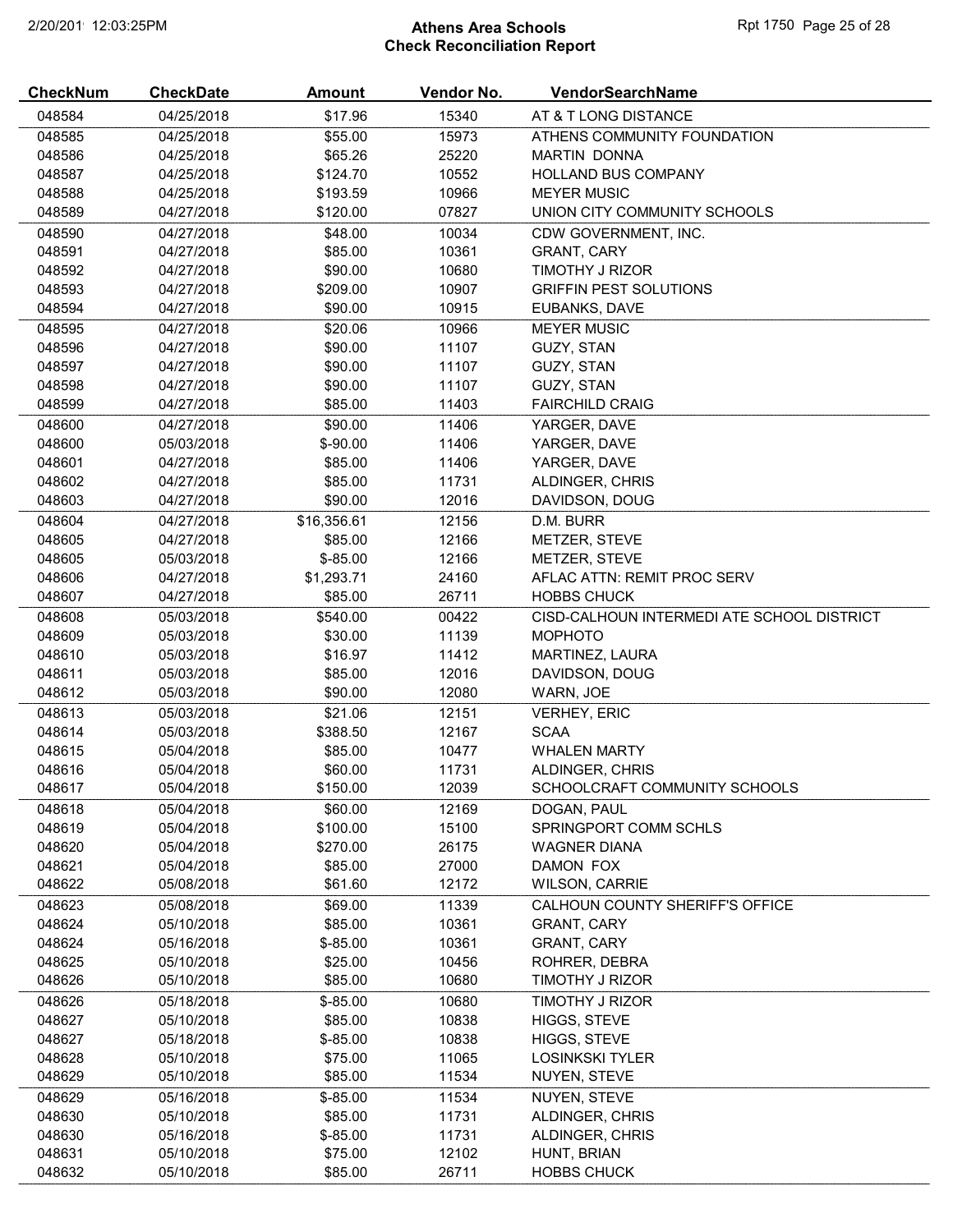# 2/20/2019 12:03:25PM **Athens Area Schools Rpt 1750 Page 26 of 28** Check Reconciliation Report

| <b>CheckNum</b> | <b>CheckDate</b> | <b>Amount</b> | Vendor No. | VendorSearchName                           |
|-----------------|------------------|---------------|------------|--------------------------------------------|
| 048632          | 05/16/2018       | $$-85.00$     | 26711      | <b>HOBBS CHUCK</b>                         |
| 048634          | 05/11/2018       | \$13,378.56   | 00502      | CONSUMERS ENERGY PAYMENT CENTER            |
| 048635          | 05/11/2018       | \$85.00       | 01193      | JACK PEARLS SPORT CENT                     |
| 048636          | 05/11/2018       | \$560.23      | 01521      | AT & T                                     |
| 048637          | 05/11/2018       | \$76.51       | 08740      | AIRGAS USA, LLC                            |
| 048638          | 05/11/2018       | \$1,347.88    | 09785      | ATHENS AUTO SUPPLY                         |
| 048639          | 05/11/2018       | \$548.53      | 10212      | REPUBLIC SERVICE OF KALAMAZOO, MI          |
| 048640          | 05/11/2018       | \$2,851.67    | 10257      | <b>GOOD MARKS FOR SCHOOLS</b>              |
| 048641          | 05/11/2018       | \$385.00      | 11275      | <b>AAA Sanitation</b>                      |
| 048642          | 05/11/2018       | \$9.00        | 11551      | THE OMNI GROUP ATTN: REMITTANCE DEPARTMENT |
| 048643          | 05/11/2018       | \$354.59      | 11793      | EAI EDUCATION PO BOX 7046                  |
| 048644          | 05/11/2018       | \$2,689.00    | 12108      | AVALON TECHNOLOGIES                        |
| 048645          | 05/11/2018       | \$110.00      | 12173      | <b>OUTDOOR LANDSCAPE &amp; SUPPLIES</b>    |
| 048646          | 05/11/2018       | \$2,051.18    | 14590      | ADAMS/REMCO INC PO BOX 3968                |
| 048647          | 05/11/2018       | \$377.24      | 15250      | <b>MISDU</b>                               |
| 048648          | 05/11/2018       | \$55.00       | 15973      | ATHENS COMMUNITY FOUNDATION                |
| 048649          | 05/11/2018       | \$34.00       | 22550      | <b>SWANK COLLEEN</b>                       |
| 048650          | 05/11/2018       | \$6.50        | 23387      | NAY MARY JO                                |
| 048651          | 05/11/2018       | \$933.88      | 24710      | SEMCO ENERGY GAS COMPANY                   |
| 048652          | 05/11/2018       | \$85.00       | 26786      | <b>BRONSON HEALTHCARE GROUP</b>            |
| 048653          | 05/15/2018       | \$4,195.64    | 01530      | MESSA DEPT 217901                          |
| 048654          | 05/15/2018       | \$163.00      | 04095      | HERFF JONES INC                            |
| 048655          | 05/15/2018       | \$59.95       | 10762      | STAR GLASS, LLC-BATTLE CREEK               |
| 048656          | 05/15/2018       | \$161.08      | 11421      | <b>VERIZONWIRELESS</b>                     |
| 048657          | 05/15/2018       | \$11.21       | 11541      | <b>LAURA MARTINEZ</b>                      |
| 048658          | 05/15/2018       | \$10.00       | 11740      | Smith's Flower Shop                        |
| 048659          | 05/15/2018       | \$639.30      | 11887      | FIRST BANKCARD                             |
| 048660          | 05/15/2018       | \$720.00      | 12025      | DMCI BROADBAND, LLC                        |
| 048661          | 05/15/2018       | \$41.60       | 12151      | <b>VERHEY, ERIC</b>                        |
| 048662          | 05/15/2018       | \$365.24      | 15961      | <b>MORGAN MARY</b>                         |
| 048663          | 05/15/2018       | \$193.75      | 15976      | <b>ROOTERMAN</b>                           |
| 048664          | 05/15/2018       | \$1,478.70    | 21850      | <b>CEREAL CITY SCIENCE</b>                 |
| 048665          | 05/15/2018       | \$270.15      | 26351      | CAREY LISA                                 |
| 048666          | 05/18/2018       | \$2,014.00    | 10248      | <b>GERALD ANDERSON</b>                     |
| 048667          | 05/18/2018       | \$150.00      | 12012      | <b>CAMDEN FRONTIER SCHOOLS</b>             |
| 048668          | 05/23/2018       | \$90.00       | 10366      | COURTER, RAY                               |
| 048669          | 05/23/2018       | \$62.50       | 10456      | ROHRER, DEBRA                              |
| 048670          | 05/23/2018       | \$90.00       | 10948      | <b>HECKMAN, SCOTT</b>                      |
| 048671          | 05/23/2018       | \$85.00       | 11044      | <b>BAXTER ROBERT</b>                       |
| 048672          | 05/23/2018       | \$85.00       | 11731      | ALDINGER, CHRIS                            |
| 048673          | 05/23/2018       | \$85.00       | 11871      | DELMONT, MICHAEL                           |
| 048674          | 05/23/2018       | \$85.00       | 12179      | COULTER, ANTHONY                           |
| 048675          | 05/25/2018       | \$1,095.00    | 01193      | JACK PEARLS SPORT CENT                     |
| 048676          | 05/25/2018       | \$681.09      | 01521      | AT & T                                     |
| 048677          | 05/25/2018       | \$176.19      | 04095      | HERFF JONES INC                            |
| 048678          | 05/25/2018       | \$6,510.19    | 05573      | STATE OF MICHIGAN 38-6000745               |
| 048679          | 05/25/2018       | \$394.00      | 08230      | <b>RECOGNITION INC</b>                     |
| 048680          | 05/25/2018       | \$63.41       | 10015      | CITY OF BATTLE CREEK                       |
| 048681          | 05/25/2018       | \$165.00      | 10856      | COLE JACY                                  |
| 048682          | 05/25/2018       | \$68.22       | 11412      | MARTINEZ, LAURA                            |
| 048683          | 05/25/2018       | \$377.24      | 15250      | <b>MISDU</b>                               |
| 048684          | 05/25/2018       | \$55.00       | 15973      | ATHENS COMMUNITY FOUNDATION                |
| 048685          | 05/31/2018       | \$7,240.92    | 10507      | HUNTER PRELL CO.                           |
| 048686          | 05/31/2018       | \$685.45      | 10898      | <b>BATTERIES PLUS</b>                      |
| 048687          | 05/31/2018       | \$456.67      | 11147      | <b>J &amp; L ELECTRIC</b>                  |
| 048688          | 05/31/2018       | \$475.00      | 11275      | <b>AAA Sanitation</b>                      |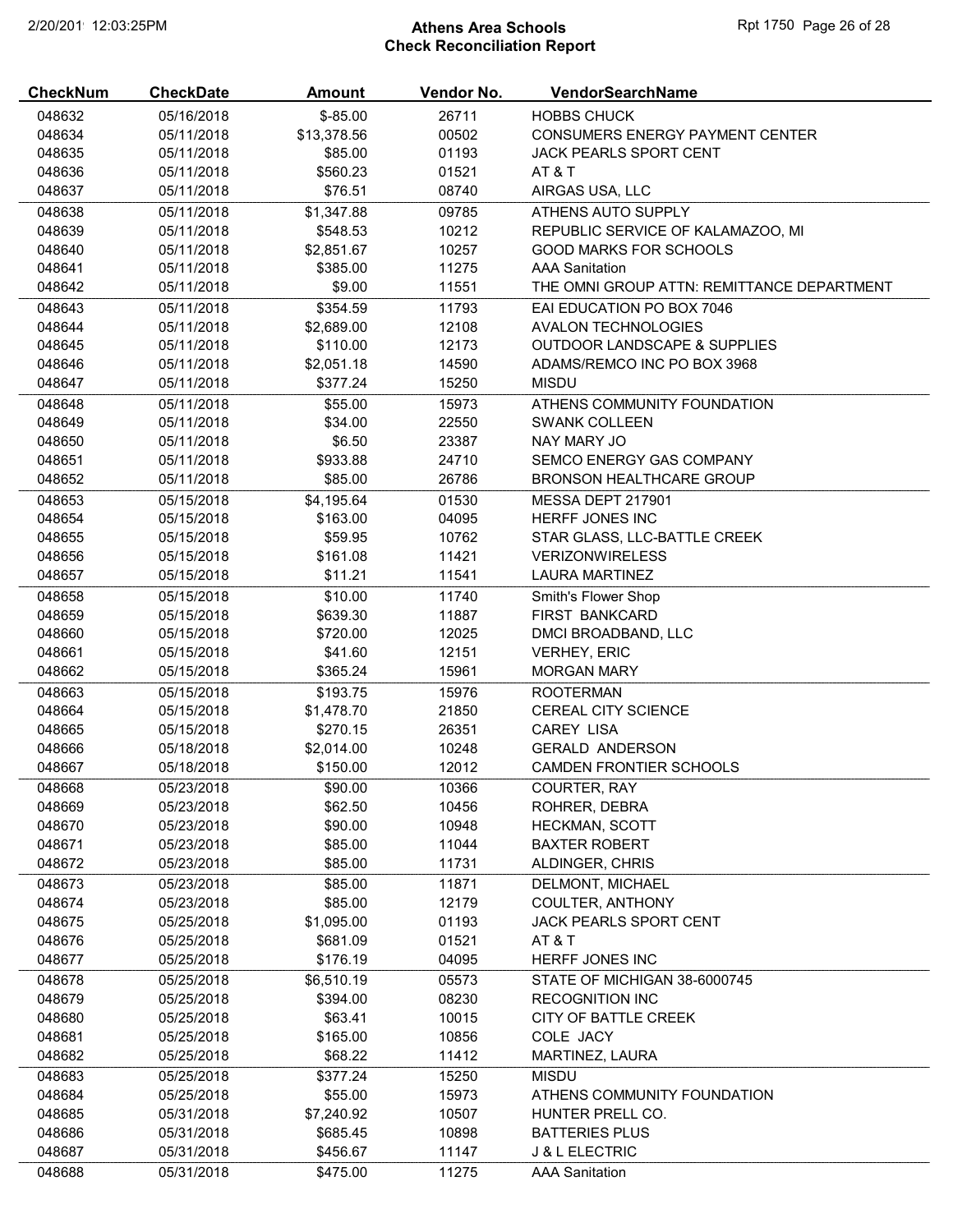# 2/20/2019 12:03:25PM **Athens Area Schools Rpt 1750 Page 27 of 28** Check Reconciliation Report

| <b>CheckNum</b> | <b>CheckDate</b> | <b>Amount</b> | Vendor No. | <b>VendorSearchName</b>                        |
|-----------------|------------------|---------------|------------|------------------------------------------------|
| 048689          | 05/31/2018       | \$150.00      | 11604      | RW MERCER CO. INC.                             |
| 048690          | 05/31/2018       | \$25.18       | 12156      | D.M. BURR                                      |
| 048691          | 05/31/2018       | \$1,335.60    | 12181      | SPRINGHILL SUITES GRAND RAPIDS WEST            |
| 048692          | 05/31/2018       | \$542.54      | 23100      | POWER ENGINEERING PO BOX 338                   |
| 048693          | 05/31/2018       | \$167.43      | 23431      | MIDWEST TRANSIT EQUIPMENT, INC.                |
| 048694          | 05/31/2018       | \$1,293.71    | 24160      | AFLAC ATTN: REMIT PROC SERV                    |
| 048695          | 05/31/2018       | \$26.75       | 26712      | OTIS CAROL                                     |
| 048696          | 06/07/2018       | \$26.75       | 10003      | FULLER, MOLLY                                  |
| 048697          | 06/07/2018       | \$135.93      | 11191      | <b>WENDY CONVERSE</b>                          |
| 048698          | 06/07/2018       | \$124.87      | 11353      | DECKER, LUKE                                   |
| 048699          | 06/07/2018       | \$7.00        | 11827      | SMITHS FLOWER SHOP                             |
| 048700          | 06/07/2018       | \$14.99       | 12151      | <b>VERHEY, ERIC</b>                            |
| 048701          | 06/07/2018       | \$35.00       | 15205      | <b>MSTA</b>                                    |
| 048702          | 06/07/2018       | \$377.24      | 15250      | <b>MISDU</b>                                   |
| 048703          | 06/07/2018       | \$20.05       | 15340      | AT & T LONG DISTANCE                           |
| 048704          | 06/07/2018       | \$55.00       | 15973      | ATHENS COMMUNITY FOUNDATION                    |
| 048705          | 06/07/2018       | \$36.30       | 22570      | <b>DRAHEIM CRAIG</b>                           |
| 048706          | 06/07/2018       | \$495.00      | 23620      | <b>TENNEY JAMIE</b>                            |
| 048707          | 06/07/2018       | \$139.55      | 26351      | <b>CAREY LISA</b>                              |
| 048708          | 06/07/2018       | \$20.00       | 26699      | <b>CHRISTMAN SCREENPRINT</b>                   |
| 048709          | 06/07/2018       | \$2,800.00    | 26841      | <b>JOHN R BRUNNER</b>                          |
| 048710          | 06/08/2018       | \$58.18       | 10966      | <b>MEYER MUSIC</b>                             |
| 048711          | 06/08/2018       | \$4.50        | 11551      | THE OMNI GROUP ATTN: REMITTANCE DEPARTMENT     |
| 048712          | 06/11/2018       | \$33.98       | 01521      | AT&T                                           |
| 048713          | 06/11/2018       | \$1,549.72    | 09785      | ATHENS AUTO SUPPLY                             |
| 048714          | 06/11/2018       | \$588.74      | 10212      | REPUBLIC SERVICE OF KALAMAZOO, MI              |
| 048715          | 06/11/2018       | \$730.00      | 11161      | U.S. BANK EQUIPMENT FINANCE                    |
| 048716          | 06/11/2018       | \$69.00       | 11339      | CALHOUN COUNTY SHERIFF'S OFFICE                |
| 048716          | 06/22/2018       | $$-69.00$     | 11339      | CALHOUN COUNTY SHERIFF'S OFFICE                |
| 048717          | 06/11/2018       | \$1,602.57    | 11887      | FIRST BANKCARD                                 |
| 048718          | 06/11/2018       | \$513.18      | 26392      | LOWE'S BUSINESS ACCOUNT                        |
| 048719          | 06/13/2018       | \$1,577.00    | 10248      | <b>GERALD ANDERSON</b>                         |
| 048721          | 06/15/2018       | \$9,471.29    | 00502      | CONSUMERS ENERGY PAYMENT CENTER                |
| 048722          | 06/15/2018       | \$1,033.69    | 04095      | <b>HERFF JONES INC</b>                         |
| 048723          | 06/15/2018       | \$515.00      | 08230      | <b>RECOGNITION INC</b>                         |
| 048724          | 06/15/2018       | \$78.55       | 08740      | AIRGAS USA, LLC                                |
| 048725          | 06/15/2018       | \$8,134.50    | 10381      | WARNER OIL COMPANY                             |
| 048726          | 06/15/2018       | \$71.00       | 10514      | <b>HURST, CHRISTOPHER</b>                      |
| 048727          | 06/15/2018       | \$125.06      | 10547      | <b>PRINTLINK</b>                               |
| 048728          | 06/15/2018       | \$59.95       | 10762      | STAR GLASS, LLC-BATTLE CREEK                   |
| 048729          | 06/15/2018       | \$209.00      | 10907      | <b>GRIFFIN PEST SOLUTIONS</b>                  |
| 048730          | 06/15/2018       | \$41.76       | 10967      | SECREST, WARDLE, LYNCH, HAMPTON, TRUEX, & MORL |
| 048731          | 06/15/2018       | \$193.80      | 11147      | J & L ELECTRIC                                 |
| 048732          | 06/15/2018       | \$267.50      | 11275      | <b>AAA Sanitation</b>                          |
| 048733          | 06/15/2018       | \$161.20      | 11421      | <b>VERIZONWIRELESS</b>                         |
| 048734          | 06/15/2018       | \$326.18      | 11905      | LOEW, KRISTIN                                  |
| 048735          | 06/15/2018       | \$26.75       | 13600      | <b>FULLER PEGGY</b>                            |
| 048736          | 06/15/2018       | \$301.08      | 15321      | <b>STACHIA BAGLEY</b>                          |
| 048737          | 06/15/2018       | \$88.30       | 15390      | PETTY CASH                                     |
| 048738          | 06/15/2018       | \$310.00      | 15976      | <b>ROOTERMAN</b>                               |
| 048739          | 06/15/2018       | \$217.49      | 24710      | SEMCO ENERGY GAS COMPANY                       |
| 048740          | 06/15/2018       | \$799.13      | 26598      | CRYSTAL FLASH PETROLEUM                        |
| 048741          | 06/18/2018       | \$24.19       | 00502      | CONSUMERS ENERGY PAYMENT CENTER                |
| 048742          | 06/20/2018       | \$100.00      | 05573      | STATE OF MICHIGAN 38-6000745                   |
| 048742          | 06/22/2018       | $$-100.00$    | 05573      | STATE OF MICHIGAN 38-6000745                   |
| 048743          | 06/22/2018       | \$540.00      | 00422      | CISD-CALHOUN INTERMEDI ATE SCHOOL DISTRICT     |